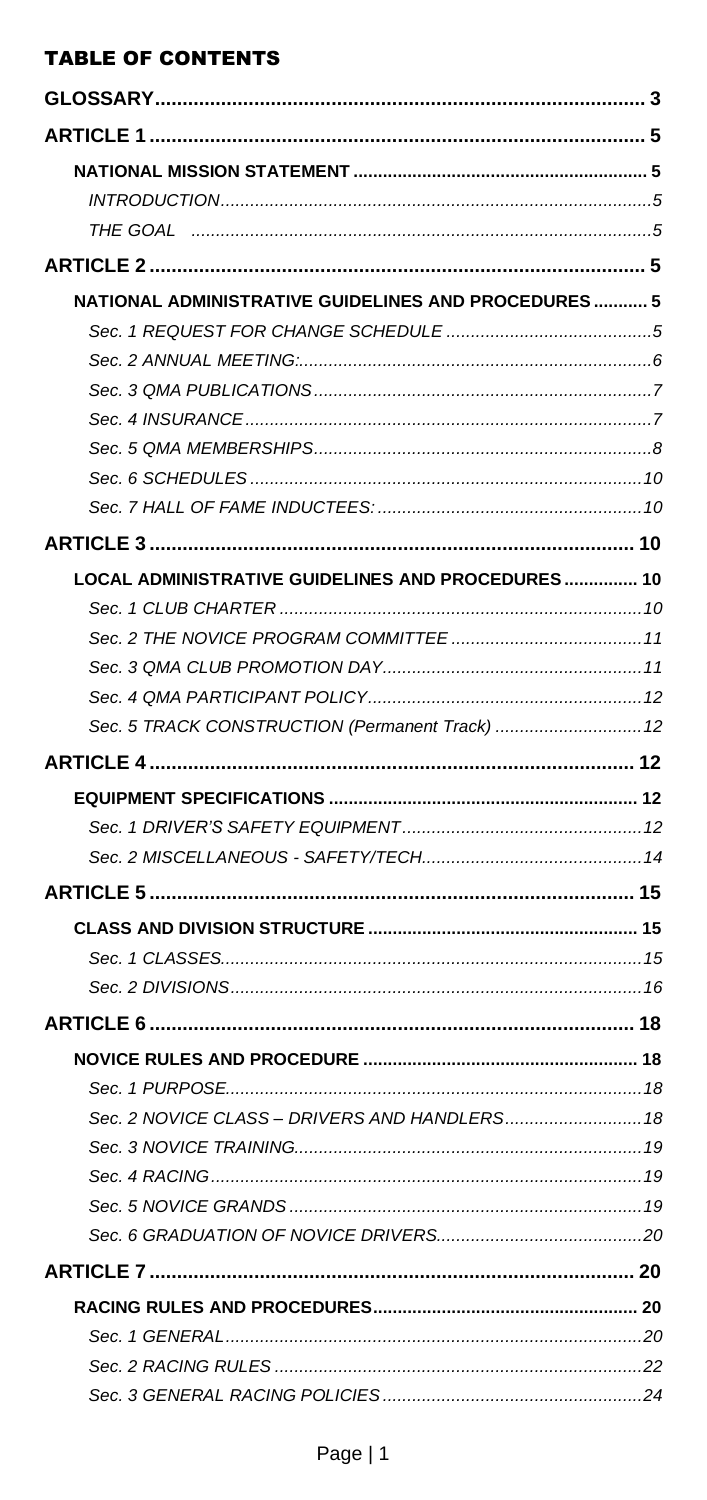| Sec. 3 TECHNICAL/SAFETY INSPECTION PROCEDURES: 36 |  |
|---------------------------------------------------|--|
|                                                   |  |
|                                                   |  |
|                                                   |  |
|                                                   |  |
|                                                   |  |
|                                                   |  |
|                                                   |  |
|                                                   |  |
|                                                   |  |
|                                                   |  |
|                                                   |  |
|                                                   |  |
|                                                   |  |

Rule book revised 02/2020 QMA Web site: www.quartermidgets.org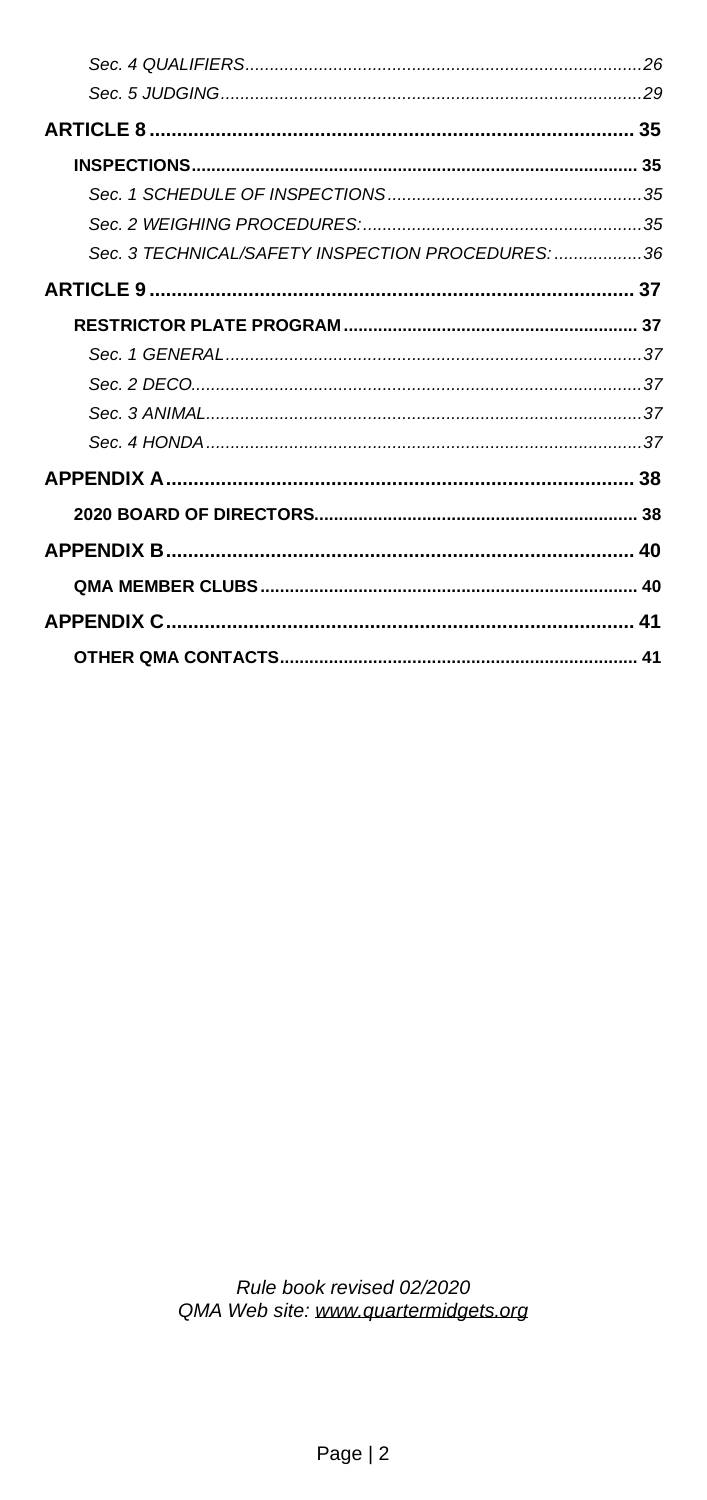#### GLOSSARY

<span id="page-2-0"></span>*The following terms have been standardized, and where present shall be defined as follows*

| Chain of<br>Command:                    | Term used to describe communication path<br>starting with local members, then to Club<br>President, ending with National Officer or<br>Board. Any information from the National<br>Board of Directors will go through the Club<br>Presidents, and then the members.                                                          |
|-----------------------------------------|------------------------------------------------------------------------------------------------------------------------------------------------------------------------------------------------------------------------------------------------------------------------------------------------------------------------------|
| Charged Yellow:                         | Term used to describe a penalty assigned to<br>drivers who stop on the track as part of an<br>incident or have been determined by the<br>judges to be 100 percent at fault for the<br>cause of the incident.                                                                                                                 |
| Class:                                  | A portion of a racing event, which is defined<br>by a particular motor choice or Novice status.<br>For example: Novice, Honda 120, Animal,<br>Super-Stock, Honda 160, Mod, B, AA, 1/2<br>and World Formula are classes.                                                                                                      |
| Division:                               | The subdivision of any or all classes based<br>on age or weight as specified in this rule<br>book.                                                                                                                                                                                                                           |
| DNF:                                    | Car "Did Not Finish (DNF)" the race.                                                                                                                                                                                                                                                                                         |
| DOT:                                    | (Dead on the Track), when a car stops on the<br>track and can no longer move under its own<br>power.                                                                                                                                                                                                                         |
| Event:                                  | An event is a series of races that may include<br>qualifying and a full range of classes. For<br>example: A Grand National Race is an<br>"Fvent"                                                                                                                                                                             |
| Excessive<br>Biking:                    | When both left side tires lift up higher than 12<br>inches (The height of the right rear tire) for<br>two consecutive turns or laps.                                                                                                                                                                                         |
| Flagrant<br>Unsportsmanlike<br>Conduct: | Any action that is intended to cause harm to<br>another person, or damage to property, or<br>facility. Any inappropriate display of anger or<br>temper, (for example: fighting, intentionally<br>crashing into other cars or ramming into<br>them, or obscene gesture).                                                      |
| Good Standing:                          | Term: Used to describe any member that has<br>paid all local and national dues, fees, fines,<br>etc., and has completed all duties required by<br>the club and organization; and is not currently<br>serving a suspension. (NOTE: Level 1<br>warning, tech suspension, and probation<br>does not affect the member's status) |
| Hot Chute:                              | That portion of the racetrack where handlers<br>perform work on their race cars during<br>practice and qualifying periods, and enter the                                                                                                                                                                                     |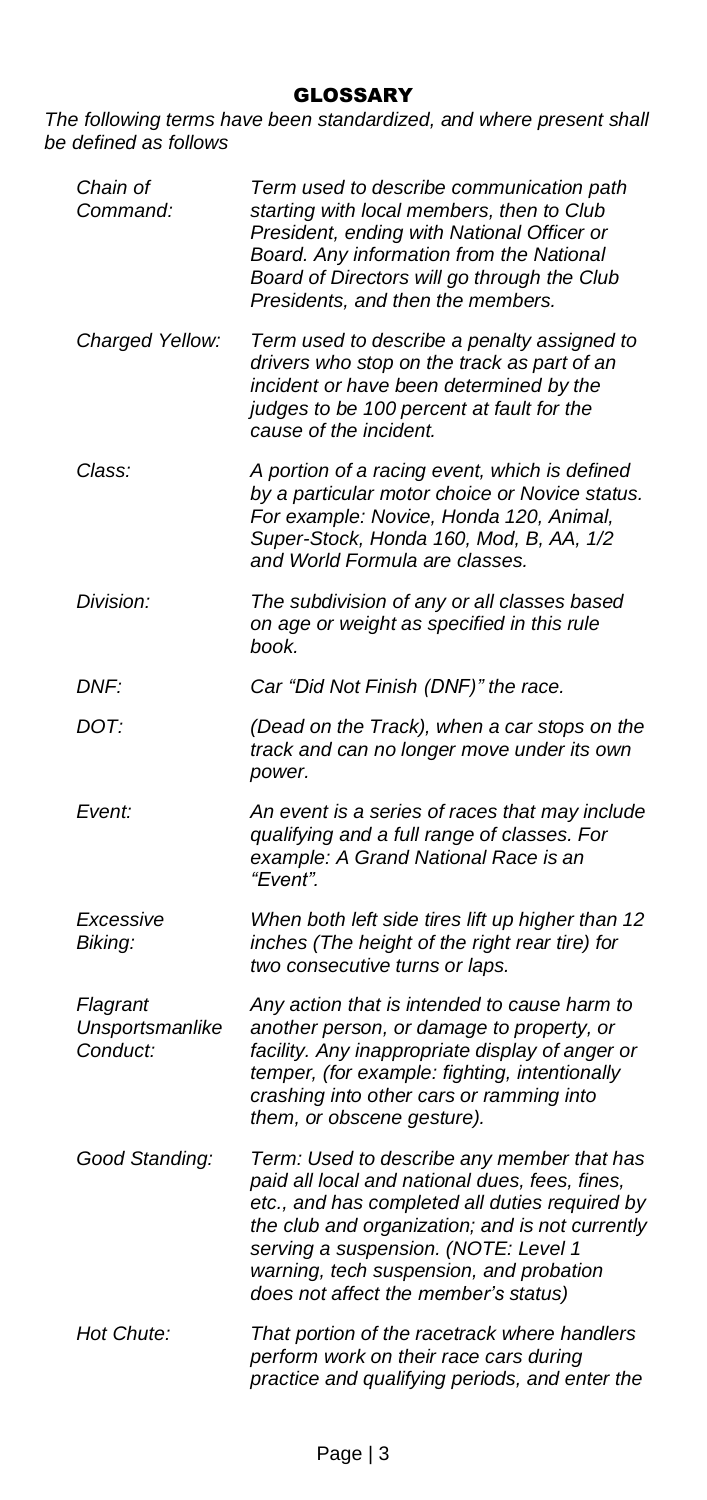|                               | racetrack for qualifying, practice and racing.                                                                                                                                                                                                                                             |
|-------------------------------|--------------------------------------------------------------------------------------------------------------------------------------------------------------------------------------------------------------------------------------------------------------------------------------------|
| Immediate<br>Family:          | Defined as husband, wife or couple<br>cohabiting (clubs to use driver's licenses as<br>verification) and all drivers/non-drivers under<br>the age of 21 years of age of that immediate<br>family that live in the same household.                                                          |
| Pit Steward:                  | Volunteer responsible for staging cars and<br>drivers prior to their race. This includes<br>checking for the car numbers, safety gear,<br>brake function, and transponders if being<br>used.                                                                                               |
| Pits/Pit Area:                | Those portions of the racing facility where<br>handlers perform work on or park their race<br>cars between races. This area may possibly<br>include the scaling area, the fueling area, and<br>other required areas.                                                                       |
| Procedure<br>Manual:          | Procedural manual contents will be posted to<br>the QMA Website.                                                                                                                                                                                                                           |
| Qualifiers:                   | Those racing events which are required to<br>run as preparatory events for Grands<br>participation.                                                                                                                                                                                        |
| Race:                         | A race is defined as the running of a given<br>heat, feature, within a given class/division.<br>For example: The Jr. Honda B Main is a<br>"race".                                                                                                                                          |
| Racing Surface:               | Track surface and area within the confines of<br>the walls of the track.                                                                                                                                                                                                                   |
| Reference line:               | The lines painted on the track to be used to<br>aid in making the proper judgment call and<br>assist the driver as when to give room going<br>into or coming out of the corner.                                                                                                            |
| <b>Request For</b><br>Change: | All request for change proposals must be<br>submitted through the official online RFC<br>form, they must state page # of with present<br>wording, along with proposed wording, and<br>the reason for change along with a solution to<br>your RFC and adhere to the following<br>procedure. |
| Sanctioned<br>Event:          | Any race, be it a local Club race, Regional<br>event, Grands, Monza, or any other event<br>that is run under the supervision of QMA or<br>its rules.                                                                                                                                       |
| Staging Lanes:                | That portion of the racing facility where<br>pending races are staged.                                                                                                                                                                                                                     |
| Work Area:                    | A designated work area is where 2 or more<br>QMA members may assist with repairs. Due<br>to track layouts this may be a portion of the<br>hot chute/pits.                                                                                                                                  |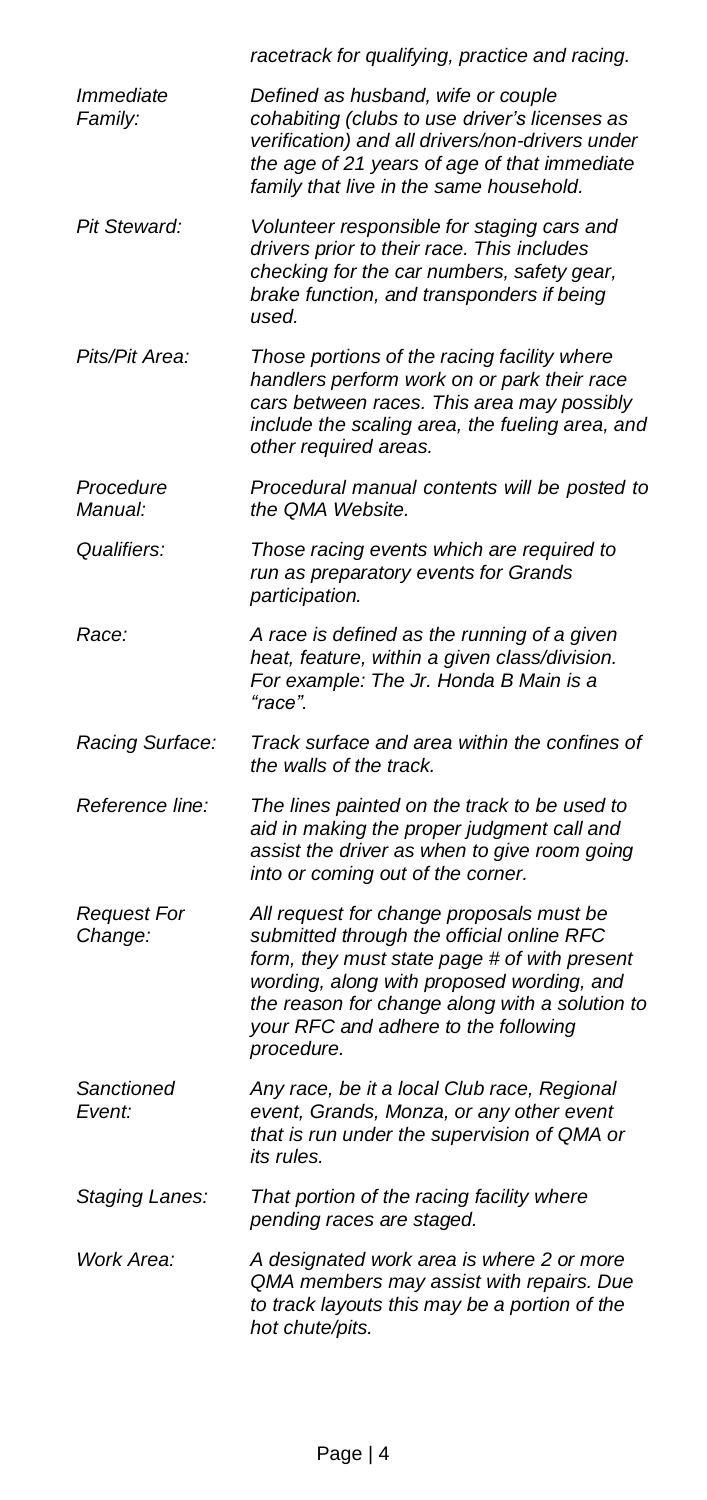# ARTICLE 1

# NATIONAL MISSION STATEMENT

## <span id="page-4-2"></span><span id="page-4-1"></span><span id="page-4-0"></span>**INTRODUCTION**

*The purpose of Quarter Midgets of America (QMA) is to create and maintain a clean, safe, healthy sport, which may be enjoyed by all family members in a close relationship with good sportsmanship toward all.*

*To teach the younger generation about the proper handling of mechanical devices, coordination, self-reliance, alertness, and ability to handle motor-driven vehicles.*

*To impress upon the younger generation, the idea of fairness, generosity, good sportsmanship, and a sense of responsibility, without envy of others.*

*To develop, direct, and promote the objectives of associated sanctioned Quarter Midget Clubs and their members on a National basis.*

*The objectives are:*

- *• Uniform engine, car, racing and safety rules*
- *• Coordination of racing events*
- *• Maintain records of members' addresses, track locations and capabilities*
- *• Publish a QMA Rule book and send one copy to each member. The QMA Procedure Manuals disk will be given to each NBOD and one sent out to each club.*
- *• Make available insurance for drivers and tracks*
- *• Communications, for information and interpretations through the National Board of Directors*
- *• Preside at an annual meeting of QMA*
- *• The Board of Directors and Representatives will coordinate QMA activities*

## <span id="page-4-3"></span>**THE GOAL**

*The goal of QMA is to build and strengthen the Association through unification by conforming to rules and regulations under one jurisdiction.*

#### ARTICLE 2

## <span id="page-4-5"></span><span id="page-4-4"></span>NATIONAL ADMINISTRATIVE GUIDELINES AND PROCEDURES

#### <span id="page-4-6"></span>**Sec. 1 REQUEST FOR CHANGE SCHEDULE**

*1. Each club will be able to submit 3 RFCs.*

*2. All requests for change proposals must be submitted on the official RFC form in type, must state page number of the present rule, with present wording, proposed wording, and reason for change along with a solution to your RFC and adhere to the following procedure. Engine platforms and spec tires will not be accepted through the RFC process.*

*2(A). RFCs are drafted by QMA members and are provided to the Club President and the Club Secretary no later than August 15th to be voted on by the Club membership.*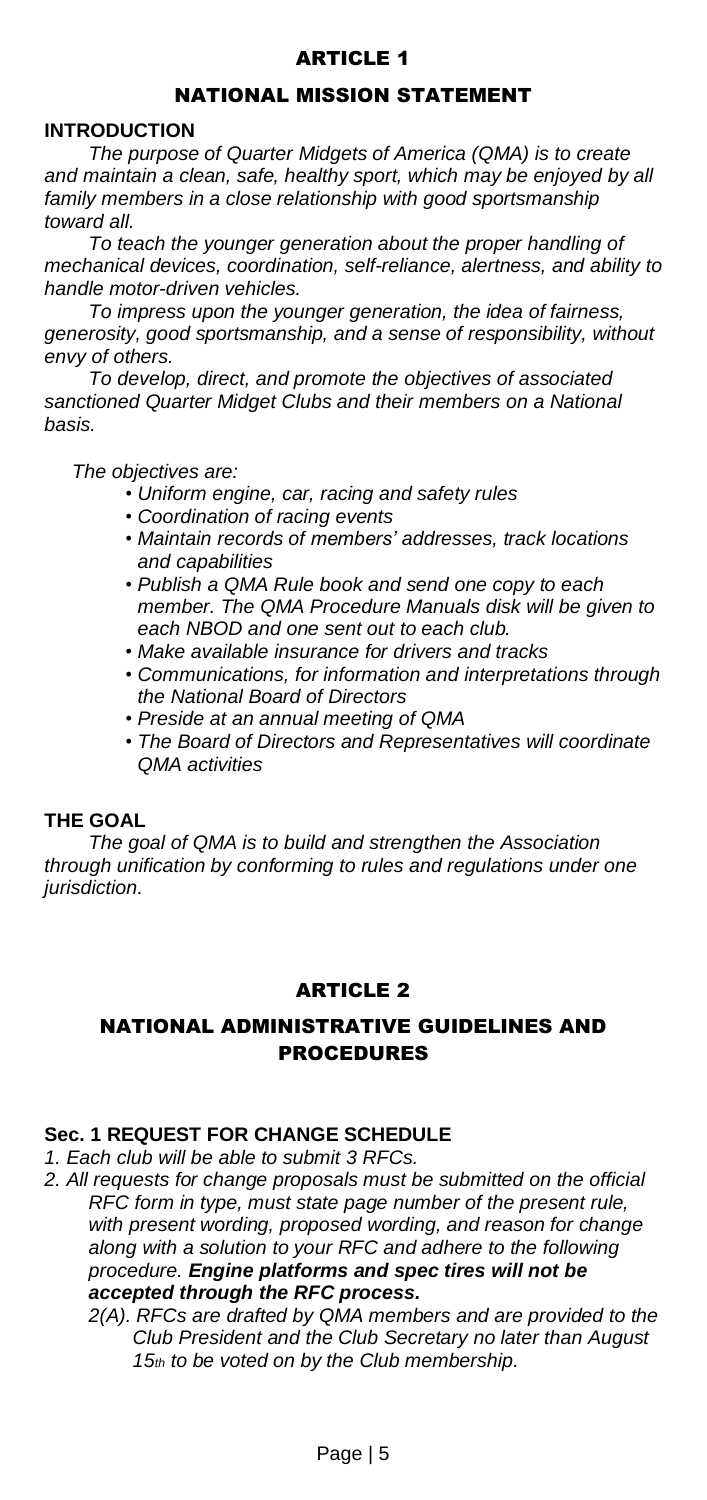- *2(B). Upon majority approval by the Club, the RFC's are forwarded electronically to the National Secretary and the National President, by a Club officer, no later than September 15th*
- *2(C). The National Board of Directors will be allowed to submit 3 RFCs. They will be sent electronically to the National President by August 15 and to the National Secretary by September 15. They must follow the same procedures as Club RFCs.*
- *2(D). The National President will assign numbers to the RFCs and they will be reviewed in conjunction with the National Secretary to make sure all are accounted for. The National Secretary will send copies electronically of all official RFCs to all Club Presidents by October 1st.*
- *2(E). RFCs received each year will be finalized at the Annual Meeting by the National Board of Directors and members in attendance via the following options.*
	- *2(E)(1). Immediate rejection or implementation via majority vote of those present.*
	- *2(E)(2). Placed on a ballot for membership vote following guidelines for membership votes where required by By-Laws.*
- <span id="page-5-1"></span>*3. Emergency Request for Change. An ERCP is when there is a danger of bodily injury and/or sudden lack of availability of parts or equipment, just these two items constitute an ERCP!*
	- *3(A). Any rule change made on an emergency basis throughout the year must be voted on using a 30-day process with the chain of command followed for review and input from clubs ending with a vote of the National Board of Directors and Club Presidents during a scheduled call for that purpose.*
	- *3(B). Changes applicable to any Grand National format can be made no less than 30 days prior to the beginning date for the Event. If at the event a situation does arise, a decision will be made by a quorum of all National Board of Directors and Club Presidents present.*

# <span id="page-5-0"></span>**Sec. 2 ANNUAL MEETING:**

*The National Meeting will be held the second Monday through Wednesday in November of each year. No racing during a National Meeting.*

- *1. Request for Change forms must be submitted according to the guidelines under Article 2, Section 1, [Request](#page-4-6) for Change [Schedule](#page-4-6) on Page 5 in order to be considered at the Annual Meeting.*
- *2. QMA will pay for flight and hotel accommodations for Club Presidents or their delegates to attend the Annual National meeting to represent their clubs.*
- *3. All National rules or engine specification changes are to be made only at the Annual National Meeting with Club Presidents and National Board of Directors present. No other changes may be made until the next annual meeting, except for emergency rule change proposals. See Article 2, Section 1, Item 3 [Emergency](#page-5-1) [Request](#page-5-1) for Change on Page 6.*
- *4. Rule changes must be distributed in the short sheet to the membership by January 1st to take effect for the current year. Emergency rule changes are the exception; general membership must be notified by email.*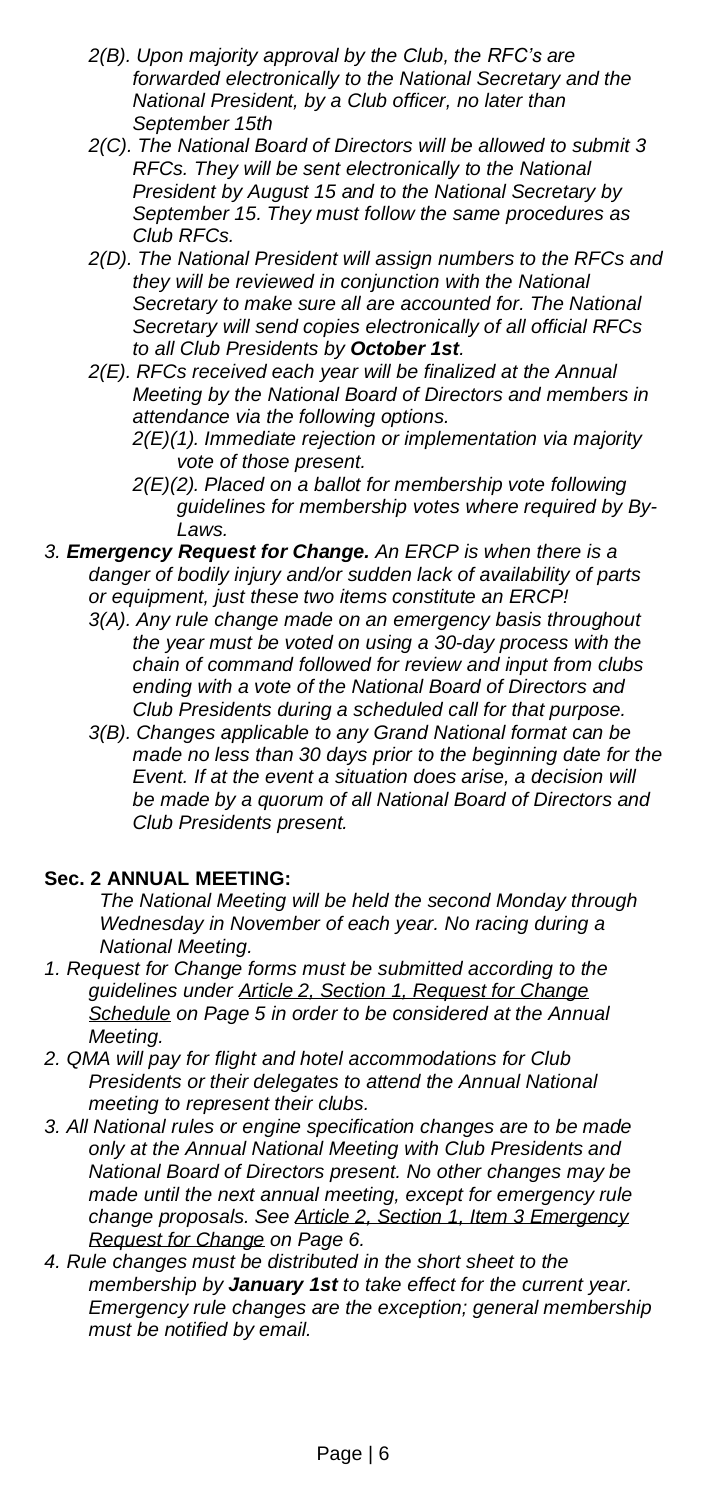- *5. The timing and racing format for the Grand National Events will be approved by the National Board of Directors per the Grands Contract. In case of an emergency change it will be decided by the majority of the Board of Directors and the Club Presidents present at the Event.*
- *6. Grands Bidding. Any Club bidding for a Grand National Event must submit electronically a bid proposal to the National Secretary time stamped on or before November 1st of the year of the vote. Each Club that will be bidding for the next year's Grand National Event is required to include in their proposal a statement to the effect that the host Club's Board of Directors will remain in office during the National Event year as assurance to the membership of QMA that all agreements and proposals will be fulfilled as stated in the Grands contract. Bid proposals will be reviewed and voted on by the National Board of Directors and Club Presidents. The impact of location and timing of all events must be considered in addition to all other standard criteria. The intent of these provisions is to provide the most positive racing experience for all competitors, as well as to encourage maximum participation.*
- *7. The President of Quarter Midgets of America shall be the presiding Chairman of the Annual Meeting.*
- *8. All approved minutes from meetings of the National Board of Directors will be sent to the Club Presidents via e-mail within 7 days of the meeting. All approved minutes from meetings of the National Board of Directors will be published on the QMA Members Only web site within 30 days of the meeting, but not before being distributed to the Club Presidents at least 5 days prior.*

### <span id="page-6-0"></span>**Sec. 3 QMA PUBLICATIONS**

- *1. This rule book is provided free of charge to each new member upon joining QMA and after any reprinting. Additional copies are available for sale through the National Secretary or are available at no charge by downloading from the QMA Website. Tech manuals for all approved engines are available at [www.quartermidgets.org.](http://www.quartermidgets.org/)*
- *2. Additional supporting material such as QMA Flagging, Judging and Scoring manuals, etc. are available through your Club President or may be downloaded at [www.quartermidgets.org.](http://www.quartermidgets.org/)*

#### <span id="page-6-1"></span>**Sec. 4 INSURANCE**

- *1. It is the responsibility of the National Board of Directors to secure insurance coverage for QMA clubs. In 2020, club Insurance will be paid for by QMA National. Clubs will be given a minimum of 90-day notice should payment structure change.*
- *2. All insurance renewals will cover one calendar year (Jan. 1 - Dec. 31). Charters are due 10/31 and late after 12/31. These forms must be kept on file at the club level. Clubs should automatically send payments before January 1st of each year. Memberships and insurance cannot be processed until charters are paid (Club checks only). All clubs are to have their members sign the signature page that is emailed out from the National Secretary.*
- *3. Insurance Carrier will issue verification of all paid insurance to National Secretary. Any insurance questions must be addressed thru the National Secretary.*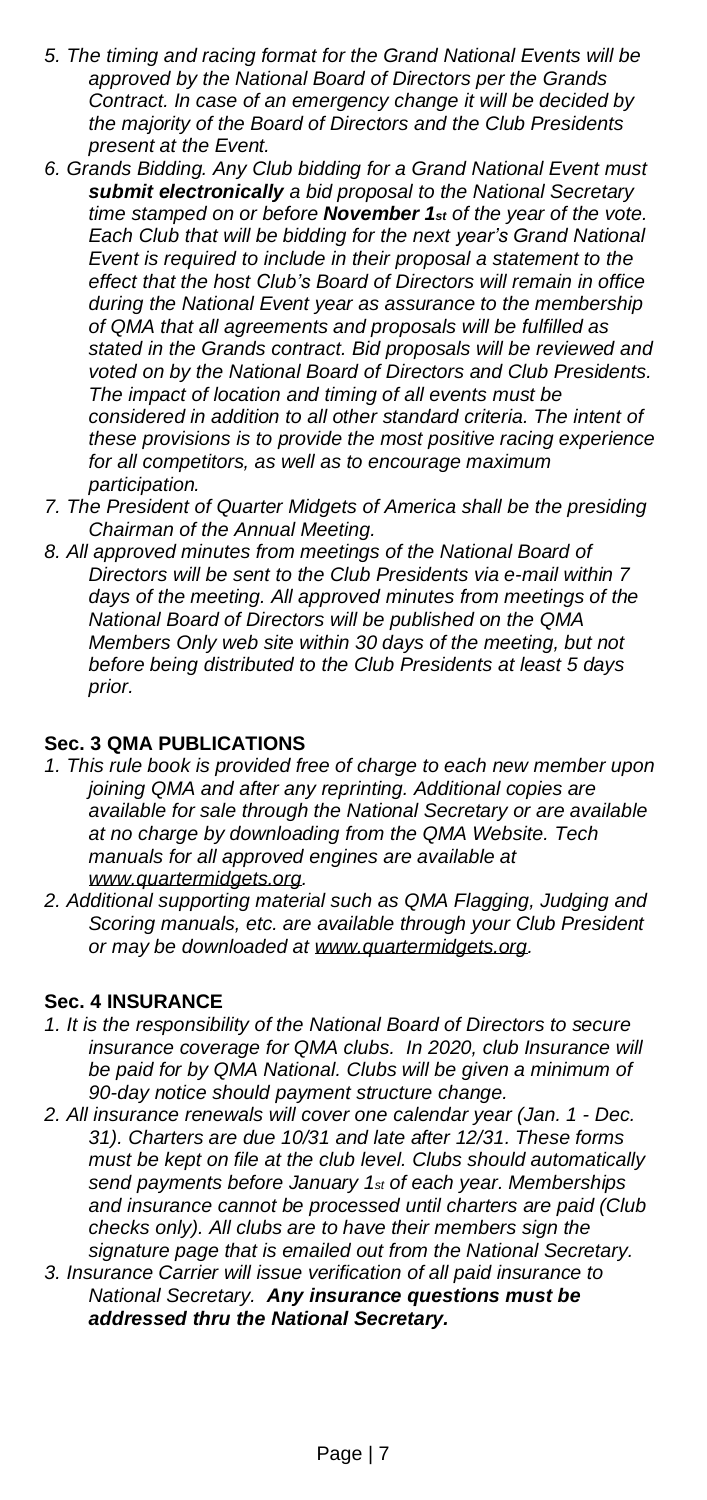- *4. Before the insurance company will pay any claim, a claim form must be obtained from a Club Official and filled out. When it is completed, it is to be returned to the Club Official who will then sign it and forward it to the National Secretary. The National Secretary will then verify the cause and date of the accident with Club Official and forward original claim form to the insurance agent and National Safety Director for disposition. All claims must be sent to the National Secretary via the above procedure within 30 days.*
- *5. You must be a member of a QMA Club and QMA to get Drivers'/Handlers' accident insurance. Accident insurance covers all drivers and handlers who are regular members, event members or an associate handler of QMA.*
- *6. Flagger and Pit Steward must be at least 16 years of age.*
- *7. Anyone issued a QMA card will have insurance until the QMA card expires or the QMA card is revoked by the National Board of Directors.*
- *8. Any member in good standing may race at any club or event in QMA as long as no tech suspension is in force.*
- *9. All QMA members must show their QMA membership card or proof of membership application (QMA online copy) and must sign the QMA Release & Waiver Forms at each QMA Event. (Drivers and handlers). Definition: online copy of the membership application is only valid for 15 days from the date application is completed. After the 15-day period, the handler(s) must present their QMA membership card.*
- *10. Clubs are limited to two off-site events and one Retired Drivers Race (anyone participating must be a QMA member) per calendar year. The form must be filled out and submitted to the National Safety Director and the National Secretary minimum of two weeks in advance of the event. The National Secretary will submit to insurance carrier for approval prior to the event.*

## <span id="page-7-0"></span>**Sec. 5 QMA MEMBERSHIPS**

- *1. Regular Family Membership dues are \$150.00 (US funds) annually. Renewals are due October 31 of each year and become delinquent after December 31. Only club checks are acceptable.*
	- *1(A). Dues are paid and membership is valid when a completed membership application and all QMA and Club dues are paid, all appropriate documents are received and approved by the Club Secretary and the National Secretary. \*\* Please note that clubs are still required to process required signature pages and send to the National Secretary within 15 days of receipt.*
	- *1(B). For new members, QMA membership dues paid after September 1st will cover the remainder of the current year as well as the following year.*
	- *1(C). An annual Regular Family Membership is defined as husband, wife or couple cohabiting (clubs to use driver's licenses as verification) and all drivers/non-drivers under the age of 21 years of age of that immediate family that live in the same household. Upon their 21st birthday, they must join QMA as a Regular or Associate member.*
- *2. Annual Associate Handlers are not included in a family membership. The Associate Handler Membership fee is \$75 (US funds) annually. Only club checks are acceptable.*
	- *2(A). Annual Associate Handler is defined as a single Individual 18 years of age or older. No voting rights as an Associate Handler.*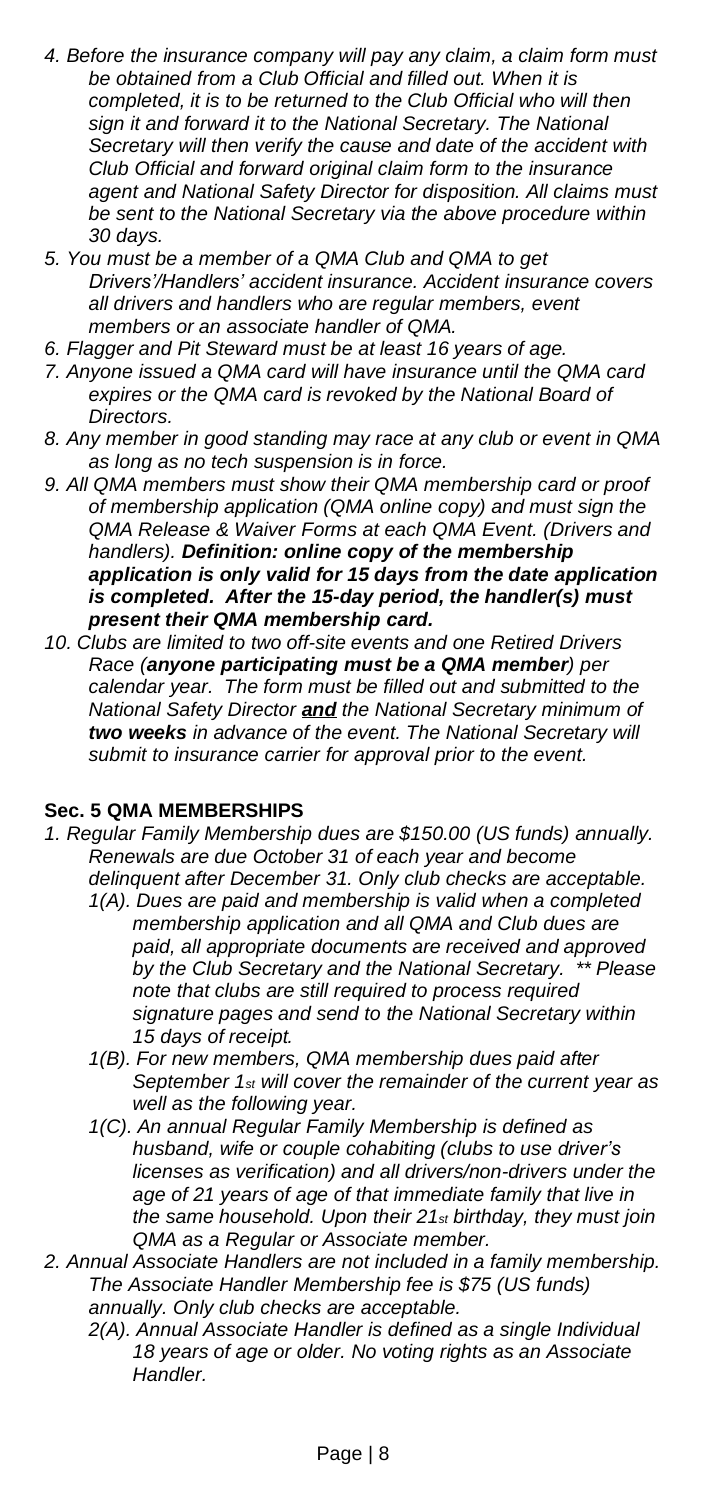- *3. Event Family Membership dues are \$40 (US funds) per club or Qualifier race event. The clubs keep all event membership fees. (Please Note: A copy of all event membership applications must be turned in to the National Secretary). Event Regular Family Memberships will be accepted at Club and Qualifier Races.*
	- *3(A). An Event Family Membership is defined as husband, wife or couple cohabiting (clubs to use driver's licenses as verification) and all drivers/non-drivers under the age of 21 years of age of that immediate family that live in the same household. Upon their 21st birthday, they must join QMA as an Event Regular or Event Associate member.*
- *4. Grand National Event Family Membership dues are \$150 (US funds) to Quarter Midgets of America. A Grand National Event Family Membership is valid to run all Grands Events only and does not require prior participation in a Grands Qualifier race. Grands Event Family Membership has no voting rights at the National or Local levels. (Please Note: Grands Event Family Memberships must be done online).*

*A Grand National Event Family Membership is defined as husband, wife or couple cohabiting (clubs to use driver's licenses as verification) and all drivers/non-drivers under the age of 21 years of age of that immediate family that live in the same household. Upon their 21st birthday, they must join QMA as an Event Regular or Event Associate member.*

- *5. Event Associate Handlers are not included in a Family Membership. The Event Associate Handler Membership fee is \$20 (US funds) per event. The clubs keep all Event Associate Handler Membership fees. (Please Note: A copy of all event membership applications must be turned in to the National Secretary). Event Associate Handler Memberships will be accepted at Clubs, Qualifier Races and Grand National Events.*
	- *5(A). Event Associate Handler is defined as a single Individual 18 years of age or older. No voting rights as an Event Associate Handler.*
- *6. Local clubs have the option to decline Event Memberships.*
- *7. All handlers under 21 must have a Birth Certificate on file with the National Secretary. Copies of photo of driver's license will not be accepted for picture ID. For Event Memberships, copies of Birth Certificates must be kept on file at the local club. A Copy of the Event Membership application to be submitted to the National Secretary.*
- *8. Non-racing charter members will receive a badge. Non-racing charter to include the option of racing privileges at all QMA tracks. Insurance requirements must be met and policy in force with QMA Insurance provider. Periodic written progress reports pertaining to the development of the new track must be submitted to and be approved by the National Vice President in order to maintain racing privileges. Minimum reporting frequency is to be semiannually.*
- *9. Membership Cards must be checked at sign-ins at each event to verify that the presenter is a current QMA member.*
- *10. Novice driver cards are orange while the driver cards for those in the 1st year (12 months) out of the Novice Division are purple.*
- *11. All persons owning a Quarter Midget race car and planning to participate in Quarter Midget racing, must be a member, in good standing, with a Quarter Midget Club affiliated with QMA.*
- *12. A fee of \$5.00 (US funds) will be charged for a replacement QMA membership card.*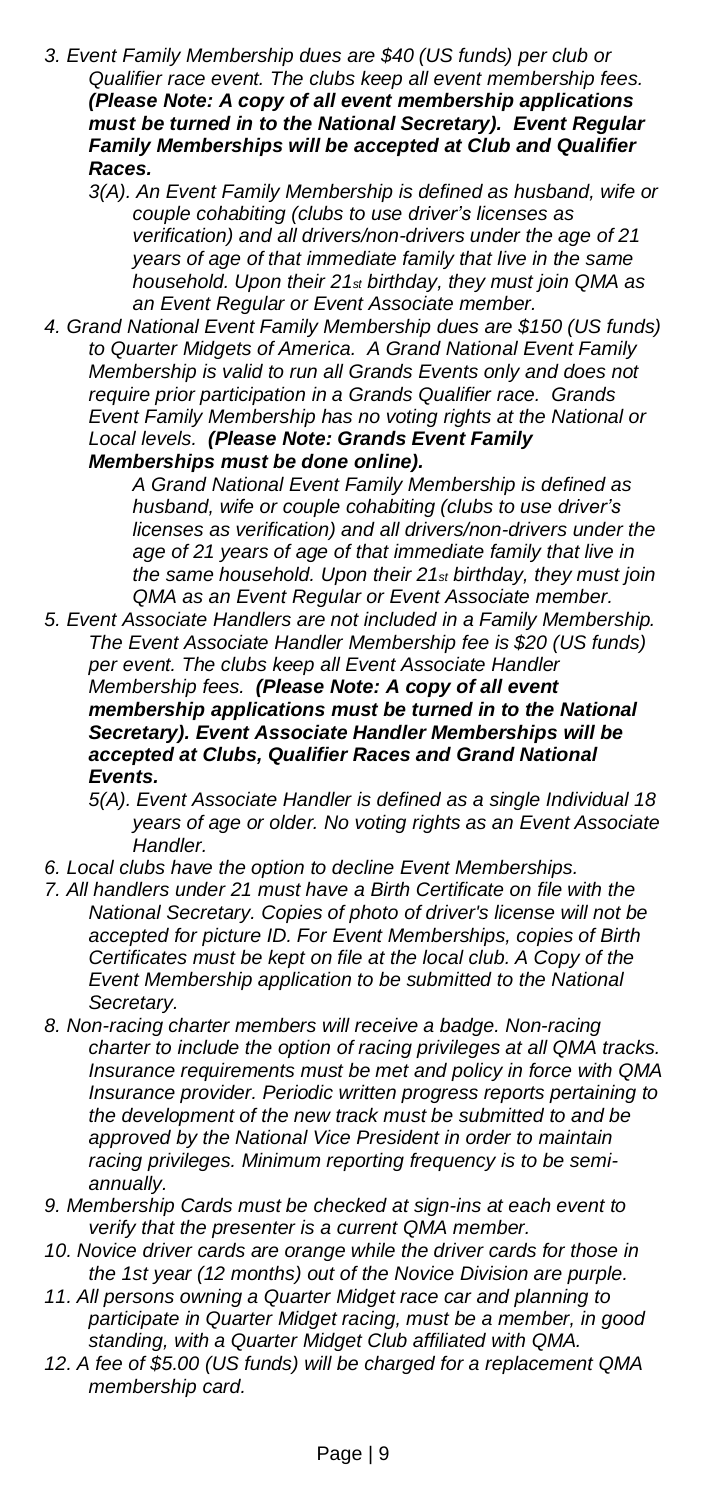*13. All Club and National Officers and Heads of positions must be current Regular QMA members in good standing. If their term of office spans multiple years, membership dues must be paid before January 1st of each year of their term.*

> *Any member who presents a bad check to QMA and does not make the check good within 30 days of notification will be suspended from further racing until the check is made good. QMA Bad Check Policy and Procedure will be used in the recovery of funds due to returned checks and can be obtained through the QMA web site or by requesting a copy through the National Secretary.*

### <span id="page-9-0"></span>**Sec. 6 SCHEDULES**

*1. A copy of each Club's planned racing schedule is to be furnished to the National Secretary and the National Vice President and list dates of Qualifier races. The host Club name must be recorded on the qualifying sheets submitted to the National Secretary with the funds. No races shall be scheduled in conflict with the Annual National Meeting dates or a Grand National Event held in your Region.*

## <span id="page-9-1"></span>**Sec. 7 HALL OF FAME INDUCTEES:**

 *See the Hall of Fame Procedures on the QMA website. Regional (one per year per region) and National Hall of Fame Inductees. The Hall of Fame inductee(s) both Regional/National will be announced at the National Meeting as the last agenda item. Permanent Hall of Fame Committee, Chairperson, Karen Autunno-Edmiston in conjunction with the National Board of Directors.* 

## ARTICLE 3

# <span id="page-9-2"></span>LOCAL ADMINISTRATIVE GUIDELINES AND PROCEDURES

#### <span id="page-9-4"></span><span id="page-9-3"></span>**Sec. 1 CLUB CHARTER**

- *1. All Clubs receiving a QMA charter agree to abide by all rules and regulations, and racing procedures of QMA at all events. See [Article](#page-9-5) 3, Sec. 1, Rule 2(A) below.*
- <span id="page-9-5"></span>*2. All QMA sanctioned member Clubs must comply with all specifications and rules as printed in the QMA Rule Book and appropriate technical and procedure manuals.*
	- *2(A). In order to accommodate local conditions Clubs may request to the National Board of Directors to deviate from standard QMA racing procedures at local events and Qualifier races. This includes areas such as practice, qualifying, length of race, starting order, racing numbers, judging, and off-site fuel.*
	- *2(B). At the discretion of the QMA clubs the number of Judges may be adapted to fit regional/local events. At the discretion of the National Race Director, the number of judges may be adapted to fit National Events.*
- *3. All Quarter Midget Clubs affiliated with Quarter Midgets of America must have a permanent mailing address. The permanent mailing address can be a post office box or it can be an address used for, and as, the Club track location.*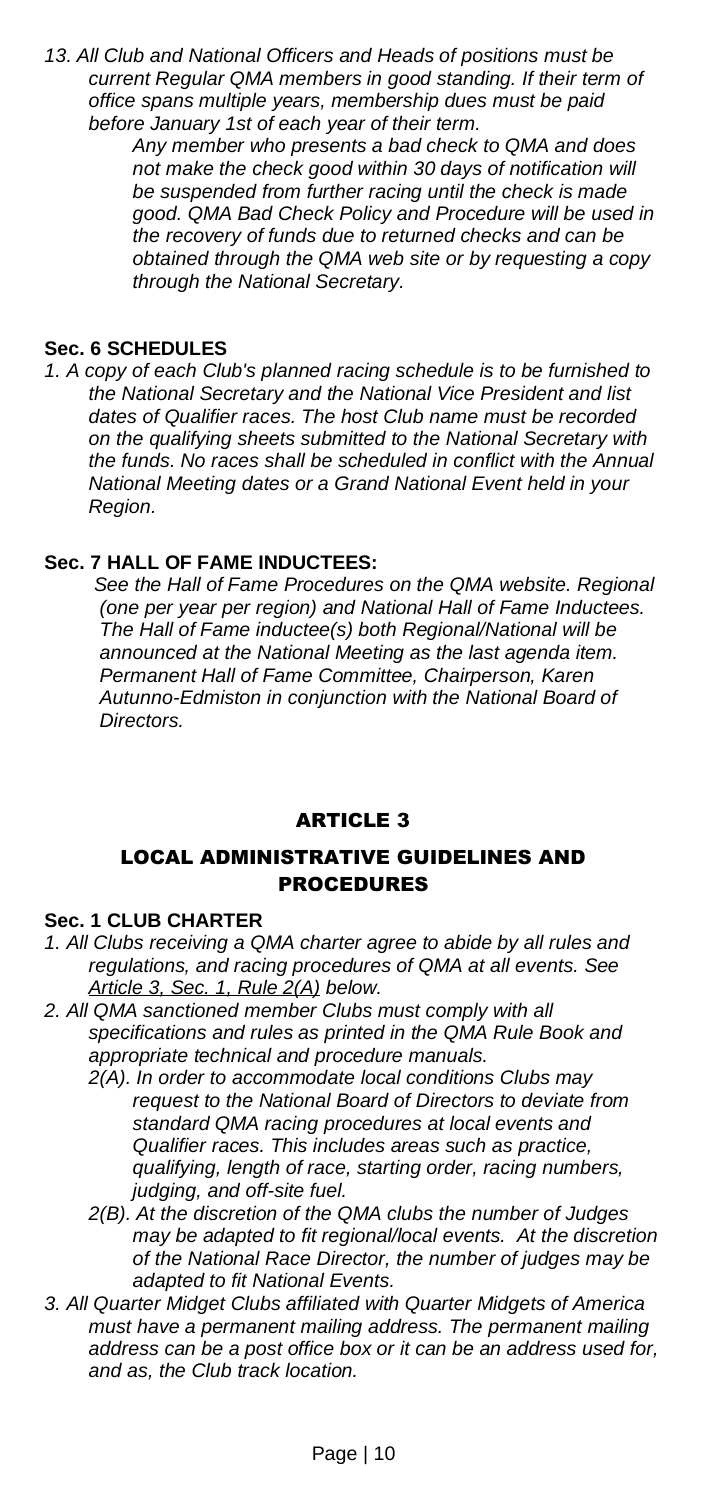- *4. Club charter form (copy) must be signed by the Club President and sent with dues of \$100.00 (US Funds) to the National Secretary. Charter and payment are due annually by Oct. 31of each year.*
	- *4(A). All Racing and Non- Racing Charter Applications must be completed online. Once the charter required materials are completed and approved, the National Secretary will mail your club's charter certificate.*

# <span id="page-10-0"></span>**Sec. 2 THE NOVICE PROGRAM COMMITTEE**

- *1. Each Club of Quarter Midgets of America shall have a Novice Committee staffed by Club Race Director, Club President, Club Technical Director, Club Safety Director, and Club Novice Instructor.*
	- *1(A). If one of the committee members is absent, an alternate should be picked, at a given race day.*
- 2. Duties of The Novice Committee
	- *2(A). To monitor the progress of each driver in the Novice class.*
		- *2(B). If it is the opinion of the committee a driver is capable of graduating into the Stock/Honda/Animal class, the committee shall notify the Handler verbally, sign the move up document and duly note it in the Novice logbook.*
		- *2(C). The decision to graduate a driver into the competitive (Stock/Honda/Animal) class rests with the Novice Committee.*
		- *2(D). The Novice Committee shall render all possible aid to the Novice handler:*
			- *2(D)(1). Advising on the purchase of cars, engines and other equipment to help avoid pitfalls.*
			- *2(D)(2). Checking legality of engines purchased during the Novice training In the event that a Novice handler has purchased an illegal engine and this fact is discovered by the Novice Committee, the owner will be advised that he has one race day to bring the engine up to legal specifications.*
			- *2(D)(3). During the three-event probationary period, a Novice may be returned to the Novice class for obvious reasons.*

#### <span id="page-10-1"></span>**Sec. 3 QMA CLUB PROMOTION DAY**

*The purpose of the Promotion Day is to provide an approved method that allows prospective new drivers to participate in the QMA experience without the need to purchase a Quarter Midget race car. The hopes are that this experience will be a positive one for the prospective drivers and their families and motivate them to become part of our QMA family. The following are the guidelines that the clubs must adhere to for conducting a Promotion Day: (please see QMA website for procedure).*

- *1. Charge a minimal fee (\$10-\$50) for each prospective driver.*
- *2. Use the red restrictor plate and a positive stop on the throttle. Both must be used (goal is to be under 10 mph).*
- *3. The parents must read and sign the QMA waiver on behalf of their children.*
- *4. The ride must not be more than 10 laps.*
- *5. One car on the track at a time.*
- *6. No one may be on the track or in the restricted areas while the car is running except a QMA Club Official.*
- *7. There must be a RES6VU-B by 3built.com kill-switch located on the top of the roll cage.*
- *8. The cars used may belong to the club or an individual, but must be in good safe working order.*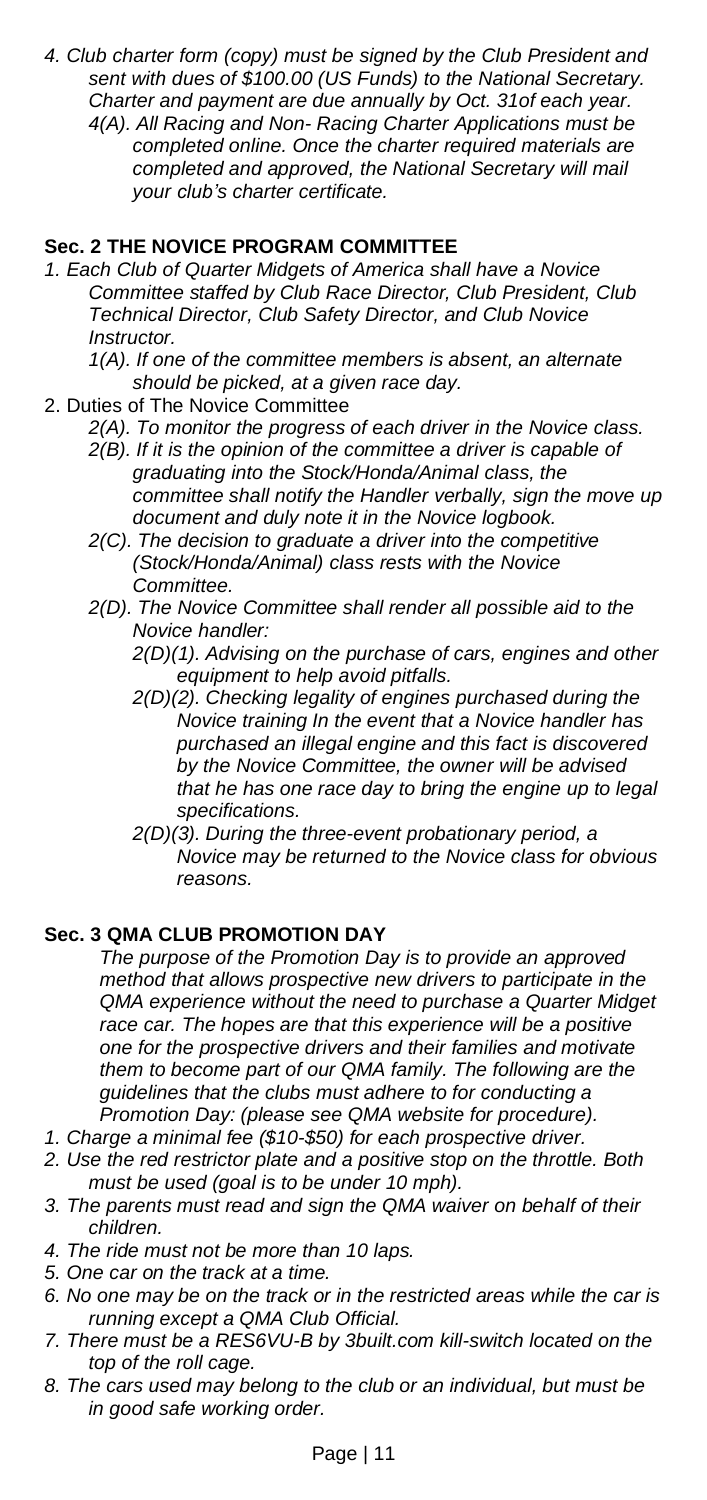- *9. The driver must be at least 4 years & 6 months of age and no older than 15 years to be able to participate in this program.*
- *10. The National Secretary must be notified of all scheduled promotional day, no less than two weeks before the event. Promo day request form is located on the QMA web site*

## <span id="page-11-0"></span>**Sec. 4 QMA PARTICIPANT POLICY**

- *1. All QMA members and their families are expected to act in a manner that is a credit to the sport, both on the track facilities and off the track facilities, at all QMA events. Disturbances and/or willful damage to others property will not be tolerated at any event.*
- *2. Those failing to act in a manner that is a credit to the sport are injuring all members and are hampering the very existence and future of Quarter Midgets of America.*
- *3. Therefore, acts detrimental (including all forms of electronic communications) to QMA or its members will be reviewed by QMA Club Board of Directors and/or the National Board of Directors and will be subject to the QMA Participants Policy.*
- 4. *Published QMA Participants Policy must be followed for all conduct matters. Exception: Any conflict between members may be resolved by the Club Officials at the time of occurrence. The maximum action that may be taken is to remove the offending member(s) from the facility for that day only. If all parties involved in the conflict agree, the matter is closed, and no further action will be necessary. Any disciplinary action, including probation, that continues beyond the day of occurrence will require the use of the QMA Participants Policy. A copy of these procedures may be obtained on the QMA website. Your Club President or the QMA Procedure Manual. The suspension list will be distributed by the National Secretary monthly or as they occur.*

#### <span id="page-11-1"></span>**Sec. 5 TRACK CONSTRUCTION (Permanent Track)** *Please refer to the Procedure Manual and/or Document page for Track Construction procedures.*

## ARTICLE 4

### EQUIPMENT SPECIFICATIONS

#### <span id="page-11-3"></span><span id="page-11-2"></span>*Equipment Dimensions and Specifications for All Quarter and Half Classes: Please refer to the Procedure Manual and/or Document page for Tech dimensions and specifications.*

# <span id="page-11-4"></span>**Sec. 1 DRIVER'S SAFETY EQUIPMENT**

*There will be no degrading of any driver's safety equipment requirements, this includes but is not limited to Helmets, gloves, suits, etc.*

- *1. Arm Restraints*
	- *1(A). Arm restraints are mandatory for all drivers (when driving a quarter midget race car) and will be used in conjunction with the seat belt quick release for minimal egress in the event of an accident.*
	- *1(B). Arm restraints are fastened securely to the driver's forearms, (between the wrist and the elbow), never at or above the elbow.*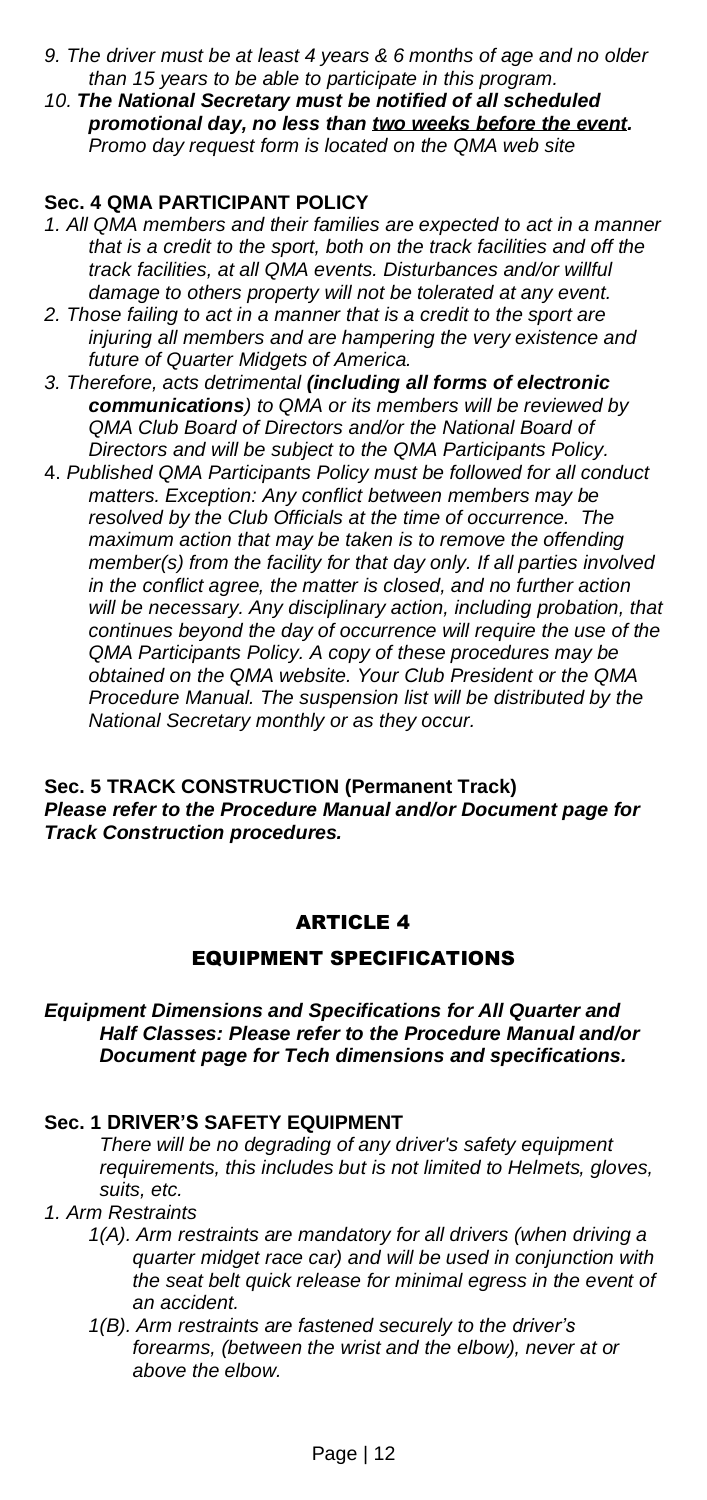- *1(C). The arm restraint should be adjusted so that it is short enough to keep the driver from reaching just two or three inches above the steering wheel.*
- *2. Face Shield*
	- *2(A). Clear or amber face shields must be worn after dark, or whenever track lights are turned on.*
	- *2(B). Tear offs are optional at dirt tracks.*
- *3. Gloves*
	- *3(A). Two-layer Nomex or equivalent gloves are mandatory.*
	- *3(B). Gloves must completely cover the hands and fingers.*
	- *3(C). Driver's gloves require an SFI 3.3/5, 2-layer.*
- *4. Helmet*
	- *4(A). Drivers will wear a well fitted, full face, professional type crash helmet of the type which is one-piece from the forehead to the base of the skull and similarly covers the ears and chin area.*
	- *4(B). Helmets approved for use in QMA must be rated SA2010 or SFI 24.1or newer. Note – SA/SFI24.1-2010 helmets approved for use through 2021.*
	- *4(C). Helmet shall be in good condition (no exterior cracks, evidence of impact or deteriorating interior lining/shock absorbing material).*
	- *4(D). All hair will be under the helmet or inside jacket/driver's suit when driving a quarter midget.*
	- *4(E). Helmet shall be inspected by track safety at the start of the racing season (as a minimum).*
	- *4(F). Drivers of Half Midgets using alcohol are required to wear SFI 3.3 rated Head Sock under their helmet.*
	- *4(G). Visors must be down when practicing, hot lapping, and under green flag conditions.*
	- *4(H). Helmet hooks are not allowed.*
	- *4(I). No external decorative covering allowed on helmets or face shields (Example: Skull Skins or similar products). This does not preclude paint or vinyl graphics as long as they do not cover the face shield.*
- *5. Suits, Jackets and Pants*
	- *5(A). All upper-body clothing must be securely fastened.*
	- *5(B). Jacket or Suit must provide full coverage from neck to waist and extend completely to the gloves.*
	- *5(C). All suits, one-piece or two-piece, must carry the minimum SFI rating of 3.2A/1. A one or two-piece driving suit, with a minimum SFI approved (3.2A/1) must be worn by all drivers. Jeans are no longer approved.*
	- *5(D). Pants must be waist to ankle length and not allow exposed skin.*
	- *5(E). Recommendation – socks that are long enough to cover the entire length of the lower leg to prevent skin exposure.*
- *6. Neck Collar*
	- *6(A). A neck collar is mandatory.*
	- *6(B). Neck Collar made of Nomex or equivalent is mandatory with a recommended rating of SFI 3.3,*
	- *6(C). A neck collar is not required if the approved SFI Head and Neck Restraint System does not mandate one. For example, a "HANS" system.*
- *7. Head and Neck Restraint Systems*
	- *7(A). Must meet the 5-year regulations set forth by SFI.*
- *8. Safety Belts*
	- *8(A). All cars must have a web type safety belt with a quick release buckle. The safety belt must be securely fastened to the frame. Pull up lap belts are recommended.*
	- *8(B). Drivers will be required to use them at all times.*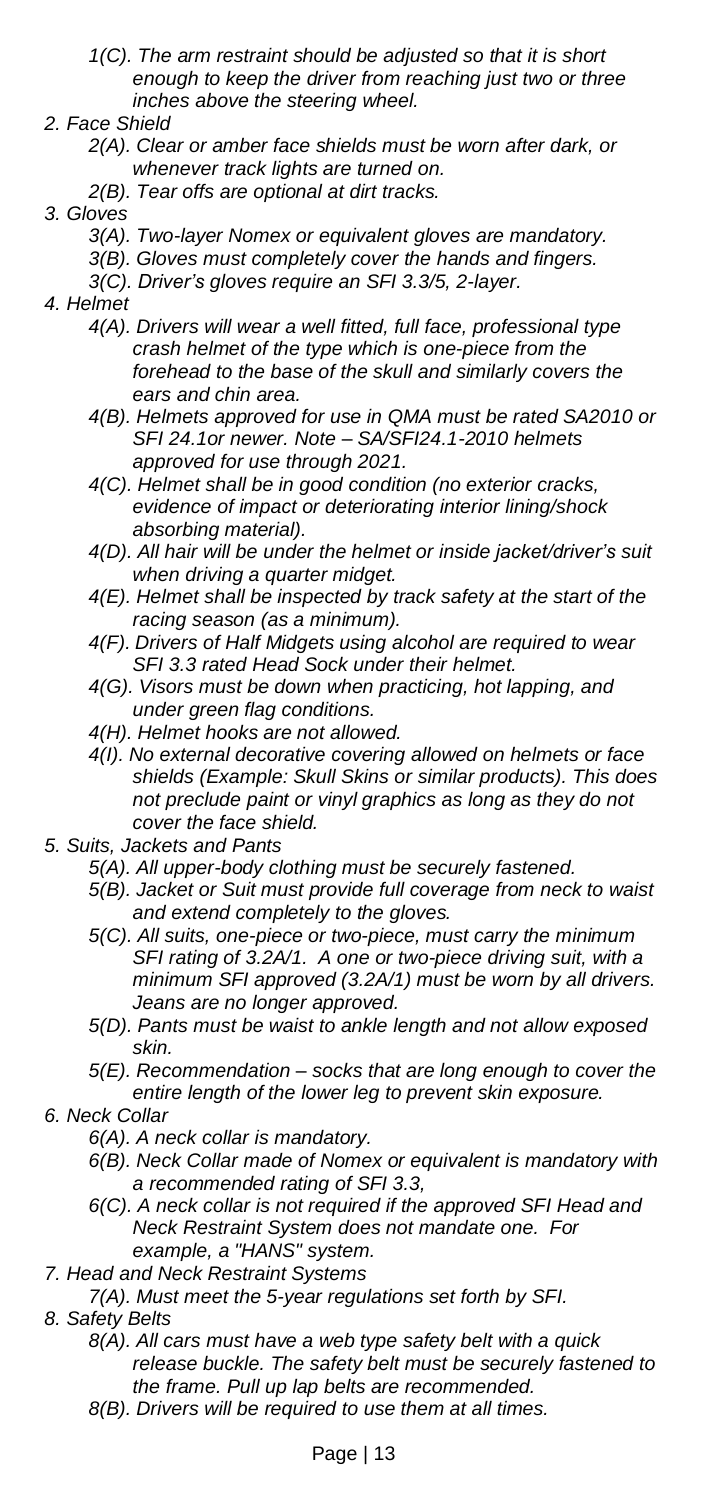- *8(C). The safety belt should be located so that the pressure is across the drivers' hips.*
- *8(D). Metal to metal fittings at the quick release is preferred.*
- *8(E). A dual shoulder harness (five-point safety belt) or strap is mandatory and must have a quick release fastener approved by the Safety Committee.*
- *8(F). The shoulder harness/straps shall be worn securely across the right and left shoulders.*
- *8(G). No restraining device of any kind is to be used to keep the driver's head or body outside the roll cage, with the exception of attaching both shoulder straps to the left upright bar of the cage.*
- *8(H). FOUR YEAR REPLACEMENT (any belt from 2013 to current that falls under the 4-year rule)*
- *8(I). Shoulder belts must not be retained by shoulder loops or epaulets on the driver's suit.*
- *8(J). SFI 16.1 Belt 1-3/4 Minimum*
- *8(K). The use of cam lock belts will be allowed.*
- *8(L). Seat Belts will not be allowed to pass through the firewall. 9. Shoes*
	- *9(A). Shoes are required that completely cover the feet for all drivers, handlers, associate handlers, flagman and others in hot chute, work area, staging area, racing surface, scaling and fueling area.*
	- *9(B). Flat bottom shoes only, no use of "Heelys" or shoes with wheels on the bottom allowed while in the car).*
- *10. Brake Pedal*
	- *10(A). A full brake pedal or positive heel stop is mandatory to prevent the foot from pushing through the pedal. When using an "extended pedal", if the pedal mount is within 2 Inches of the axle, then a heel stop is not required.*
- *11. Seats*
	- *11(A). If using a "seat," it MUST be bolted to the frame, not the belly-pan or firewall.*

## <span id="page-13-0"></span>**Sec. 2 MISCELLANEOUS - SAFETY/TECH**

- *1. Modifications of any car construction specification for a Quarter Midgets or Half Midget necessary for a physically disabled child must be approved by the National Safety Director on a case by case basis*
- *2. No decorative or distracting lights or any non-essential racing items (i.e. flags, stuffed animals, license plates, etc.) allowed on any QMA race car.*
	- *2(A). 1st offense – warning, one warning per race season. (Driver/Handler)*
	- *2(B). 2nd offense – DQ per race*
- *3. High Pressure Compressed Gas Cylinders must remain in trailers or in tow Vehicles.*
- *4. There will be no jugs or cans of fuel in the Hot Chute after refueling.*
- *5. There will be no burning of spilled fuel on paved racing surfaces. 5(A). For dirt tracks, it is recommended that all cars and drivers be moved to the hot chute prior to burning of the fuel from the racing surface.*
- *6. Recommended: No lifting cars onto their nose in the hot chute (safety reasons).*
- *7. TIRE RULES:*
	- *7(A). Tire Treatment - it is prohibited to apply tire treatments or chemicals on any tires, except for cleaning with water.*
	- *7(B). Recapped tires are prohibited on the right side.*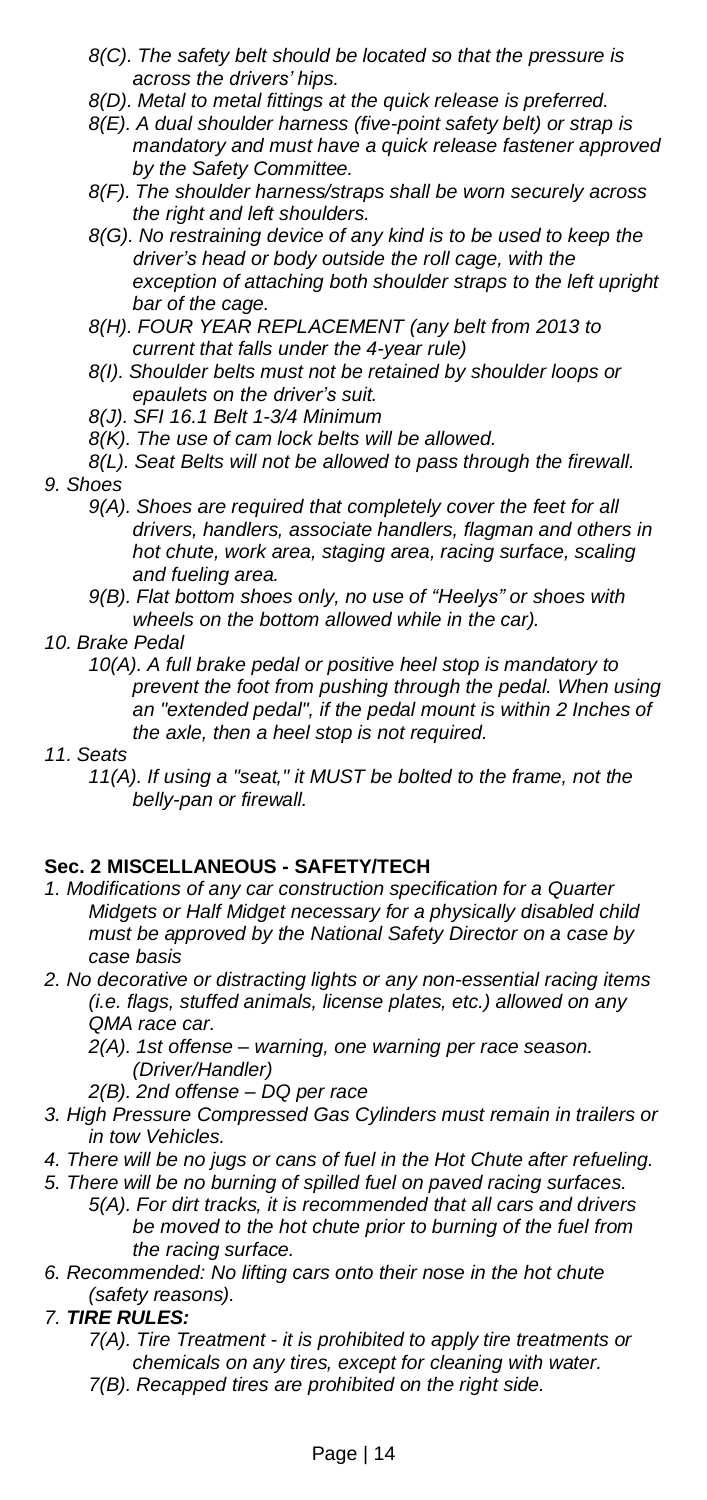- *7(C). Anyone found using illegal tire treatments or recapped tires (on right side) will be penalized as follows: 7(C)(1). First Offense: 30 days Family Suspension, 7(C)(2). 2nd Offense: 1 year Family Suspension. 7(C)(3). 3rd Offense is Lifetime Family Suspension. Note: Family is a driver/handler signed in at the event*
- *7(D). Approved tester will be Portable Tire Prep Monitor, JTR Eagle.*
- *7(E). Tire tester may be used at all asphalt tracks. Anything over 80 ppm (maximum reading) will result in a DQ from the race. Dirt track reading will be determined at the event by the Tech Director.*
- *7(F). QMA Tire Procedure – see Procedure Manual or available at [www.quartermidgets.org.](http://www.quartermidgets.org/)*
- *7(G). Tire Warmers and Heat Guns - Tire warmers, hot boxes, tire covers or any device to warm tires is not allowed on the grounds of the race facility. First Offense will be disqualification from the event. Heat guns for cleaning tires are allowed except in the staging and hot chute area.*

<span id="page-14-0"></span>*Please see procedural manual or document page on the website for Tire Protest and Confiscation Procedure.*

### ARTICLE 5

### CLASS AND DIVISION STRUCTURE

# <span id="page-14-2"></span><span id="page-14-1"></span>**Sec. 1 CLASSES**

# *1. Class Definition*

- *1(A). Class is defined as a race program by engine type and rules.*
- *1(B). In Quarter Midget classes, the age limit is 17 years old. Drivers who turn 17 during the race year can finish the current calendar year (Dec. 31st). Specific ages and weights for classes are found in [Table](#page-16-0) 5-1 on Page 17.*
- *1(C). No mixing of classes at National Events. No Stock with Modified Stock. No Modified with "B". There is to be no Quarter Midgets with Half Midgets. This means that cars with modified engines entered as modified should not run with cars with "B" engines that entered as a "B". This does not mean that a modified engine cannot be in a "B" class car. A car with a modified engine can be entered in the "B" class and run as "B". This car cannot be entered in any other class at the event. The only cars that can be entered and run in two classes are "AA" and World Formulas "1/2" class car.*
- *1(D). The "1/2" class is defined by separate dimensions and is not the same as the quarter midget class. If one car and engine are run as an "AA," World Formula and a "1/2" it must meet the wheelbase, weight and wheel tread width of the respective classes. Reminder - that the age requirements are different for the WF and Half Classes. Age requirements MUST still be met.*
- *1(E). All classes, with the exception of Novices, will have a maximum of 10 cars per race with eleven cars permitted in the lowest main, but never twelve.*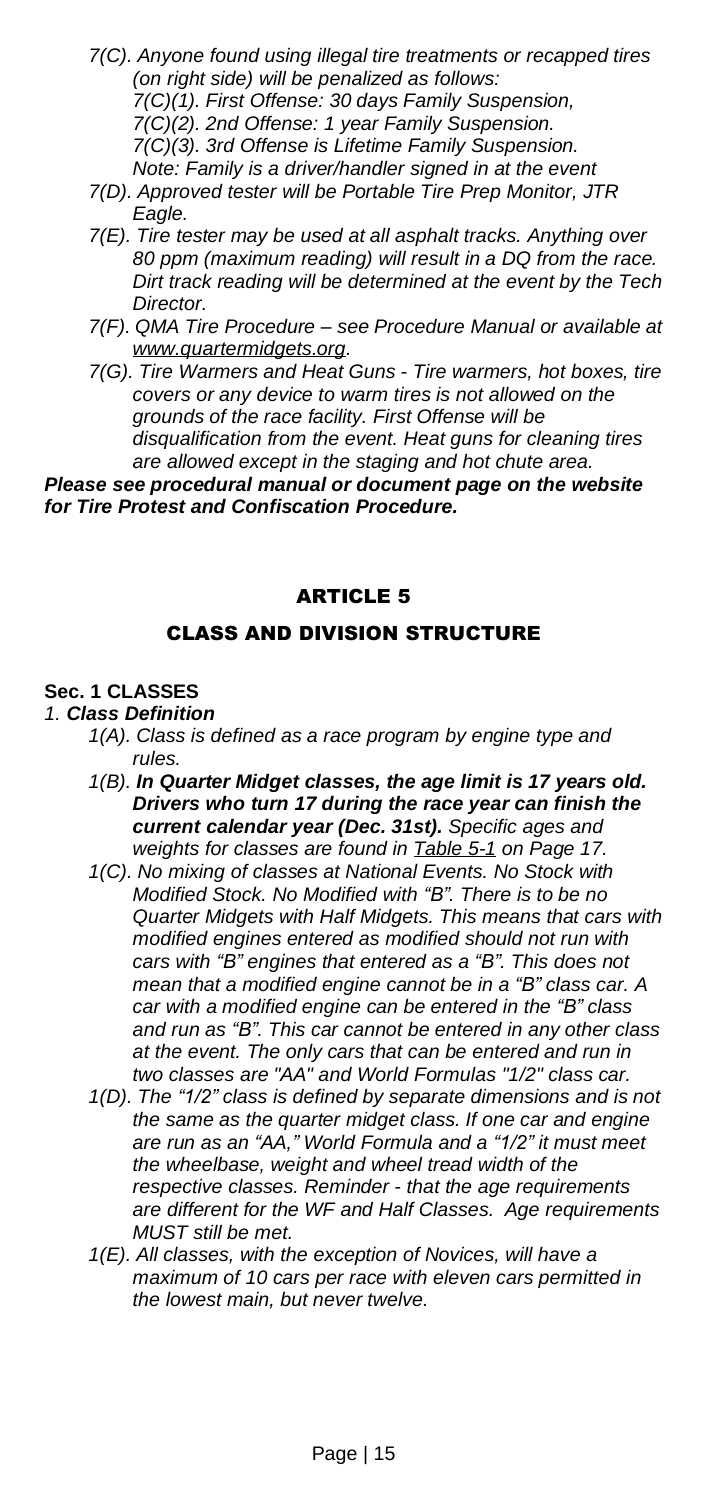*1(F). In order to run Senior Animal, Heavy Animal, 160, Mod, B, WF a driver must run one 12 month period upon graduation from the novice class, in a lower class or combination of the lower classes or obtain the unanimous approval of the Novice Committee before competing in these classes. In addition, you must be the appropriate age to run these classes before competing. (The QMA Move Up form must be completed and signed by parents of child, Club President, and Club Novice Director and sent to the National Secretary).*

### *2. Class Jumping*

*2(A). No class jumping, either up or down. Definition: Engine and car must compete in the class that it is originally signed in and qualifies. A car cannot be entered in more than one class at a given event. This part of the rule disallows the signing in of a car to qualify and compete in more than one class. However, a car can be signed in for the classes that are separated by light and heavy drivers, and one driver may run as a light and another driver as a heavy in the same class. Junior and Senior, Light and Heavy are divisions of a class.*

### <span id="page-15-0"></span>**Sec. 2 DIVISIONS**

### *1. Division Definition*

- *1(A). Division is defined by age and or weight.*
- *1(B). In Quarter Midget classes, the age limit is 17 years old. Drivers who turn 17 during the race year can finish the current calendar year (Dec 31). Specific ages and weights for divisions are found in [Table](#page-16-0) 5-1 on Page 17.*
- *1(C). Any driver who will be turning nine during his local Club season/Club schedule has the option of moving up and racing in the Senior division at all local, regional, qualifier and National Events, at any time prior to his ninth birthday. Once he has made this decision and raced in the Senior division, he will not be allowed to return to any Junior division for any reason. If this option is used QMA driver card will be documented immediately.*
- *1(D). Drivers who turn 9 during a racing season must move on their birthday. Exception: If you qualify for an event when you are 8, you may finish the event. The driver must move after the conclusion of the event.*
- *1(E). Four cars or more entering a division will constitute a class. If less than four enter this division, it may be combined with other division in its class at the option of the Race Director. This will be for Local and Regional events only. This may not occur at any National Event.*

#### *2. Division Jumping*

- *2(A). A driver who qualifies in a junior division of a class at a qualifying event will participate in the races in the division for which he qualifies as of his age on the last day of qualification for that qualifying event only.*
- *2(B). Heavy Division: If a driver has qualified at a Qualifier as a Junior, Senior or Light Division and becomes 115 pounds or more before the Grand National Event, he may choose to run as a Heavy. If a driver has qualified at a Qualifier as a Heavy Division and weighs less than 115 pounds before the Grand National Event, he may run as a Junior, Senior or Light Division.*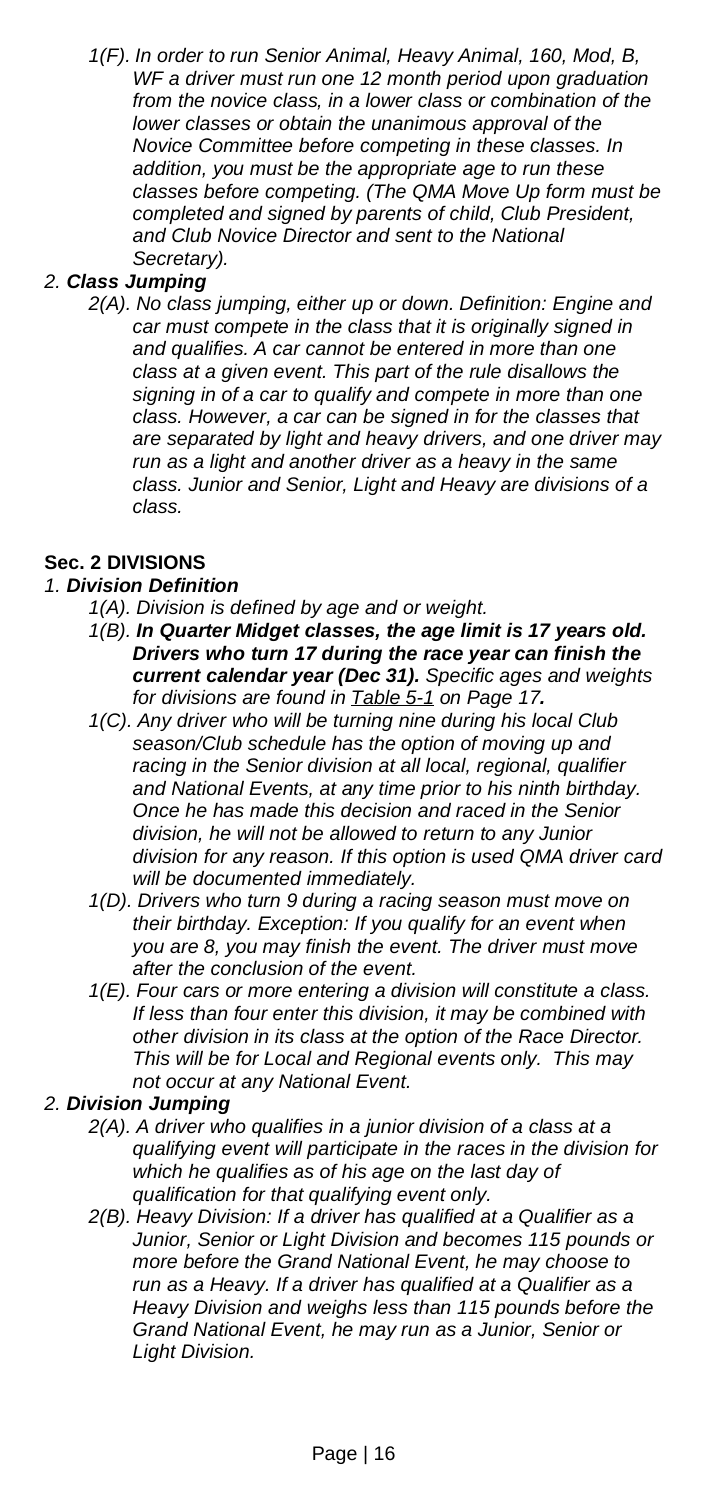*2(C). Light and Heavy Weight: Among those classes divided by weight only, there may be enough drivers to justify this division in some areas and it will be optional to the Race Director whether the class is to be divided or not. The lightweight division is to be considered open to all drivers; the heavy weight restricted as to weight. Drivers may enter one division per class only.*

| <b>CLASS</b>         | <b>DIVISION</b> | DRIVER<br>AGE<br>(min) | <b>DRIVER</b><br><b>WEIGHT</b><br>(min) | COMB.<br><b>WEIGHT</b><br>(min) | <b>CAR</b> |
|----------------------|-----------------|------------------------|-----------------------------------------|---------------------------------|------------|
| <b>Novice</b>        | <b>Junior</b>   | $5 - 8$                | N/A                                     | 250 lbs.                        | 160 lbs.   |
| Novice               | Senior          | $9 - 17$               | N/A                                     | 260 lbs.                        | 160 lbs.   |
| Honda                | <b>Junior</b>   | $5 - 8$                | N/A                                     | 250 lbs.                        | 160 lbs.   |
| Honda                | Senior          | $9 - 17$               | N/A                                     | 290 lbs.                        | 160 lbs.   |
| Honda                | Heavv           | $9 - 17$               | 115 lbs.                                | 340 lbs.                        | 160 lbs.   |
| Animal               | Junior          | 5 - 8                  | N/A                                     | 250 lbs.                        | 160 lbs.   |
| <b>Animal</b>        | Senior          | $9 - 17$               | N/A                                     | 290 lbs.                        | 160 lbs.   |
| Animal               | Heavy           | $9 - 17$               | 115 lbs.                                | 340 lbs.                        | 160 lbs.   |
| <b>Super Stock</b>   | <b>Junior</b>   | $5 - 8$                | N/A                                     | 250 lbs.                        | 160 lbs.   |
| Mod                  |                 | $7 - 17$               | N/A                                     | 275 lbs.                        | 160 lbs.   |
| Honda 160            | <b>Junior</b>   | $5 - 8$                | N/A                                     | 250 lbs.                        | 160 lbs.   |
| Honda 160            | Light           | $8 - 17$               | N/A                                     | 290 lbs.                        | 160 lbs.   |
| Honda 160            | Heavv           | $8 - 17$               | 115 lbs.                                | 340 lbs.                        | 160 lbs.   |
| в                    |                 | $8 - 17$               | N/A                                     | 295 lbs.                        | 160 lbs.   |
| <b>World Formula</b> | Light           | $9 - 17$               | N/A                                     | 310 lbs.                        | 160 lbs.   |
| <b>World Formula</b> | Heavv           | $9 - 17$               | 115 lbs.                                | 355 lbs.                        | 160 lbs.   |
| $H \sim H$           | $l$ unior       | 11 17                  | N I/A                                   | 250                             | $170$ lho  |

# <span id="page-16-0"></span>*Table 5-1: Driver Ages and Weights by Class/Division*

**Half**  $\begin{array}{|c|c|c|c|c|}\n\hline\n\text{Half} & \text{Junior} & 11 - 17^* & \text{N/A} & 350\text{lbs} & 170\text{ lbs.} \\
\hline\n\end{array}$ *Committee with the final approval from your Regional Director for a 1/2 Class.*

| $\frac{1}{2}$ and $\frac{1}{2}$ and $\frac{1}{2}$ and $\frac{1}{2}$ and $\frac{1}{2}$ and $\frac{1}{2}$ and $\frac{1}{2}$ and $\frac{1}{2}$ and $\frac{1}{2}$<br><b>CLASS</b> | <b>DIVISION</b> | <b>HEATS</b> | A<br>MAIN | в<br>Main | C &<br>LOWER<br>MAINS |
|-------------------------------------------------------------------------------------------------------------------------------------------------------------------------------|-----------------|--------------|-----------|-----------|-----------------------|
| <b>Novice</b>                                                                                                                                                                 | <b>Junior</b>   | N/A          | 25        | N/A       | N/A                   |
| <b>Novice</b>                                                                                                                                                                 | Senior          | N/A          | 25        | N/A       | N/A                   |
| Honda                                                                                                                                                                         | <b>Junior</b>   | 20           | 30        | 25        | 20                    |
| Honda                                                                                                                                                                         | Senior          | 20           | 40        | 35        | 30                    |
| Honda                                                                                                                                                                         | Heavy           | 20           | 40        | 35        | 30                    |
| Animal                                                                                                                                                                        | Junior          | 20           | 30        | 25        | 20                    |
| <b>Animal</b>                                                                                                                                                                 | Senior          | 20           | 40        | 35        | 30                    |
| Animal                                                                                                                                                                        | Heavy           | 20           | 40        | 35        | 30                    |
| <b>Super Stock</b>                                                                                                                                                            | Junior          | 20           | 30        | 25        | 20                    |
| Mod                                                                                                                                                                           |                 | 20           | 40        | 35        | 30                    |
| Honda 160                                                                                                                                                                     | Junior          | 20           | 30        | 25        | 20                    |
| Honda 160                                                                                                                                                                     | Light           | 20           | 40        | 35        | 30                    |
| Honda 160                                                                                                                                                                     | Heavy           | 20           | 40        | 35        | 30                    |
| в                                                                                                                                                                             |                 | 20           | 40        | 35        | 30                    |
| <b>World Formula</b>                                                                                                                                                          | Light           | 20           | 40        | 35        | 30                    |
| <b>World Formula</b>                                                                                                                                                          | Heavy           | 20           | 40        | 35        | 30                    |
| <b>Half</b>                                                                                                                                                                   | Junior          | 20           | 40        | 35        | 30                    |

*Table 5-2: Lap Counts by Class/Division, QMA running order*

*The parents must read and sign the QMA waiver NOTE: Number of laps for local events may be adjusted by the Race Director.*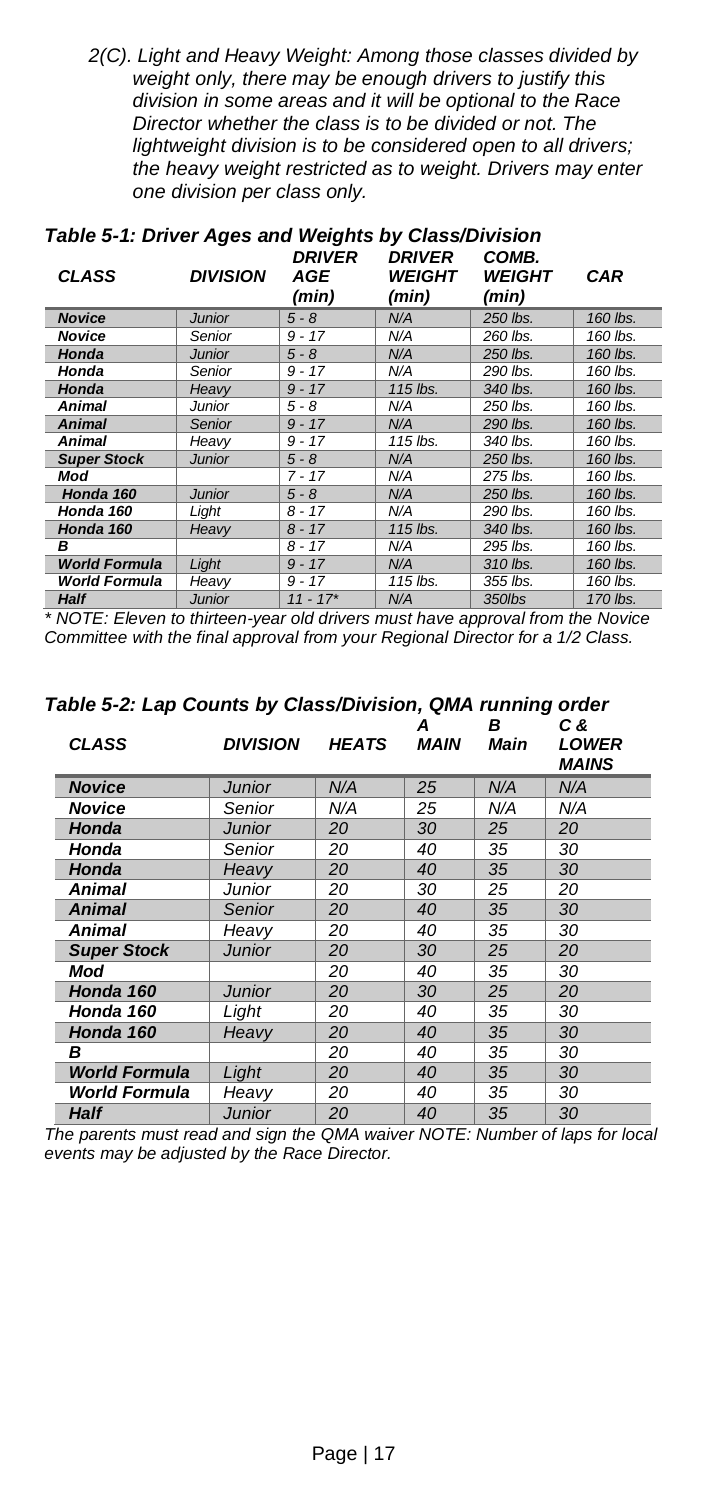# ARTICLE 6

## NOVICE RULES AND PROCEDURE

#### <span id="page-17-2"></span><span id="page-17-1"></span><span id="page-17-0"></span>**Sec. 1 PURPOSE**

- *1. The fundamental purpose of the Novice Class is to train new drivers so that they understand the basic racing rules and so that they are able to handle themselves and their cars in a safe manner on the track. It is not intended that the Novice Class be utilized to perfect racing abilities or techniques. Extended competitive racing in the Novice Class once the fundamentals are attained is not to be allowed.*
- *2. To regulate and unify the novice training and racing program, these rules and regulations, as approved by the National Board of Directors, will be adhered to by all drivers, handlers, and member Clubs of Quarter Midgets of America.*
- *3. Any changes, additions and deletions to these rules and regulations will be enacted by the National Board of Directors. Any temporary deviations from established rules must be approved by the National Board of Directors before implementation of such changes by any Club.*
- *4. The Novice Committee will supervise the novice training and racing program at their club.*

#### <span id="page-17-3"></span>**Sec. 2 NOVICE CLASS – DRIVERS AND HANDLERS**

- *1. The minimum age for novice students shall be five years for racing and four- and one-half years for practice and training only.*
- *2. Each Novice handler, upon joining a club shall present the driver's birth certificate to the Club Secretary and the "official age" of the driver shall be entered in the permanent records of the club. Copies of these records shall be forwarded to the National Secretary.*
- *3. In an effort to obtain the greatest benefit from participation in organized Quarter Midget racing, Novice handlers should read the section of this rule book, entitled "Novice Program Committee".*
- *4. Drivers not yet six will be issued a Novice Card good until their sixth birthday, plus three months.*
	- *4(A). The driver's age will be entered on the Novice Card.*
	- *4(B). Extensions of the Novice Card shall only be granted when the handler has completed a Novice Extension Form and it has been approved by a signature from their Club Novice Director, their Club President. Any novice extension forms that are approved must be forwarded to the National Secretary by the Club Secretary.*
	- *4(C). Extensions will be for no more than two months at a time, if needed.*
	- *4(D). Novice parents will receive from the National Secretary their driver's novice card and logbook.*
- *5. A driver may be moved out of the Novice class at any time if in the opinion of the Novice Committee the driver is qualified.*
- *6. It is required that all Novice Drivers have a QMA official Driver's logbook.*
	- *6(A). The logbook and the Novice Driver's card are to be presented to sign-in booth when signing in on race day.*
	- *6(B). Entries will be made in the Novice logbook, such as qualifying time, main or semi race, start and finish position in the race. The logbook will be returned to the Handler by the Novice Committee after comments have been made and initialed.*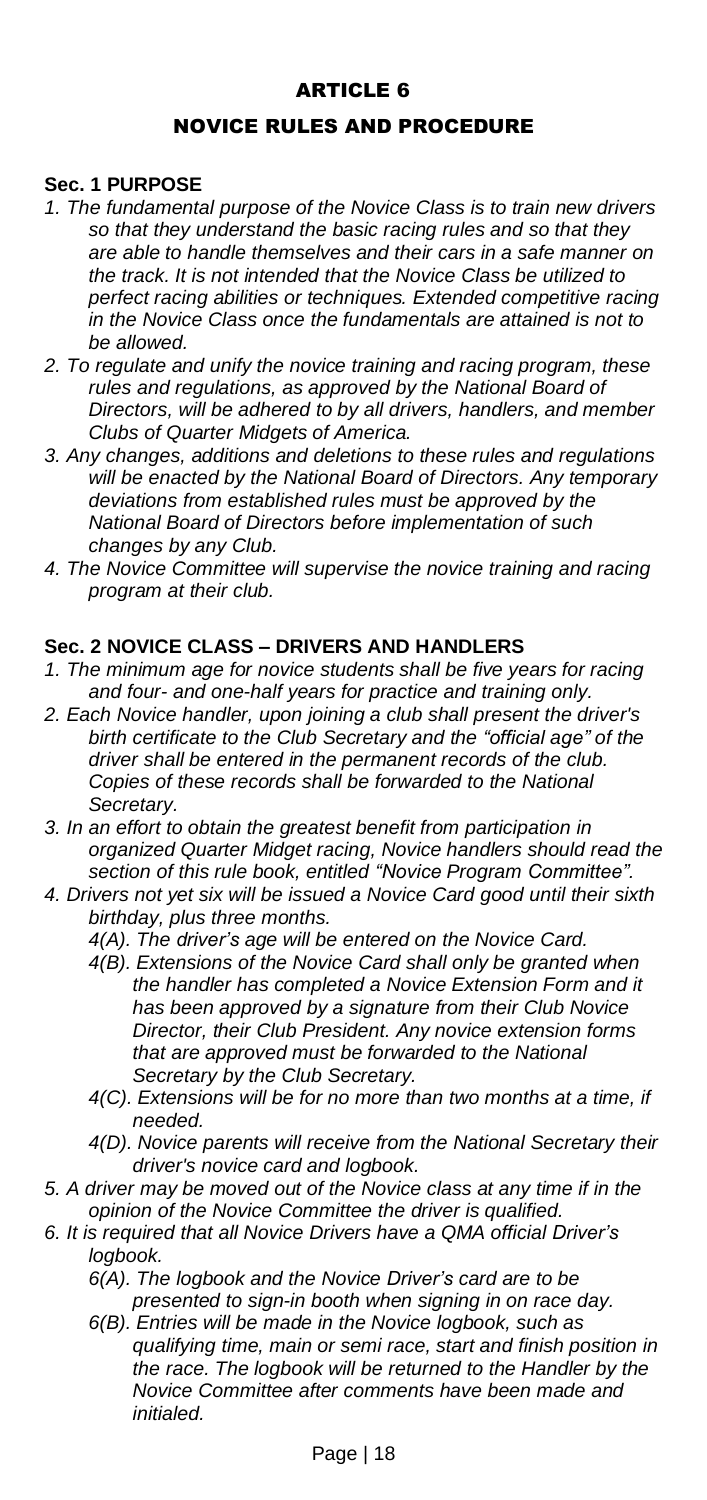- *6(C). False or unauthorized entries in the logbook or on the Novice Card will be cause for a 90-day suspension from all QMA tracks.*
- *7. A duplicate of any lost logbook must be obtained from the Club Secretary. Record of past races to be reconstructed in replacement logbooks from Club Master Records.*

## <span id="page-18-0"></span>**Sec. 3 NOVICE TRAINING**

- *1. Completion of Novice Training, given by a competent instructor, is mandatory for all new drivers. Minor changes may be made to training outline to conform to local conditions; however, the reason for all changes must be submitted to the National Board of Directors without delay.*
	- *1(A). Any driver not trained by a Club-designated trainer must pass a test given by his local Club Novice Instructor before he enters into the Novice Class.*
- *2. The Novice driver must be covered by QMA insurance during training periods.*

## <span id="page-18-1"></span>**Sec. 4 RACING**

- *1. The Novice Class will be a recognized class by QMA and will run under the Honda 120 engine rules at all QMA races.*
- *2. The Novice Class shall be divided into the Junior and Senior divisions only, which may be combined if necessary, to make a class and will use a Honda 120 engine only.*
- *3. The Novice program and its implementation fall under the Club President's authority. Therefore, illegal engine parts will be confiscated, but the suspension will not be levied against handlers or drivers for the first offense only. The second offense requires 30-day suspension from Novice.*
	- *3(A). Any alteration to Jr. or Sr. Novice Restrictor Plates:*
		- *3(A)(1). 1st offense – event DQ from the respective class.*
		- *3(A)(2). 2nd offense within one year of first infraction – 30-day suspension for handler and driver from participating in the respective class.*
		- *3(A)(3). 3rd offense within one year of first infraction – sixmonth suspension for handler and driver from participating in the respective class.*
		- *3(A)(4). 4th offense within two years of last infraction – oneyear suspension for handler and driver from participating in the respective class.*
- *3(B). All other QMA rules and penalties apply to the novice class. 4. Novice Class participants will be required to install a restrictor plate on their carburetor per "restrictor plate program".*
- *5. No more than eight cars may be entered in any Novice race.*

## <span id="page-18-2"></span>**Sec. 5 NOVICE GRANDS**

- *1. A Novice driver may run the Grand National Exhibition Events for one year only.*
- *2. In order to participate in the Grand National Exhibition Event, a Novice must meet all of the qualification requirements specified for all other classes. These requirements are specified in this rule book.*
	- *2(A). Novices who want to race in the Novice Class at a Grand National Event MUST qualify at a Qualifier Race event as a novice.*
	- *2(B). If a new Novice family joins the Club after the Qualifier Race Event, the driver(s) will be allowed to participate at the National Grands as an Exhibition only.*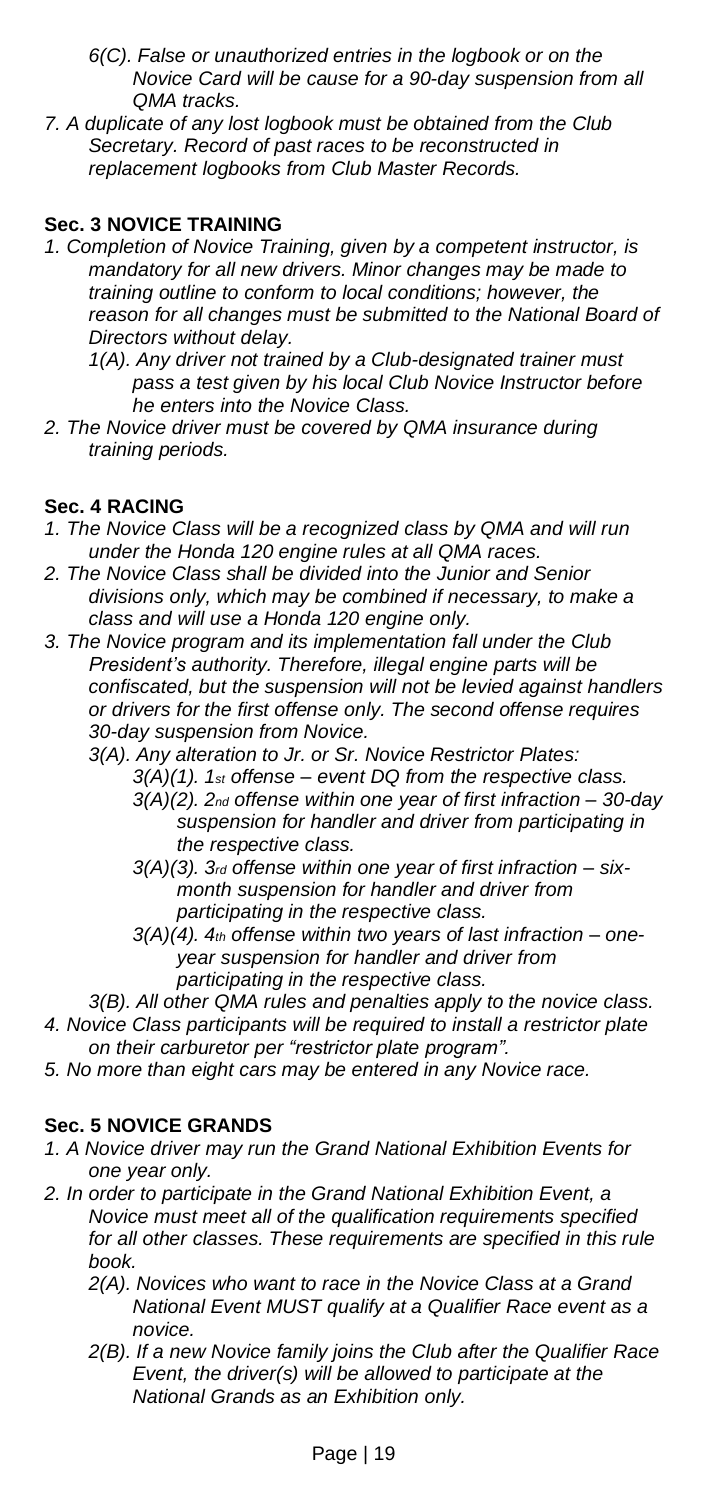- *3. Novices at the Grands:*
	- *3(A). Exhibition events only.*
	- *3(B). Minimum one practice session.*
	- *3(C). Racing format is to be decided by QMA.*
	- *3(D). Line up established by qualifying time.*
	- *3(E). All participants receive equal awards, preferably trophies.*
	- *3(F). Practice and racing to be designated on each Grands schedule.*
	- *3(G). Registration fee for Novices at Grands is \$30.00.*

# <span id="page-19-0"></span>**Sec. 6 GRADUATION OF NOVICE DRIVERS**

- *1. The Novice Class is the "learning" class and, as soon as possible the Novice driver shall be moved to the Stock/Honda/Jr. Animal classes in order to avoid "Professional" Novice drivers.*
- *2. A Novice driver must participate in at least three events before graduating to a competitive (Stock/Honda/Jr. Animal) class.*
- *3. It is suggested that the Novice Committee (See Article 3, [Section](#page-10-0) 2 on Page 11) holds a small ceremony to make the advancement of a driver into the Stock/Honda/Jr. Animal Classes.*
- *4. At graduation (QMA Home Club) the driver's logbook shall be validated and the Novice Card shall have written on it (in ink) the date of graduation.* 
	- *4(A). The Club President shall be notified of all graduating Novices by their Novice Committee. The Club President will then notify the National Secretary within 30 days.*
	- *4(B). A validated Novice move up certificate will be accepted in Stock /Honda /Jr. Animal classes.*
- *5. On the first day of competition in the Super Stock/Honda 120 /Jr. Animal class, the new driver shall be entered in all races at the back of the pack for which they qualified, regardless of qualifying position.*
- *6. All graduating novice drivers shall be on probation for three events.*
- *7. Once a Novice is graduated to Super Stock/Honda 120/ Jr. Animal and completes his/her probationary period, they may not be returned to the Novice class for any reason.*
	- *7(A). EXCEPTION: If there is a lapse in the participation of a driver, they may be moved back to Novice for a trial period, at the discretion of the Club Novice Committee.*

# ARTICLE 7

## RACING RULES AND PROCEDURES

## <span id="page-19-3"></span><span id="page-19-2"></span><span id="page-19-1"></span>**Sec. 1 GENERAL**

#### *1.* **Age Requirements**

- *1(A). All people except drivers in their cars that enter the track or hot chute areas must be a minimum of 16 years of age. i.e. handlers, flagmen, corner man etc. They must be a QMA member.*
- *1(B). In Quarter Midget classes, the age limit is 17 years old. Drivers who turn 17 during the race year can finish the current calendar year (Dec. 31).*
- *1(C). Proof of age is required at all QMA events. A novice may train and practice only at four years six months of age. No racing until five years of age.*
- *1(D). In 1/2 class the age limit is 18 years old (you may not participate after your 18th birthday).*
- *2.* **Qualifiers and Grands (Optional for Local Events)**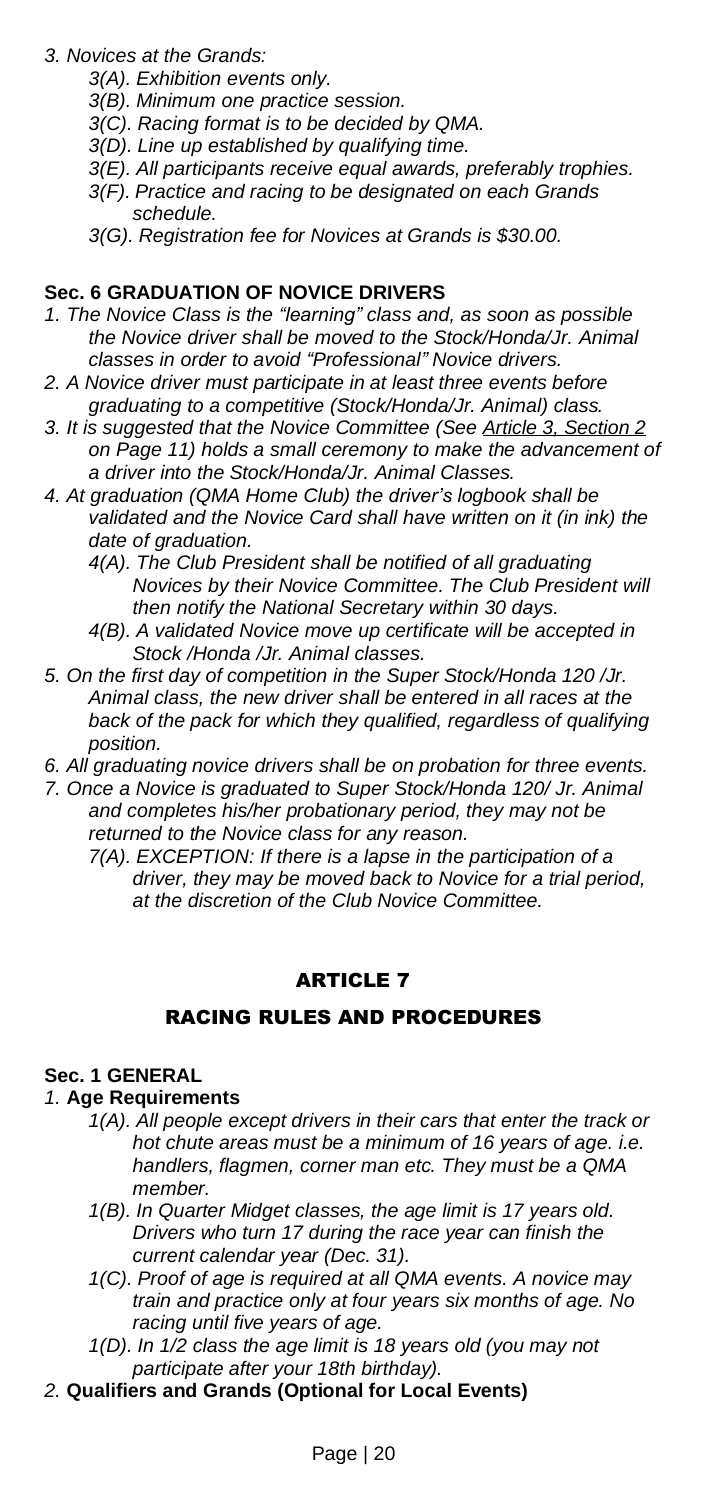- *2(A). At all QMA events, the Host Club and the Race Director for the event will clearly identify the responsibilities and authorities of the Head Judge and Chief Flag Person selected for the event.*
- *2(B). All QMA race events shall have one person to read the clock along with someone to verify the reading during qualifying, and during the races, have a minimum of three experienced scorers, preferably five, for writing down each individual lap. QMA scoring procedures will be followed at all events.*
- *2(C). In addition to current scoring procedures, Clubs may use electronic scoring. Electronic scoring system is preferred, but not required at Grand National Events. It is recommended that the location of transponder pin will be 42 inches from the front bumper to the center of the transponder pin. The entire transponder must fall between 40 inches minimum to 44 inches maximum, either left or right side, no greater than 6 inches from bottom of frame rail to top of the transponder within the nerf bar. (If not in proper location, after qualifying or racing, it is a DQ offense at the scales).*
- *2(D). It will be the responsibility of the Host Club that is hosting a National or other Qualifier Event approved by QMA to: 2(D)(1). Provide fuel or designate a fuel station for midgrade gasoline to be purchased by the participants.*
	- *2(D)(2). See that the Regional Technical Committee Person or other Technical Person trained or approved by QMA, to be in charge of or supervise inspections of fuel samples.*
- *2(E). Fuel will be tested against a sample obtained by the host club each day. After fueling, the tank will be sealed. This seal will not be tampered with or broken. If seal is broken or no seal, car will be disqualified. When more fuel is needed, officials will break the seal and reseal. Drivers cannot be in the car during fueling.*
- *2(F). Permanent speed breakers will be installed at tracks holding QMA races. They are to be installed as instructed in track construction document. No car will be disqualified for hitting breakers.*
- *2(G). All clubs that are hosting a Qualifier Race or Grand National Event will have their track records open.*
- *2(H).* **QUALIFYING FEES***:*

*Below is listed the maximum pit fee to be charged at all Qualifiers and the National Championship. Also listed is the amount to be sent to QMA per sign in (each entry).*

#### **Table - Qualifying Race Fee Structures**

| <b>Qualifier Race</b> | Max Pit Fee to be<br>charged<br>\$40.00 | Amount to be<br>sent to QMA<br>\$2.00 |
|-----------------------|-----------------------------------------|---------------------------------------|
| National              | \$60.00                                 | \$30.00                               |

*Please note that qualifier sheets will be done electronically and e-mailed to the National Secretary within five days of the Qualifier Event. All fees (club check only) must be mailed to the National Secretary within five days of the Qualifier Event in order to process the Grands Qualifier book.*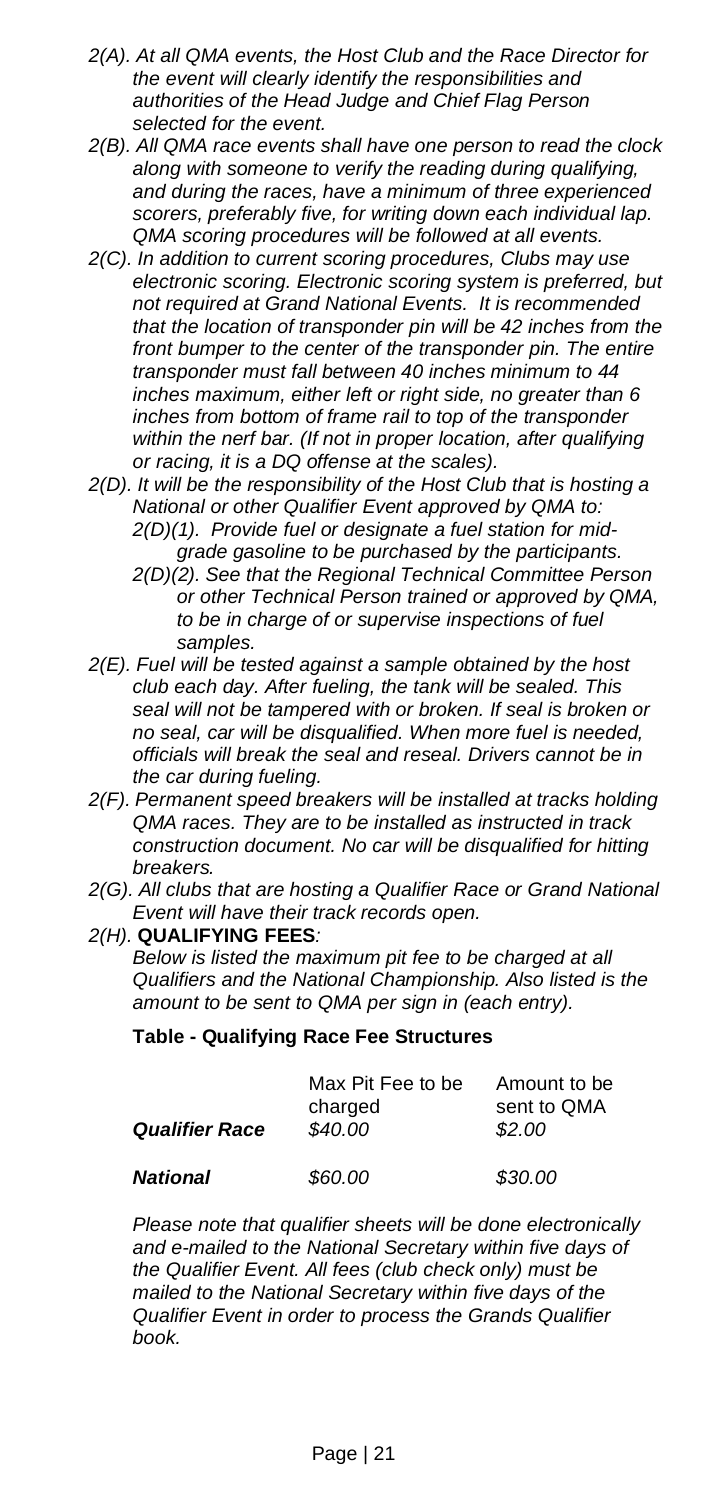- *2(I). Late Sign ins for Grands - Must be signed in before the first car in your class pushes off for qualifying. Grands host clubs may charge up to \$10 per entry for late registration. You MUST race a Qualifier race to run the Grand National Event.*
- *2(J). Grands money must be turned over to the National Treasurer or the designee prior to A-mains. (Per Grands Contract)*
- *2(K). At all Grand National Events, host club will provide at least 2 operational, appropriately spaced caution lights around the track, controlled by the flagger. It is recommended that all QMA tracks install caution lights in the same manner.*

# <span id="page-21-0"></span>**Sec. 2 RACING RULES**

# *1.* **All QMA Events**

- *1(A). All QMA rules, regulations and engine specifications will be strictly adhered to at all QMA events. All decisions of the Officials will be final.*
- *1(B). All participants at a QMA event must present their valid QMA I.D. card at the time of signing in.*
- *1(C). All numbers will be furnished. All cars must have a minimum of 3 numbers plainly visible. Placement of numbers: 1 on the left front, 1 on the left rear, and 1 on the right rear.*
- *1(D). Cars may qualify and practice without tail cones; however, tail cones must be in place for racing. If you qualify without your tail cone, you must scale without your tail cone and make weight, if underweight, the result is a DQ.*
- *1(E). Cars leaving the track must do so with caution. Driving through the pits, hot chute or scale area is prohibited; the penalty is a DQ from race by any race official.*
- *1(F). No foreign matter, such as gum, candy, etc. shall be allowed in driver's mouth while he/she is in the car. Mouthpieces are allowed.*
- *1(G). The possession or use of intoxicating beverages or illegal drugs by a driver, car owner, mechanic, pit attendant, spectator or official anywhere in the track, pit or parking area will be strictly prohibited. Any driver, car owner or mechanic, who, at any time or any place, causes a scene or disturbance before the public, shall be escorted from the event.*
- *1(H). No electronic driver communication systems permitted at any QMA sanctioned event. Any single channel UHF race receiver designed for race use is permitted for local use only. Transmitter use must be limited to designated track official only. Any unauthorized transmitter use will require a DQ for the event.*
- *1(I). Race finishes will be official only after the Technical Committee declares engine legal. (Definition: at QMA events, it will be mandatory that engines be inspected for legality. Extent of inspection will be at the discretion of the Technical Committee. Engines will be considered illegal if car handler or owner refuses required inspection. (6-month suspension from class).*
- *1(J). No change or adjustments to car or engine settings except to turn fuel valve on or off may be made to any Quarter or Half Midget race car by any method, while it is on the racing surface.*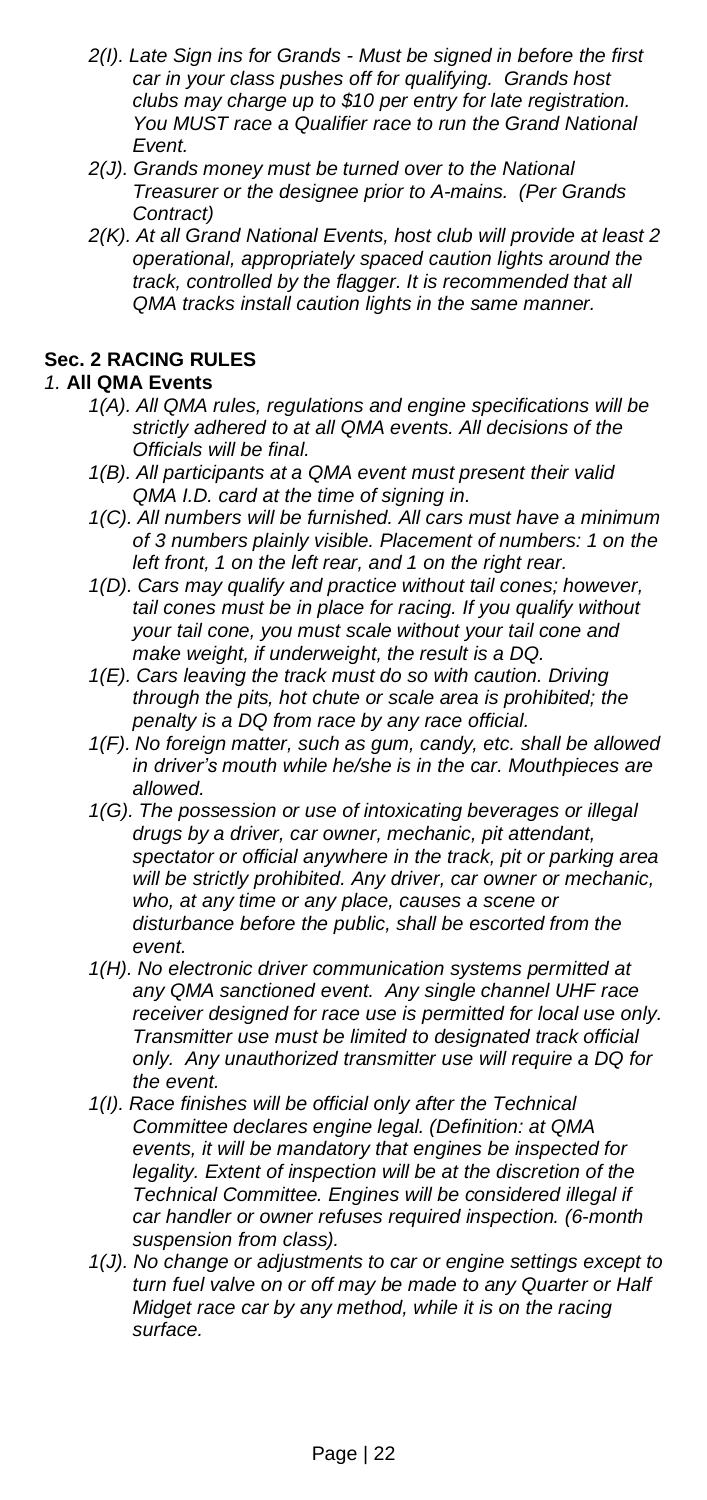- *1(K).* Chassi*s, safety or engine components that because of their required placement and normal use or function are within reach of the driver will be allowed. These may be adjusted while the car is on the racing surface. (Example: shock absorbers with the normal knobs are allowed, however, a larger knob cannot be installed if it is within reach of the driver.)*
- *1(L). For local events, after the initial warm-up period has elapsed (use of clock or air horn), all cars on the track and past designated line will be lined up according to original starting position. All others will start at the back of the pack – in the order they enter the racetrack. For Qualifier and Grands events, there will be no warm-up period. Starts will be "roll and go".*
- *1(M). Drivers must be out of cars for fueling. For Qualifier and Grands events, there will be no initial warm up/refueling period for the Jr. Half.*
- *1(N). When a race is in progress, no owner or handler of a car in that particular race will be allowed in the infield or on the track except under red flag conditions or with the permission of the Race Director.*
- *1(O). No more than two handlers per car in the hot chute during a race and no more than four handlers may work on any one car in the hot chute.*
- *1(P). Four Corner workers are necessary for each race. All Corner workers are to be located on the outside of each turn or at least two at each outside end of the track. Corner workers must wear a florescent safety shirt or vest. No corner workers are allowed in the infield and are the only people allowed on the track in the event of a caution during a race.*
- *1(Q). All pit locations must be located outside of the track wall or fencing.*
- *1(R). All clubs are required to have at least five canisters of Fuel Buster or equivalent available for firefighting any time cars are on the track. There shall be no smoking allowed in the hot chute, staging area, judging stand, flag stand, work areas, racing surface, scale and fuel area.*
- *1(S). Double sign-in prohibited. A double sign-in is interpreted as "Signing in a driver two or more times in the same class or division".*
- *1(T). A car that has been pushed around the track by handlers can only pass the flag stand twice; thereafter the car must go to the designated work area before returning to the track surface.*
	- *1(T)(1). Only in a 1/2 class under red you can use an electric starter to start the car.*
	- *1(T)(2). No Four Wheelers or motorized vehicles will be used to push start any car.*
- *1(U). Once a car qualifies or pushes off from the staging area for the first race you must run the same car (chassis) for the entire event.*
- *1(V). The Race Director must be in the hot chute with the handlers during a racing event.*
- *1(W). Fuel tanks cannot be replaced during a race; the penalty is a DQ from that race.*
- *1(X). Half midget class will be given maximum two fuel stops after the initial green flag at any QMA sanctioned event (Qualifier, or Grands). Maximum fuel tank size 140 ounces.*

## *2.* **Protests**

*2(A). Judging decisions may not be protested.*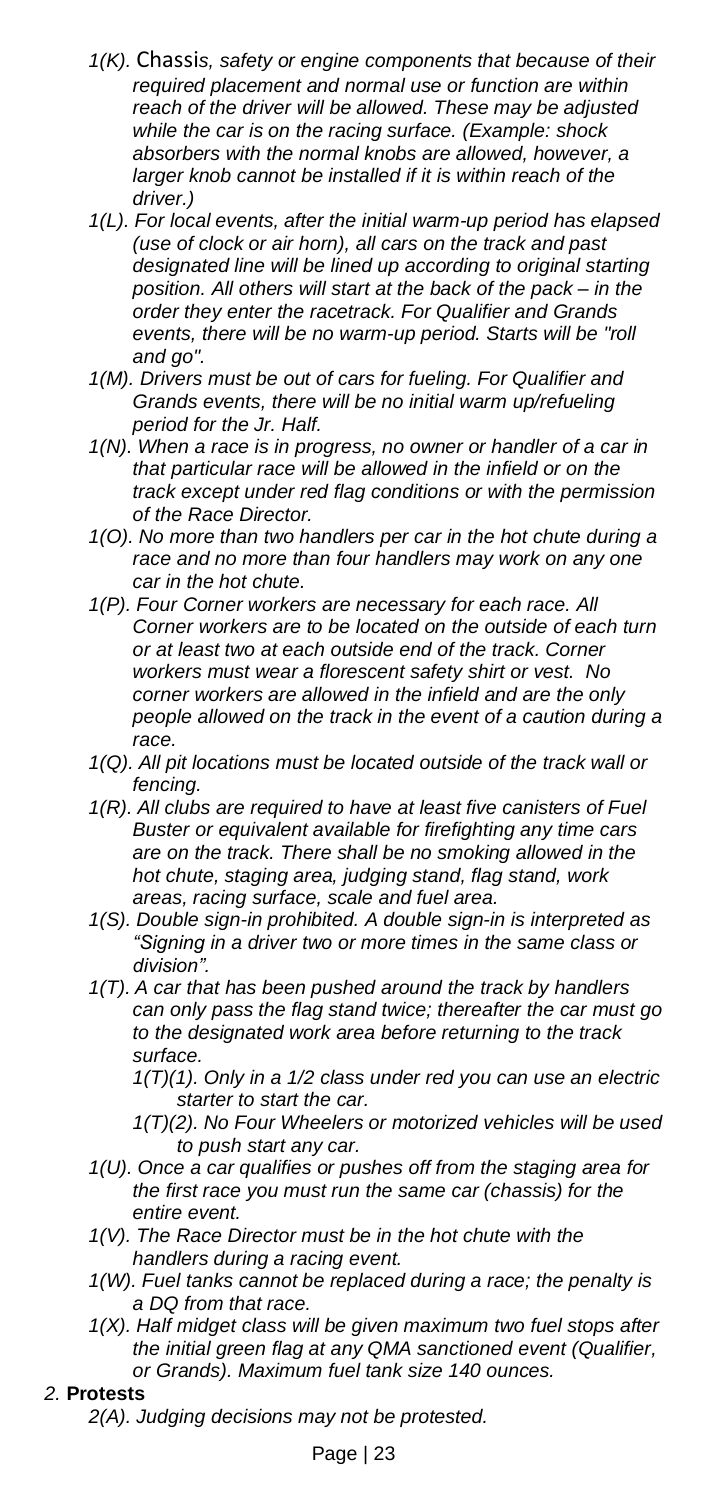- *2(B). Racing Rule or Procedural protests must be made in writing within one hour of the completion of that race, to the Race Director only. You must be signed-in in that division of that class to be able to protest.*
	- *2(B)(1). Anyone approaching or protesting to any official other than the Race Director, may be suspended for the race day. If any additional disciplinary action is necessary, the Participant Policy must be followed.*
	- *2(B)(2). The protest must reference the Racing Rule or Scoring Procedure that was not followed by the race officials, (must use the QMA Protest Form).*
- *2(C). All protests filed at a Grands Event are to be handled immediately. The Race Director has the right to declare a protest as invalid.*

# <span id="page-23-0"></span>**Sec. 3 GENERAL RACING POLICIES**

- *1.* **Flagging** *- see Flagging Procedures. Flagger must be at least 16 years old and a QMA member.*
	- *1(A). Flag person's position to be located on flag stands on the outside of the track.*
	- *1(B). It Is recommended that the Flagger remain in the flag stand during all event practice sessions, warm-ups and races.*
	- *1(C). A halfway flag signal should not be used.*
	- *1(D). A move-over or lapping flag should not be used.*
	- *1(E). Auxiliary Flag Persons or safety people in the corners with caution flags are forbidden.*
	- *1(F). The green flag should be displayed (held in open view for drivers, but not blocking track) at all times until replaced by another flag.*
	- *1(G). The yellow flag is to be displayed any time a car stops on the track and the area of the track where the car is stopped should be pointed out to the other drivers. The yellow is to remain displayed until all corner workers have cleared the racing surface.*
	- *1(H). Safety Signal lights may be used around the track and controlled by the flag person. This is mandatory for Grand National Events.*
	- *1(I). The red flag will be displayed any time injuries or potential injuries may have occurred. If there is an injured driver, NO cars may be moved from the racing surface or be worked on until the driver(s) have been cleared. For non-emergency requirements (refueling stops, debris removal, etc.) a rolled red flag with one finger extended indicating stop after one more lap. (see Article 7, [Section](#page-24-0) 3, Item 3F on Page 25)*
	- *1(J). Any car not remaining above the safety entrance line should be black flagged so that the Race Director can remind the driver of correct track entry procedures and then the driver may return to the track. Cars that continue to disregard the safety entrance line may be subject to losing practice privileges.*

## *2.* **Qualifying**

*2(A). The Flagger shall indicate to the driver a maximum of five warm laps which will begin as soon as the driver/car comes to the appointed start/finish line and will count down each completed lap. When one lap is reached, a rolled green flag is displayed in a circular motion indicating the next time around will be starting the clock. (Note: The handler has the option of requesting fewer warm up laps, but cannot request a greater number) see [Article](#page-27-0) 7, Sec. 4, Item 5(C) on Page 28 for alternate qualifying procedure.*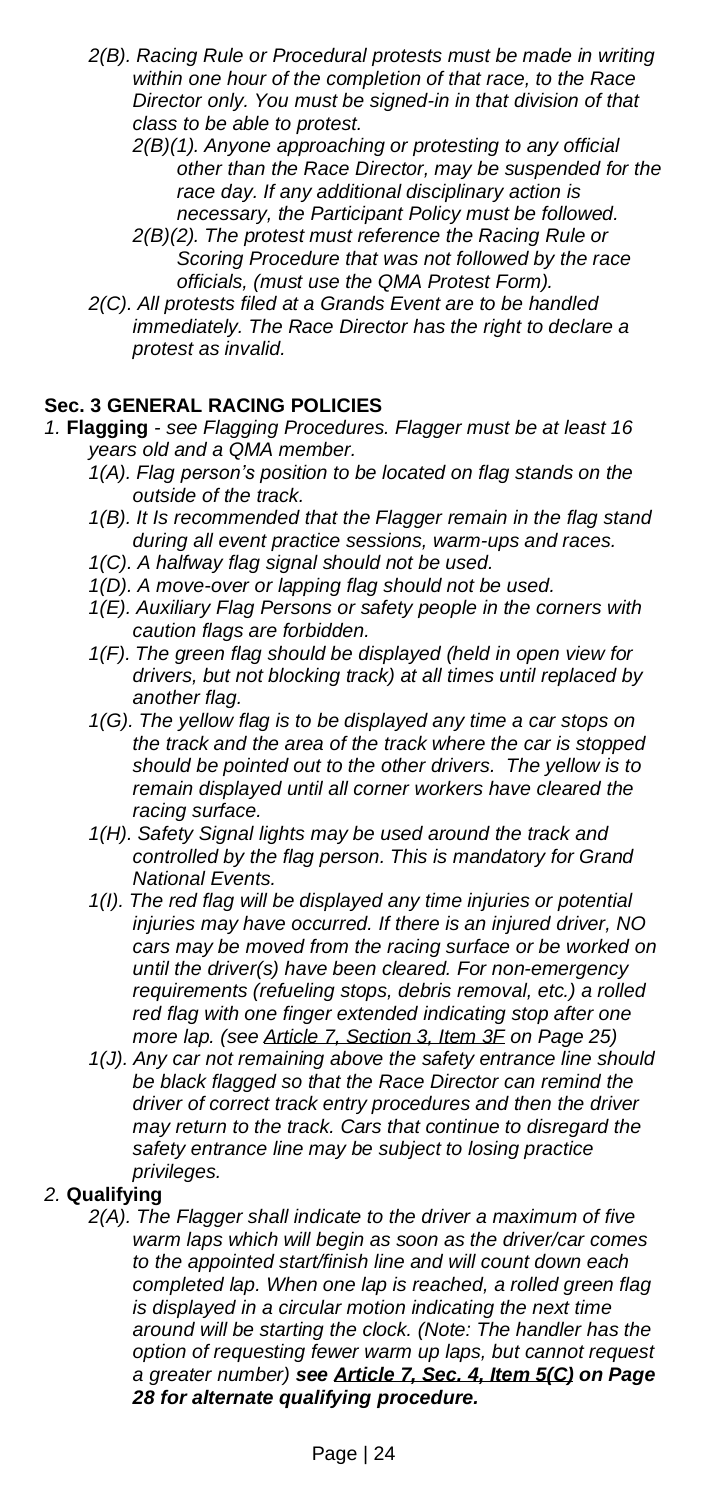*2(B). After the countdown of warm up laps, use only the following procedure:*

*2(B)(1). Three waves of the green flag followed by a checkered flag. (Optional: two waves of the green flag followed by a white and then a checkered).*

- *2(C). If a driver has completed their qualifying times and has not left the track, the black flag can be waved.*
- *2(D). The use of Air Filters during qualifying at any QMA event is illegal. The Sr. Tech Official reserves the right to allow Air Filters at any Event that it is deemed necessary.*

#### *3.* **Racing**

- *3(A). For local events, after the warm-up time has expired, the yellow flag should be displayed for at least one lap before the lineup signal is given. For Qualifiers and Grands events, there will be no warm-up period and starts will be "roll and go". Original line up signal: The Flagger will indicate a single file line-up by holding a rolled yellow or green flag in one hand straight above or in front of the Flagger's head or holding his/her hand as a straight edge to create an imaginary straight line. Flagger will then use a rolled yellow and a rolled green flag, (one in each hand) displayed in a drumming motion to indicate a double file lineup.*
- *3(B). If during the lineup process any cars fail to keep a proper pace or continually jump-starts the green, the Flagger should point a rolled black flag as a warning. Car(s) that still do not keep the proper pace or other infractions may be sent to the back of the lineup. The important thing to remember is that the starter must maintain control and remain consistent. Once the race begins (first official green flag), no other cars can enter the race.*
- *3(C). The yellow flag is to be displayed whenever a car(s) stop on the track or the track is under an unsafe condition (debris, fluids, wall repair etc.). NO LAP, INCLUDING THE WHITE FLAG LAP IS EXEMPT FROM A YELLOW FLAG. If an accident occurs before the checkered flag has been thrown, a yellow flag should be displayed and the unsafe area or where the car(s) have stopped on the track is to be pointed to.*
- *3(D). Following a yellow flag and after the restart lineup has been determined; a single file restart signal should be displayed. (This can be done by holding a rolled yellow or green flag held in one hand straight above or in front of the Flagger's head or holding his/her hand as a straight edge to create an imaginary straight line.)*
- *3(E). A red flag should be displayed whenever a car(s) has turned over; hit a wall or another car(s) with excessive force to allow the handler to verify that the driver(s) has no injuries.*
- <span id="page-24-0"></span>*3(F). If the red flag is necessary for non-emergency stops such as wall repair or refueling, this should be indicated with a rolled red flag and one finger extended for the drivers requiring them to stop on the next lap around.*
- *3(G). The checkered flag indicates the finish of the race. If an accident occurs after the checkered flag has been shown to the leader a yellow should be displayed along with the checkered flag, however, the race is officially completed. There are no restarts after the checkered flag.*
- *3(H). Laps should be counted from the number of laps to be run (25, 35, 40, etc.) down to one lap to go. This way the Flagger does not have to remember the length of the race; when lap one comes up, he simply displays the white flag.*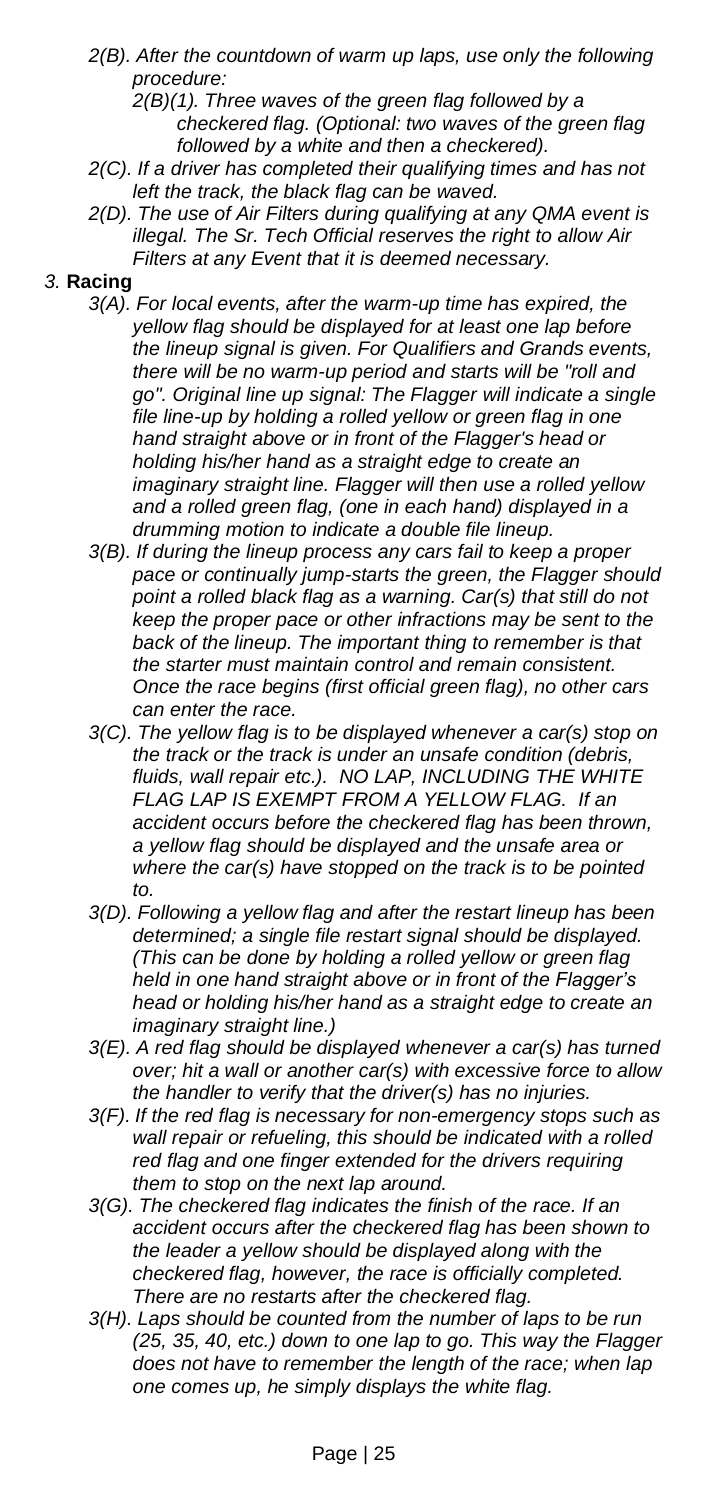- *3(I). At the Flagger's discretion, if under green flag two or more cars become hooked together and do not become unhooked – the yellow flag will come out followed by a red if necessary. The cars will be unhooked and unless the judges assign a charged yellow to one or more cars, all involved cars will receive a charged yellow and start at the end of the field.*
- *3(J). If a car stops on the track or in the infield under green, or if a car drives through the infield with all four tires under green, a yellow flag will be displayed. That car will receive a Charged Yellow and started at the back - unless the judges determine another car is 100% at fault for the incident. Then only the at fault car will receive a Charged Yellow and sent to the back.*
- *3(K).* **Starts:**
	- *3(K)(1). The Flagger is responsible for all starts, restarts, conduct of the race, and flags, i.e., green, yellow, red, white, checkered and black when instructed by the Judges.*
	- *3(K)(2). Initial starts will be double file, rolling starts. If during the lineup process any cars fail to keep a proper pace or continually jump-starts the green, the Flagger should point a rolled black flag as a warning. Car(s) that still do not keep the proper pace or other infractions may be sent to the back of the lineup.*
	- *3(K)(3). If during the initial lineup and before the green flag falls, a car should go dead on the track, they will be put back in their original position unless there is a Judges call.*

### *3(L).* **Restarts:**

*3(L)(1). All restarts will be single file, rolling starts.*

## *3(M).* **Caution Laps and Emergency Stops**

- *3(M)(1). There will be no passing under the yellow flag. Cars may close the gap to approximately one car length.*
- *3(M)(2). No lap will be counted while running under a yellow flag. All caution laps and emergency stop restarts will revert to the last complete/recorded lap for restart position. The restart lineup must be verified by the scorers.*
- *3(M)(3). In Half Midget class only, after a combination of 80 green and yellow laps, the next yellow and/or red flag will be a refuel stop. After all cars have been refueled, the counting starts all over when the green flag falls. There will be two fuel stops maximum after the initial green flag at any QMA sanctioned event (Qualifier or Grands).*
- *3(N). Any car or cars accumulating three Charged Yellows, for any reason will be disqualified and will be black flagged but scored as DNF.*

#### *3(O).* **Disqualifications**

*3(O)(1). If a car is disqualified during a race and does not immediately leave the track when shown the black flag, the Flagger will show the flag two more times (on the next two laps). If the car still has not exited the track, the race will be stopped (red flag) and the disqualified car will be removed. Then the race will be restarted from the last recorded lap.*

## <span id="page-25-0"></span>**Sec. 4 QUALIFIERS**

#### *1.* **General**

*1(A). QUALIFIER EVENT – Each QMA Club must host two Qualifier Races per race season.*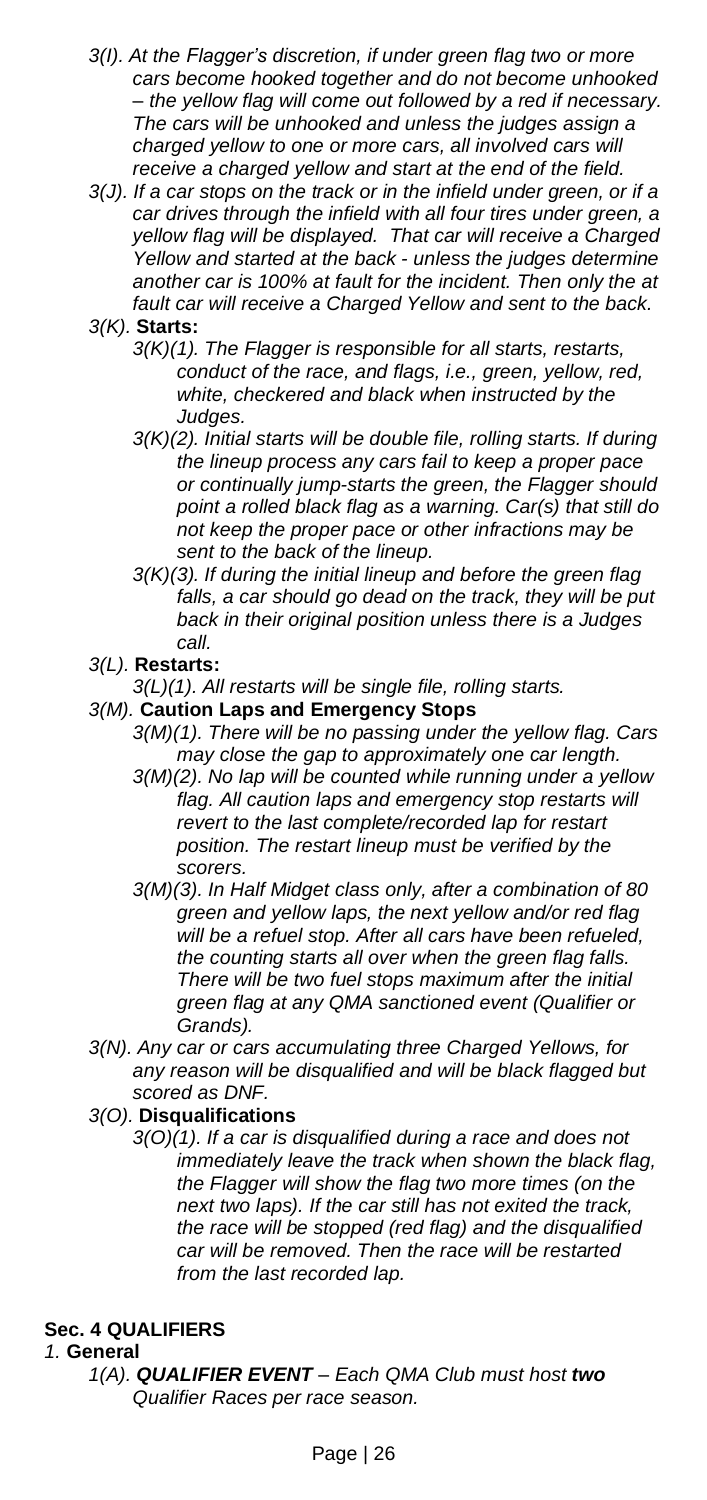*1(B). All Qualifier race events are sanctioned under the name Quarter Midgets of America.*

### *2.* **Qualifier Events**

- *2(A). Date and location for each Qualifier event will be furnished to the National Secretary by March 15 each year by all Club Presidents.*
- *2(B). To be eligible to race at the Grands, a driver must attempt to qualify and race at a Qualifier event.*
	- *2(B)(1). A driver graduating from Novice must race one club race in a competition class before competing at a Grand National Event.*
- *2(C). Grand National Timing format mandatory at Qualifier events. The format may be altered due to weather and car count, to be determined by the Club President present at the event.*
- *2(D). A car and/or driver found illegal at a Qualifier event shall forfeit awards for the even. The driver is qualified to participate and compete at the Grand National Events. Refusal of technical inspection at a Qualifier race will result in loss of qualification to attend a Grand National Event. All suspension rules apply.*

## *2(E).* **ATTEMPT TO QUALIFY/RACE CLARIFICATION**

*2(E)(1). A qualified car must be started or pushed out of the staging area onto the track surface. If the car fails to start after repeated attempts during warm up/hot lapping (before the first race for which it is qualified) and cannot continue in the race program, it will be considered as "Attempting to Race". The car must have an appropriate engine for that class in car to attempt to qualify. A qualified car must have legal engine for that class that it is attempting to qualify.*

#### *3.* **QMA Grand National Events**

- *3(A). Dates and locations of Grand National Events will be published on the QMA website and the Newsletter.*
- *3(B). Grands Completion: The last scheduled day Sunday of the event is the rain date only if the Grands cannot be completed by daybreak on Monday (unless there is a zoning curfew) the event will be officially over and the classes that are not completed will have no champion. The awards may be given out based on qualifying times. Please see Grands Contract for suggested schedule.*
- *3(C). Disciplinary Occurrences at any Grand National Event will be brought to a hearing before the Club Presidents and National Board of Directors in attendance at the National event for disciplinary action. If any disciplinary action is deemed necessary, the member (owner, handler, and /or driver) will be barred from all future participation in that event.*
	- *3(C)(1). Depending on circumstances, additional disciplinary actions (forfeiture of any awards at the Grand National Event or suspension from participation in future QMA events) may be imposed on the member or members.*
- *3(D). All tracks that are hosting the Grands are required to be closed (No cars on track) for eight days before the Grands. The 8 days ends at midnight the day before sign-ins open.*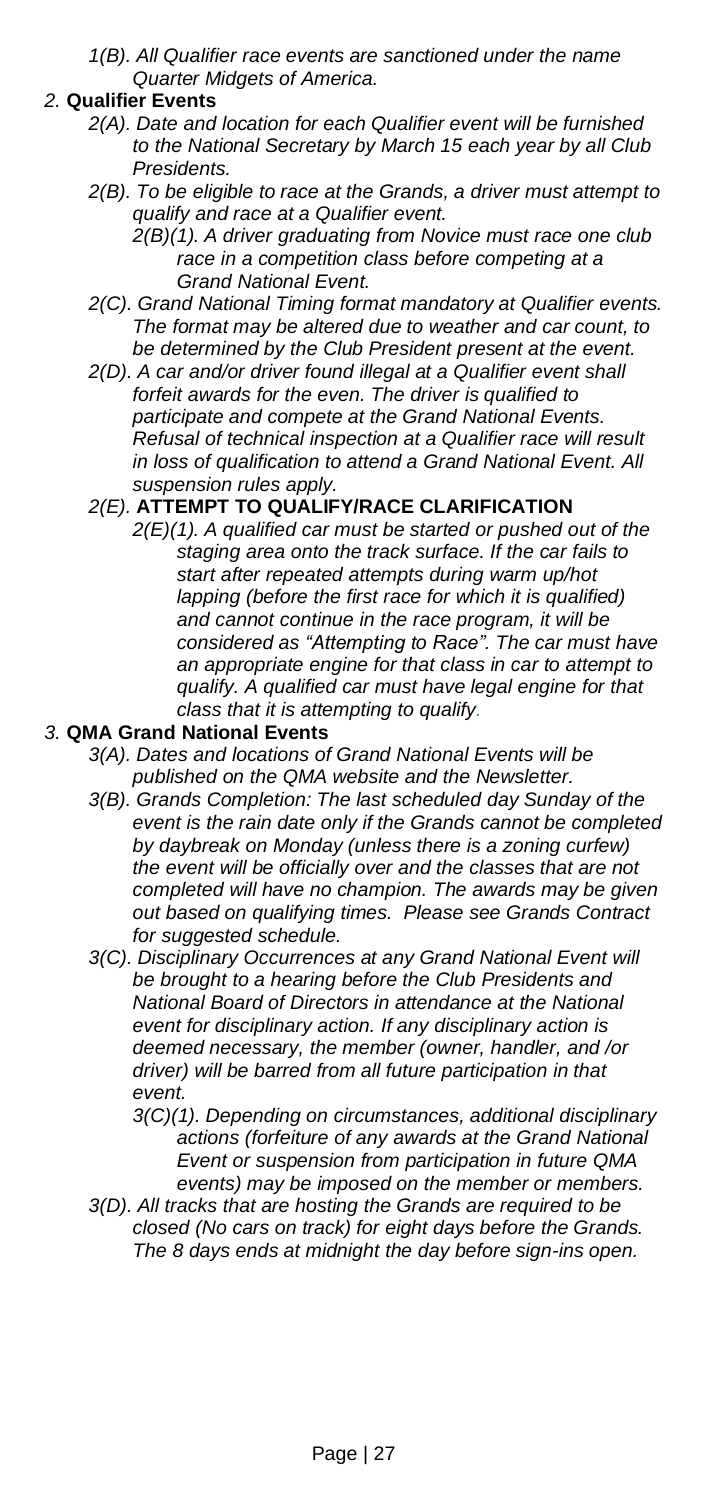### *4.* **NATIONAL WORK RULE**

- *4(A). The work rule will be mandatory for all Grand National Events.*
- *4(B). A designated work area will be marked off. A designated work area is where additional QMA members can assist with repairs. This designated work area will depend on the Club hosting the event, because the tracks do vary with respect to track layouts. This may be a portion of the hot chute. This must be approved by the National Safety Director.*
- *4(C). Any car going to the designated work area will automatically be put to the back of the pack.*
- *4(D). Any car that goes to the designated work area under green flag conditions may not re-enter the race and will be scored as a DNF.*
- *4(E). Under a yellow or red flag condition, a car (or cars) may go in the designated work area for repairs using any piece of equipment for repairs, but may not add fuel (except by track Officials to Half cars during refueling stops) or this will result in a DQ.*
- *4(F). If more than one car is in the designated work area, scoring position will be determined by the order of cars returning to the track.*
- *4(G). The Flagger shall not delay the race for the car(s) in the designated work area.*
- *4(H). A maximum of two handlers per car will be allowed in the hot chute. No additional handlers will be allowed to enter the hot chute for major repairs.*
- *4(I). If the handler chooses, he may take his car out of the hot chute to a designated work area in close proximity to have additional members assist with repairs.*
- <span id="page-27-0"></span>*5.* **Qualifier, Grands Timing Format (Optional for Local Events)**
	- *5(A). Practice and timing will be done in the order of sign-in numbers, (first to sign-in will be last to qualify) no changes allowed, no changing of classes once practice has started for the event. If the car is not in position and ready or unable to time in the proper order the car will be awarded a "no time". Transponder Rule: If no transponder is on the car at the time of qualifying, same as not reading. (the Pit Steward should be checking cars for transponders before entering the track).*
	- *5(B). Timing is back to back only.*
	- *5(C). The handler is not allowed on track. At any event (Local or Regional) all 8 qualifying laps may be "on the clock" to be determined by the Race Director. Timing will begin the first time the car passes the start finish line. Otherwise QMA Grand National format is 5 warm up laps followed by 3 laps on the clock. The handler may stand next to the Race Director to change the number of warm up laps wanted before the car enters the track or to put the driver "on the clock" at any time prior to the end of the warm-up laps. If a handler doesn't state otherwise, it is assumed 5 warm up laps for regular qualifying.*
	- *5(D). The handlers are not to signal the driver under the green flag. This is a disqualification offense. (Race Director or Judges Authority)*
	- *5(E). Handler will be allowed on the track to turn fuel valve on or restart a car that has spun. No working on the car or it will be a DQ by the Race Director.*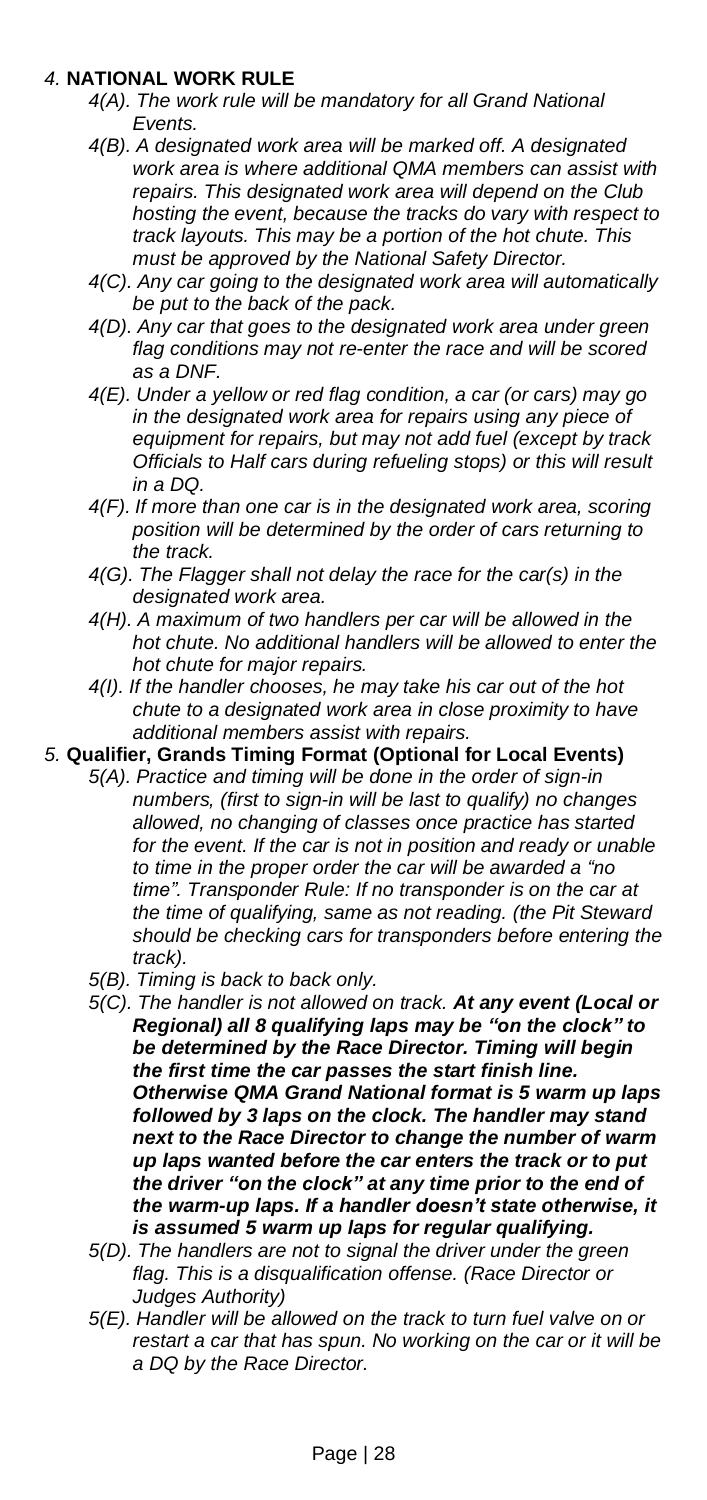- *5(F). If a car spins/goes DOT during warm up laps the handler may enter the track to restart, but number of warm up laps will continue from the lap that the car spun out.*
- *5(G). If the car leaves the track, blows engine or breaks after one time on the clock, he is finished, that car will only have one time. Also, if a car leaves the track for a blown engine or breaks before any time is taken, this car will be awarded a "No Time".*
- *5(H). In case of an identical time in qualifying, the next fastest lap will be used as the tie breaker to determine the qualifying position.*
- *5(I). The driver qualifying the car is the only one eligible to drive it in the event for which it is qualified.*
- *5(J). No more than one driver may qualify in any one car in the same division during a given event. (Example: Only one Lightweight and another driver – a Heavyweight – may qualify the same car in the "160" class.)*
- *5(K). Timing will continue until all classes/divisions are completed.*
- *5(L). In the event of a stoppage during timing of a division due to weather, curfew or other emergency and cannot be resumed on the same day, the entire division must be re-timed when timing resumes.*
- *5(M). After qualifying, all cars will be weighed. Any car/driver not meeting weight requirements will forfeit qualifying times. All engines are to be sealed in the car; any sealed component that needs the seal to be broken must be torn down by or in the presence of a Technical Director, if not this will be a reason for disqualification.*
- *5(N). All cars and engines must stay on the grounds for the remainder of the event.*

## <span id="page-28-0"></span>**Sec. 5 JUDGING**

- *1.* Local events only may be run with no judges. If this option is used, the following procedures must be used:
	- *1(A).* Option to be voted on and approved by a simple majority vote of the members present at the event.
	- *1(B).* Any car(s) involved in a racing incident that goes dead on the track for any reason will receive a charged yellow and that car(s) will restart at the back of the pack.
	- *1(C).* Three Charged Yellows will be black flagged and scored a DNF.
	- *1(D).* The Race Director may make a flagrant unsportsmanlike conduct call that must result in a DQ for the event.

#### *2.* **JUDGES**

- *2(A).* The following judging procedures shall be utilized at all QMA events:
- *2(B).* A judge is defined as a person assigned by local race authorities to enforce all appropriate racing rules and regulations during the running of a race (s) at a QMA event.
- *2(C).* At all QMA race events, there shall be 3 5 judges per race who will witness the race and be responsible for making all decisions on driving infractions. A call will be made by the majority of judges witnessing the event.
- *2(D).* **HEAD JUDGE**: At all Grand National Events, the National Board of Directors will appoint a Head Judge. This individual will be an experienced person in judging. Duties of the Head Judge will include:

*2(D)(1).* Be familiar with all judging rules.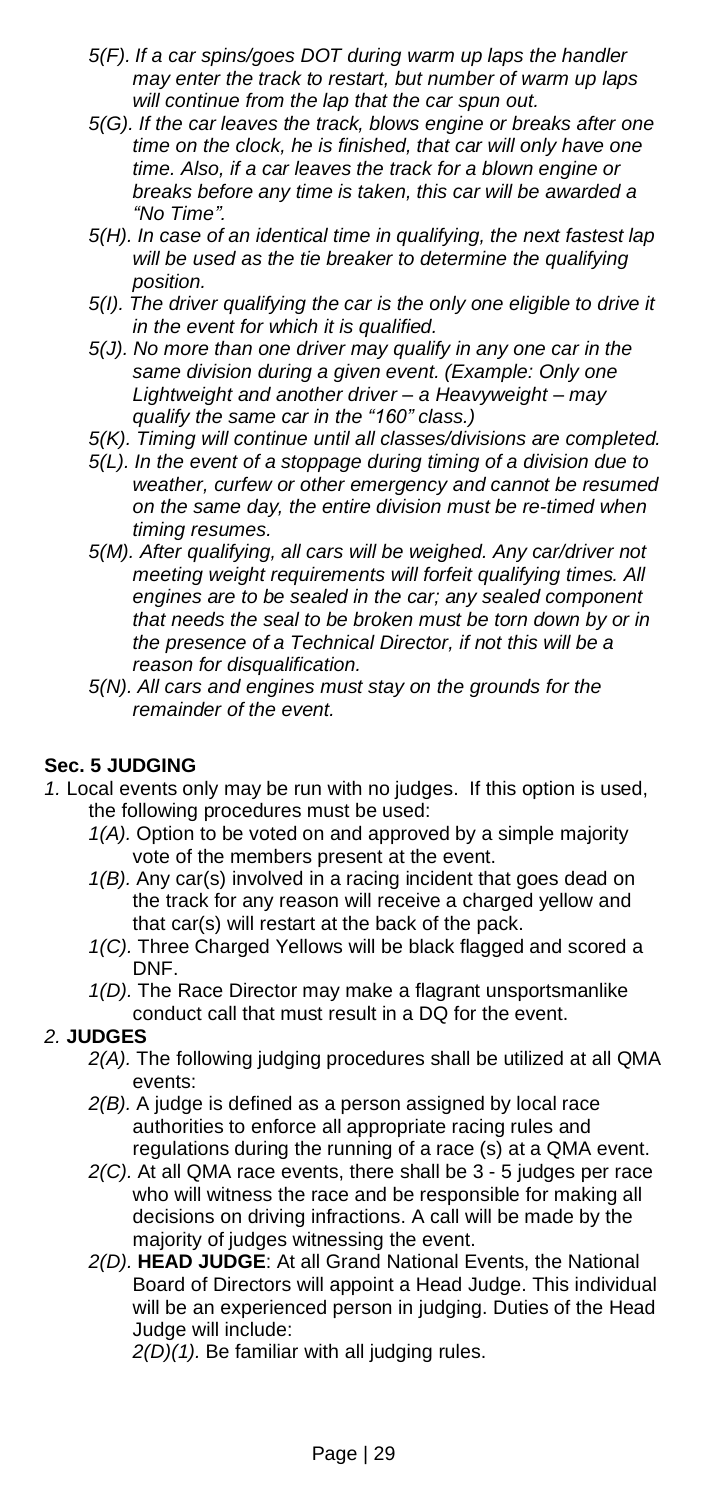- *2(D)(2).* Brief all Judges on proper judging procedures to be followed and provide consistency to the program by promoting adherence to published QMA judging standards.
- *2(D)(3).* Keep track on the judging sheet all Charged Yellow flag penalties during a race, both NAMED Charged Yellows ("N"-CY) and D.O.T Charged Yellows (DOT-CY). A Judging Sheet is available on the judge's stand for writing down the "N"-CY and "D.O.T - CY assigned to a car. This sheet is to be used to verify with the official Head Scorer in the event a driver needs to be removed from the race because of three Charged Yellows (three total/combined CYs).
- *2(D)(4).* Have communication with the Tower, Race Director, and Flagger at all times.
- *2(D)(5).* During a race, the Head Judge should also be in communication with the other judges to ensure accurate and consistent judging.
- *2(D)(6).* To provide input on a judging decision in the event of a yellow flag. If needed, explaining a rule to help clarify any questions regarding rules and procedures.
- *2(D)(7).* Make sure that all the judges for a race are in position before the race begins

### *3.* **ROLE OF JUDGES**

- *3(A).* The judges shall enforce all appropriate racing rules and regulations during the running of an event. They shall witness the race and be responsible for making all decisions regarding responsibility for an incident. The judges are also required to cite and record the specific violation for each incident, when 100% fault is assigned.
- *3(B).* All judges are responsible for watching all cars on the track. Judges are not to be split into groups.

#### *4.* **SELECTION OF JUDGES**

- *4(A).* Judges shall be selected from among the members attending the race event.
- *4(B).* All judges must be QMA members in good standing and should be selected from a representative number of clubs attending the event. They must be 16 years of age or older and not a driver racing at the event.
- *4(C).* Judges must be experienced members and should be well versed in all QMA racing rules and regulations.
- *4(D).* Judges shall be selected for their knowledge of recognized racing rules, for their experience in the sport of Quarter Midget racing, and for their ability and desire to make fair, impartial, unbiased decisions during the running of the race.
- *4(E).* If possible, judges should be selected and agreed upon and their consent received prior to the beginning of the event to facilitate the running of each race without delay.
- *4(F).* Judges will not be handlers, owners, or family members of drivers entered in the same division at that event.
- *4(G).* All novice handlers must be trained for judging prior to actually judging.
- *4(H).* The Tower and/or Race Director will work together to assign the judges. At club races, the judges should all be QMA members At Region level events, the judges should be selected from multiple clubs and should have no more than two from the same club.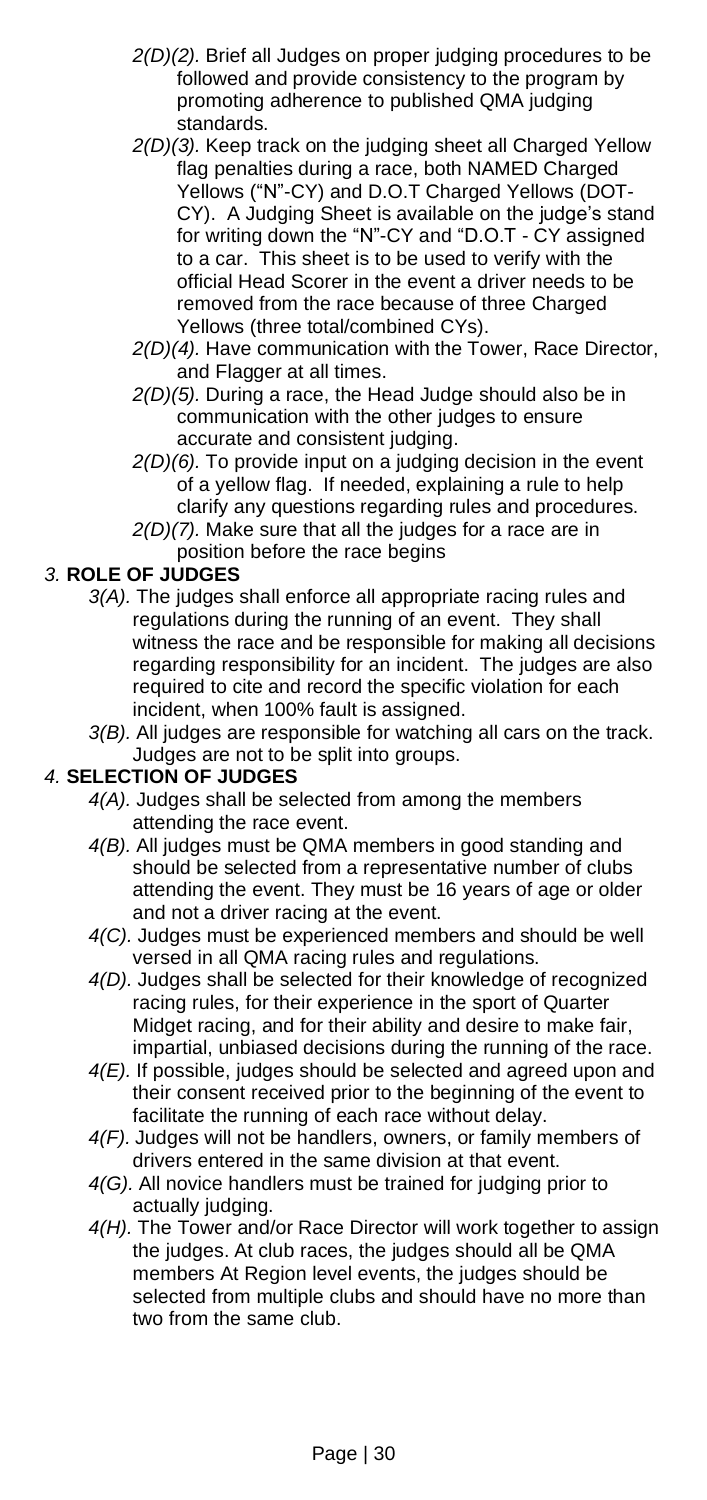## *5.* **AUTHORITY OF JUDGES**

- *5(A).* Judges will have the authority to assign responsibility for a yellow flag per Item 7 [\(Infractions\)](#page-30-0) on Page 31 of this section. Judges will also have the authority to disqualify any driver for infractions listed in Item 13 [\(Reasons](#page-33-0) for Immediate [Disqualification\)](#page-33-0) on Page 34 of this section.
- *5(B).* Judges have the option to put any car(s) to the rear that fails to keep the proper pace during a lineup.
- *5(C).* The authority of the judges begins with the cars entering the track, and / or hot chute and ends when cars arrive at the scales. The judges may disqualify a driver at any time before, during, or after the race.
- *6.* **LOCATION OF JUDGES** All active judges for a given race shall be located together in a common central location providing an optimum view of the entire racing surface.

## <span id="page-30-0"></span>*7.* **INFRACTIONS**

- *7(A).* When a racing incident causes a yellow flag, the majority of the judges **who witnessed the event**, must determine whether or not a single car is 100 percent at fault for the incident. If full responsibility for the incident is NOT assigned to a single car, **all cars that stopped as part of the incident AND all cars that did NOT stop in a controlled manner** will be moved to the back of the next line up and be assigned a "CY", regardless of when the yellow flag is displayed. The track is yellow when all cars have reached a safe caution speed and is safe for the corner workers to enter the track. Cars that do stop in a controlled manner will not receive a charged yellow and will retain their position in the next line up.
- *7(B).* When a racing incident causes a yellow flag, if a majority of the judges, determine that one driver was 100 percent at fault, by violating one or more of the six (6) listed driving infractions in Rule 7.G.1-5 of this section, that car will be moved to the back of the line up and be assigned a "N"-CY. This can be a car that stopped or did not stop as a result of the incident. A "N"-CY will be one of the following: Charge-CY, Chop-CY, Rough Driving-CY, Blocking- CY, Racing Room-CY or Loss of Control-CY. All other cars in the incident will retain their position as of the last green flag lap scored and will not be assigned a Charged Yellow.
- *7(C).* As soon as yellow flag conditions are established for an ontrack incident, the flagger will begin to count from three laps to zero as a selected car crosses the start finish line. When the count reaches zero, the Flagger will notify the Head Judge and Race Director that the judging lap count has expired. If the judges have not announced their decision on responsibility for the incident, the Race Director will ask the Head Judge for their decision. If a decision is not announced at this time, the Race Director will notify the Tower that all cars stopped on the track as part of that incident will be moved to the back of the next line up and be assigned a DOT-CY.
- *7(D).* If the judges witnessing the incident, determine with a majority vote, that a driver(s) has committed a Flagrant Unsportsmanlike Conduct violation, then the driver(s) will be immediately disqualified and scored with a DQ. This call can be made at any time. If under green flag the Head Judge should notify the flagger and Race Director as soon as possible to show the black flag to that driver.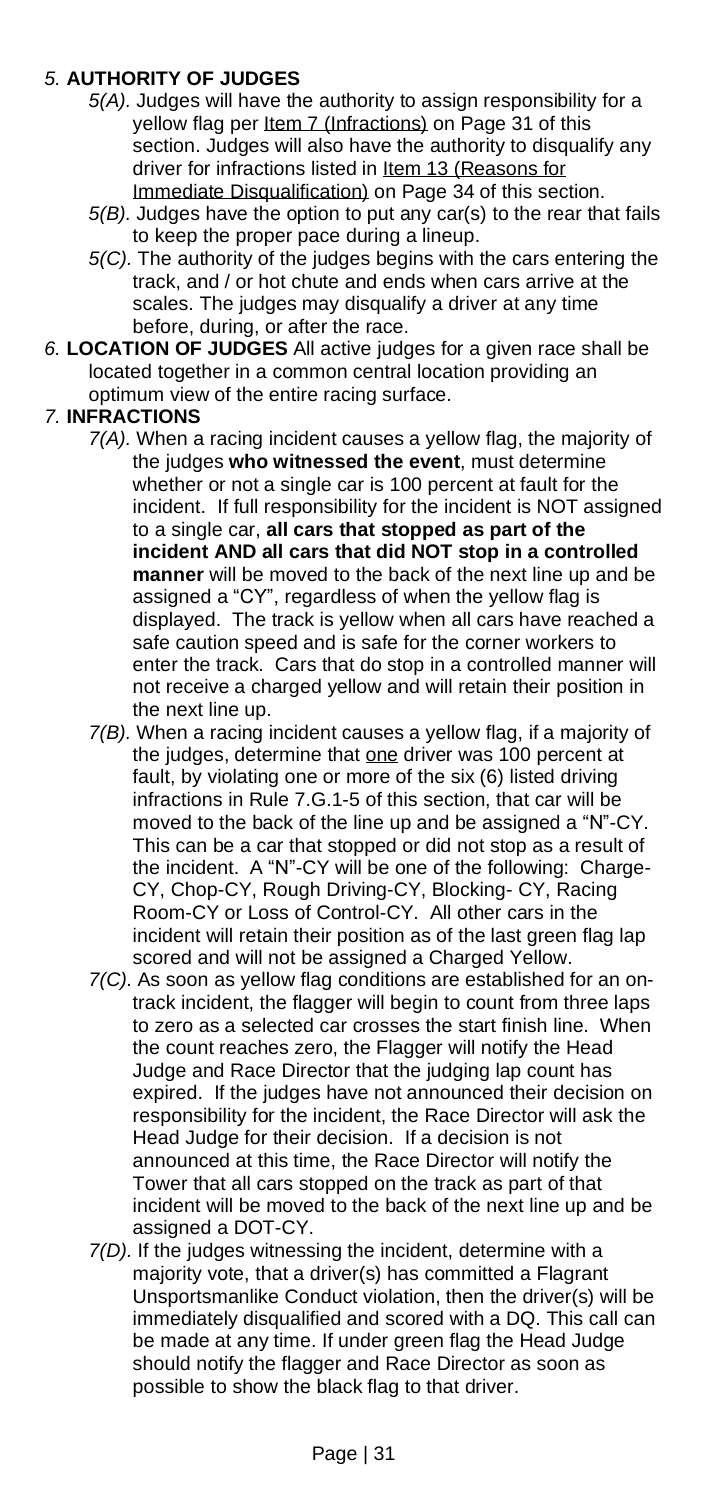- *7(E).* If a car accumulates three Charged Yellows (of any type, "N"-CY and/or DOT-CY) during a race the Head Judge is to notify the Head Scorer. Once confirmed with the Head Scorer, the Flagger will be notified, and the driver will be Black Flagged off the track and scored with a DNF.
- *7(F).* The Flagger shall not make any disqualification calls unless so directed by the judges of that race.
- *7(G).* The following driving infractions will result in a "Named" Charged Yellow ("N"-CY):
	- *7(G)(1).* **Charging**: When the inside car has not established the right of way entering the corner and hits the outside car and causes an incident that result in a yellow flag. Right of way is established when the inside car has advanced at least up to the outside car's driver's helmet with his or her right front tire by the time the inside car reaches the "commit" line entering the turn. If this condition is not met, the inside car must give way to avoid a **Charge CY**.
	- *7(G)(2).* **Chopping**: If the outside car does not give way to an inside car that has established the right of way as described in the previous paragraph; and causes an incident that results in a yellow flag to be displayed, that car will be assigned a **Chop CY.**
	- *7(G)(3).* **Rough Driving**: When a driver runs over or into another driver in front of them or beside them while exiting the corner or on the straightaway causing an incident that results in the yellow flag to be displayed. That car will be assigned a **Rough Driving-CY** (For example, spinning a car on the straightaway).
	- *7(G)(4).* **Racing Room**: When a driver will not give enough racing room to another competitor exiting the corner or on the straightaway, causing an incident that results in a yellow flag to be displayed. That car will be assigned a **Racing Room-CY** (for example, when the inside car pinches the outside car into the wall)
	- *7(G)(5).* **Blocking**: This is when a driver intentionally changes lanes after exiting a corner to block a car from passing. If a car starts onto the straightaway in one pattern, but then shifts over to another to block a pass, this is blocking and is cause for the judges to call for a yellow flag to be displayed. The offending car will be put to the back and assigned a **Blocking-CY**.
	- *7(G)(6).* **Loss of Control:** An accident where a single car loses control and additional cars become part of the incident, that single car, will be assigned a Charged Yellow – Loss of Control, the offending car will be put to the back of the lineup and assigned a **Loss of Control-CY.**
- *7(H).* The judges MUST name the specific infraction when announcing the decision to the Scoring Tower. The Scorers are to record the actual call on the score sheet. The Tower and/or announcer CANNOT announce the call over the sound system; it is to be announced as a Charged Yellow.
- *8.* A Judging Sheet will be provided to the Head Judge for each race. All Charged Yellows must be recorded on a separate Judging Sheet for each race.

*8(A).* All judges presiding over a race are required to sign the judging sheet.

# *9.* **COMMUNICATION**

*9(A).* Judges must have a communication link; through the Head Judge, via radio, with the Tower, Race Director, and Flagger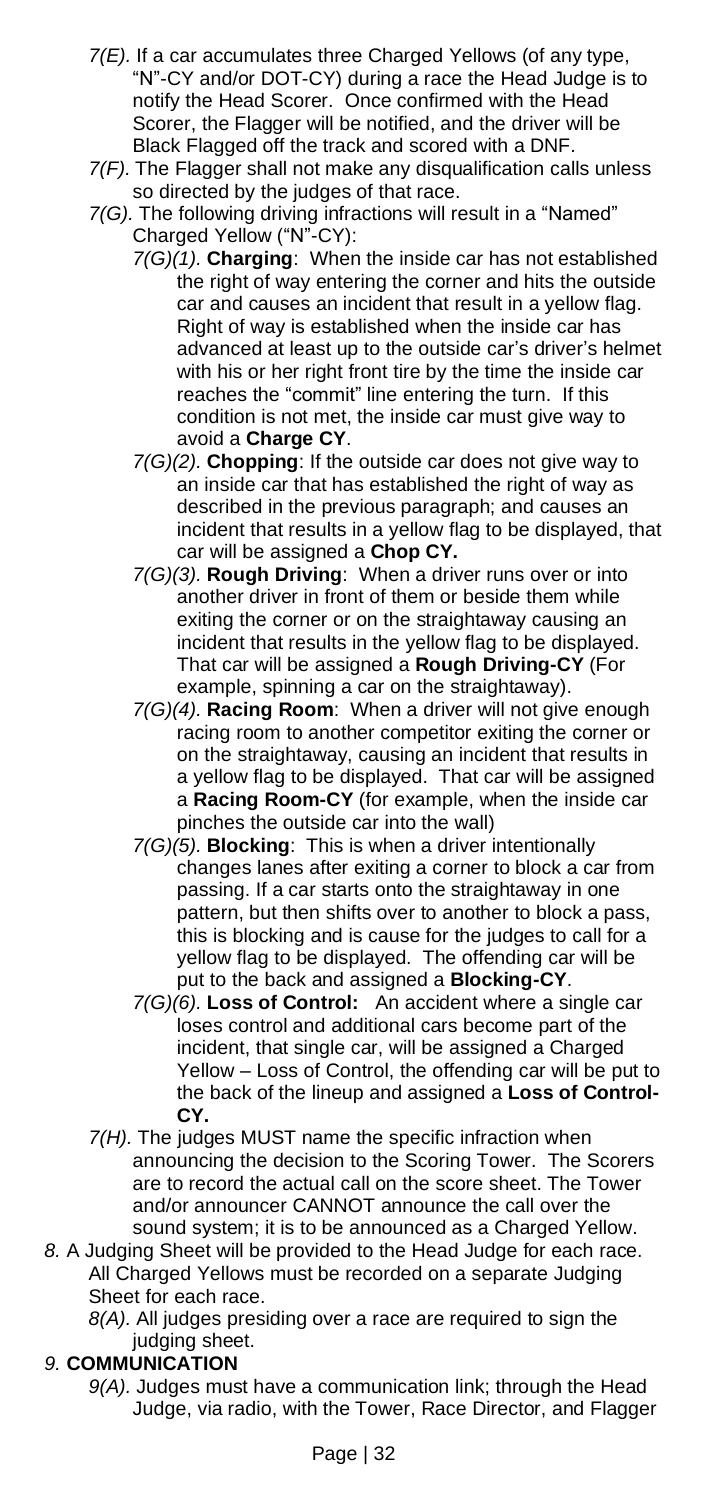*9(B).* Only the Head Judge will convey all judging communications to the Tower, Race Director, and Flagger, as needed

#### *10.* **MISCELLANEOUS**

- *10(A).* Disqualification for a racing rule infraction at a Grands Qualifier Event shall not affect the position of the driver on the QMA qualification sheets. This rule does not include Tech Suspensions.
- *10(B).* No trophy or awards, other than participation awards, will be given to a driver for a race in which he or she received a disqualification (DQ) for Flagrant Unsportsmanlike Conduct.
- *10(C).* Anytime a tail cone or other related body parts fall off a car, a yellow flag will be thrown, and the car sent to the hot chute / designated area to put the tail cone or other related body parts back on. This car will receive a Charged Yellow unless the judges determine another car is 100 percent at fault for the tail-cone / part coming off. If so, the offending car will receive a Charged Yellow and also sent to the back and the car that lost the part will not be assigned a Charged Yellow. All cars will resume racing as long as it is not their third Charged Yellow and they make it back out before the green flag. They will restart at the back of the line-up. If the tailcone or other related body parts fall off on the last lap of the race and the checkered flag has been thrown, they will be given a DNF regardless of how many Charged Yellows they have. The tail-cone or other related body parts may be put back on to cross the scales.
- *10(D).* When a yellow flag is thrown in anticipation of a car or cars going dead on the track as a result of an incident on the track, but the car(s) do not stop, a lineup will be created from the last completed lap and the race restarted, no cars will be sent to the back or assigned a Charged Yellow. This will be considered a Flagger Error.
- *10(E).* Any driver infraction occurring after the checkered flag has been thrown is an immediate disqualification and will be scored as a DQ. Any incident that occurs in the hot chute or as the cars are leaving the track that the judges by majority vote determines to be intentional or deliberate will result in a disqualification and scored as a DQ.
- *11.* **RACE DIRECTOR AUTHORITY.** The Race Director will have authority to disqualify a driver / car for the following reasons: *11(A).* Loss of car related safety items under green flag
	- conditions. This includes nerf bars, bumpers, shoulder bar, or fuel tank. The loss of a fuel cap after entering the racing surface is an automatic DQ.
	- *11(B).* Loss or improper use of driver related safety items under green flag conditions. This includes helmet, gloves, neck collar, arm restraints, belts, etc.
	- *11(C).* Liberation of any fluids under any flag conditions onto the track surface without being repaired before returning to the track. (An engine smoking without actual fluids leaking onto the track is not a DQ; Race Director may call for a yellow or red flag to verify liberating fluids)
	- *11(D).* Signaling by Handler to Driver under green flag conditions.
	- *11(E).* Making adjustments or repairs during a refuel or emergency stop. (Cars may be worked on in the designated work area per National Work Rule on refuel stop or after a medical red is cleared on an emergency stop).
	- *11(F).* Damaged parts on a car that would be unsafe to any competitors that are not repaired before the race restarts.
- *12.* **Race Director disqualifications may not be protested.**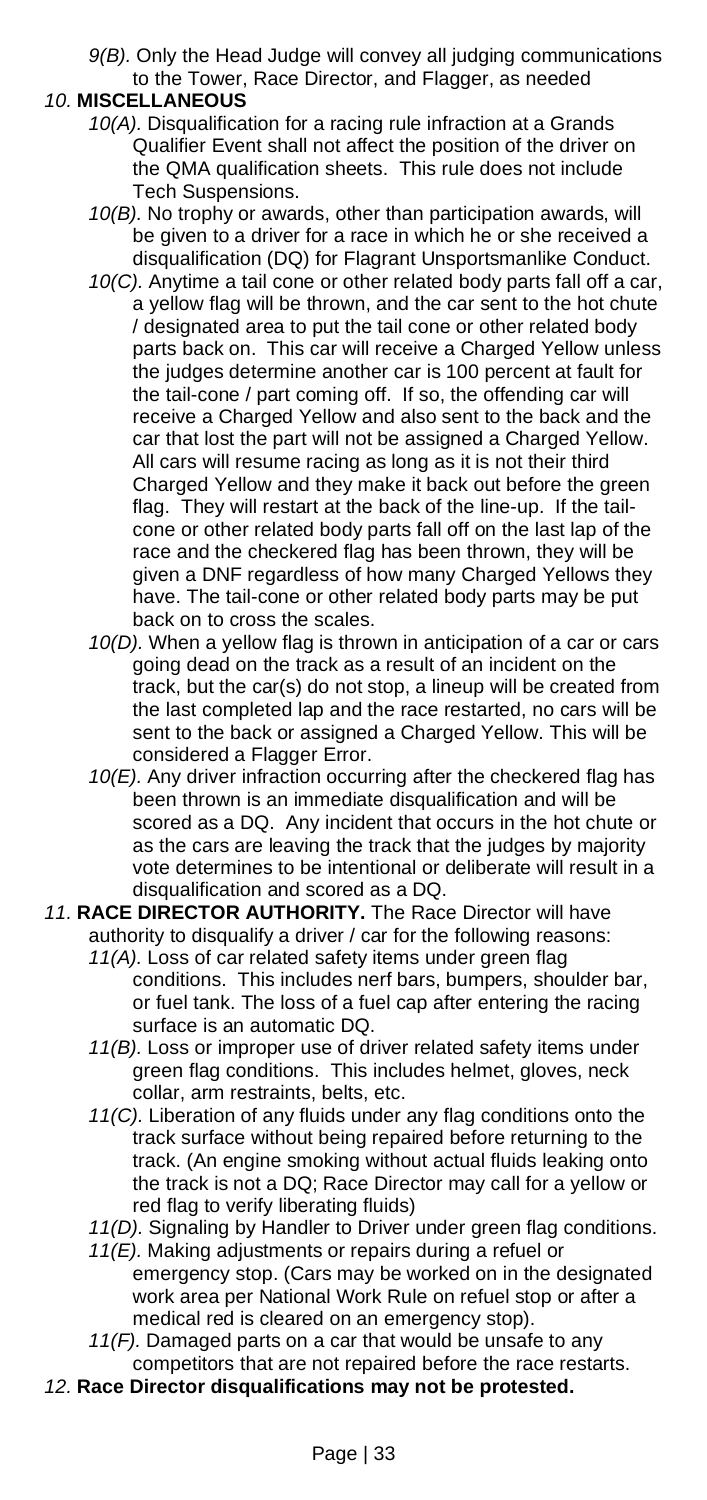## <span id="page-33-0"></span>*13.* **JUDGES AUTHORITY FOR IMMEDIATE DISQUALIFICATION.**

The Judges will have the authority to immediately disqualify a driver / car for the following reasons:

- *13(A).* Loss of car related safety items under green flag conditions. The loss of a fuel cap after entering the racing surface is an automatic DQ. This includes nerf bars, bumpers, shoulder bar, or fuel tank.
- *13(B).* Loss or improper use of driver related safety items under green flag conditions. This includes helmet, gloves, neck collar, arm restraints, belts, etc.
- *13(C).* Flagrant Unsportsmanlike Conduct. See Glossary.
- *13(D).* Disobeying Flags Doing this deliberately or flagrantly to cause an accident or to gain a position. (Jumping starts or passing under yellow without being told, after being warned at least one time).
- 13(E). Signaling by Handler to Driver under green flag conditions.
- *13(F).* Car being operated in an unsafe manner. This includes excessive bicycling, stuck throttle, no brakes, etc.
- *13(G).* Unauthorized adjustments or repairs during a refuel or emergency stop. (See National Work Rule)
- *13(H).* Out Late Line: For cars attempting to re-enter the race on restarts the following situations and rules will apply:

*13(H)(1).* **MADE THE LINE IN TIME**

Situation #1: Car is attempting to rejoin the field; the car is under its own power with the nose of the car past the designated out late line as determined by the judges before the green drops.

Rule for #1: Car will be allowed to return to the race and must fall to the back of the field before attempting to pass. Failure to fall to the end of the field before attempting to pass will result in an immediate DQ.

#### *13(H)(2).* **OUT LATE - NEXT LAP COMPLETED**

Situation #2: Car with nose NOT past the designated out late line as determined by the judges or not attempting to rejoin the field while in the pit area after a restart green and at least one lap subsequently scored.

Rule for #2: Car will not be allowed to return to the race and will be scored as a DNF.

### *13(H)(3).* **NO ATTEMPT, - NEXT LAP CAUTION**

Situation #3: Car not attempting to rejoin the field and in the pit area after a restart green and the subsequent lap returns to caution and is not scored while the car is in the pit area.

Rule for #3: Unless this car has three Charged Yellows, the car will be allowed to rejoin the race and will restart at the rear of the field in the order they returned to the track.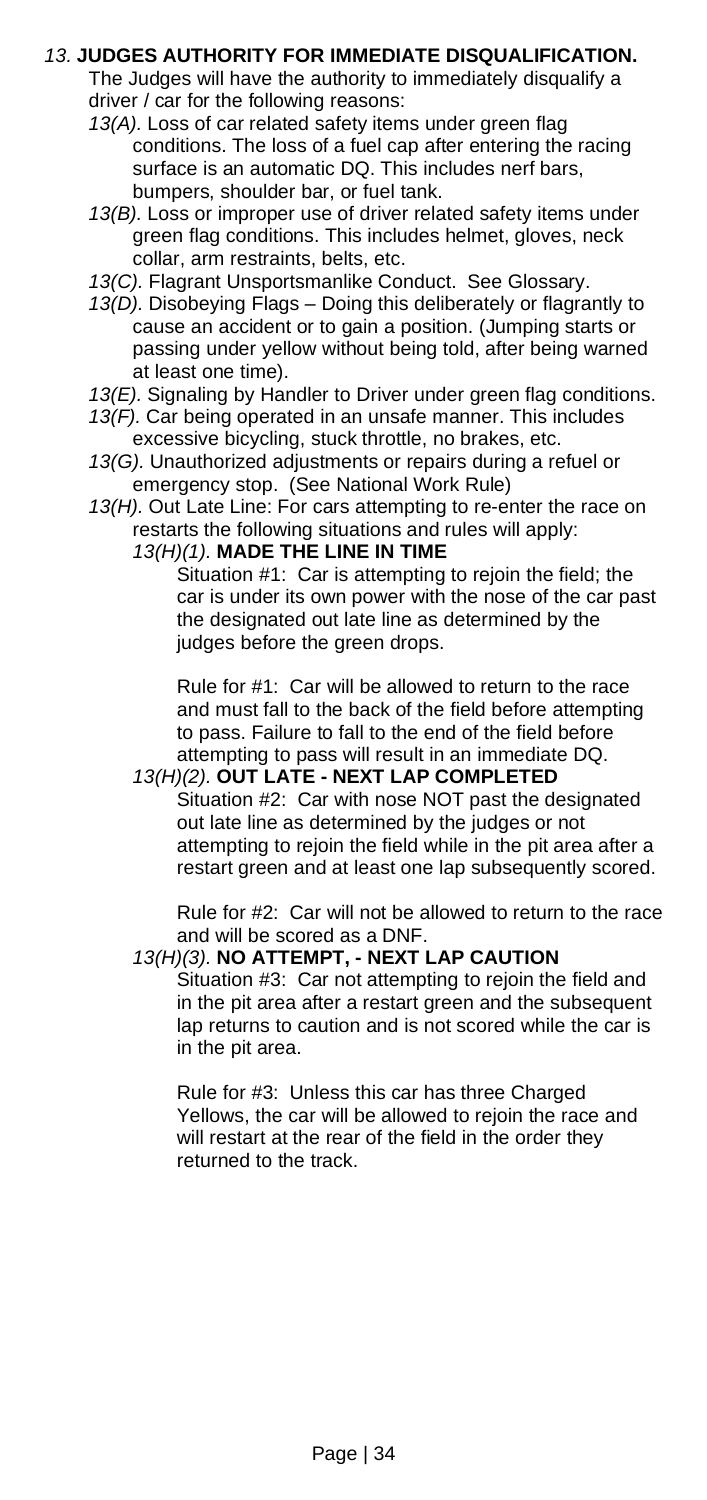#### *13(H)(4).* **ATTEMPT MADE, OUT LATE - NEXT LAP CAUTION CAUSED BY CAR OUT LATE**

Situation #4: Car is attempting to rejoin the field with the nose of the car NOT past the designated out late line as determined by the judges before the green flag drops and the judges determine that the car out late causes a caution during the restart or the first lap after returning to the track.

Rule for #4: Car will not be allowed to return to the race on subsequent restarts and will be scored as a DNF.

#### *13(H)(5).* **ATTEMPT MADE, OUT LATE - NEXT LAP CAUTION**

Situation #5: Car is attempting to rejoin the field with the nose of the car NOT past the designated out late line as determined by the judges before the green flag drops and a caution occurs before a lap is scored and is not due to the car entering the track late.

Rule for #5: Car will be allowed to return to the race on the next restart and will restart at the rear of the field. In all situations it is the flagger's responsibility to manage the speed of the cars while under caution so a car returning to the track can safely do so and join the field at the rear of the pack.

# ARTICLE 8

## <span id="page-34-1"></span>INSPECTIONS

## <span id="page-34-2"></span><span id="page-34-0"></span>**Sec. 1 SCHEDULE OF INSPECTIONS**

- *1. All cars should have their oil inspected and fuel tested prior to entering staging for qualifying and racing.*
	- *1(A). Local/Region option: Instead inspecting fuel and oil in staging, all cars shall return from the track through the inspection area to be checked for fuel additives immediately following qualifying and all races.*
- *2. All cars shall return from the track through the inspection area to be sealed immediately following qualifications.*
- *3. All cars shall return from the track through the inspection area to be measured and weighed immediately following qualifying and all races.*

# <span id="page-34-3"></span>**Sec. 2 WEIGHING PROCEDURES:**

- *1. The official weights for each class are shown in [Table](#page-16-0) 5-1 on Page 17.*
- *2.* **Diver's Weight**
	- *2(A). A driver's weight will not matter except in heavy divisions, in which the driver must weigh a minimum of 115 pounds. The minimum weights for the car and driver's combined weight will be used in all races (see [Table](#page-16-0) 5-1 on Page 17).*
	- *2(B). Drivers in a heavyweight division will be weighed in without shoes or driver's equipment during the safety check or at designated time/location. This weight will be recorded on the safety sheet and will be the certified weight for the remainder of the event.*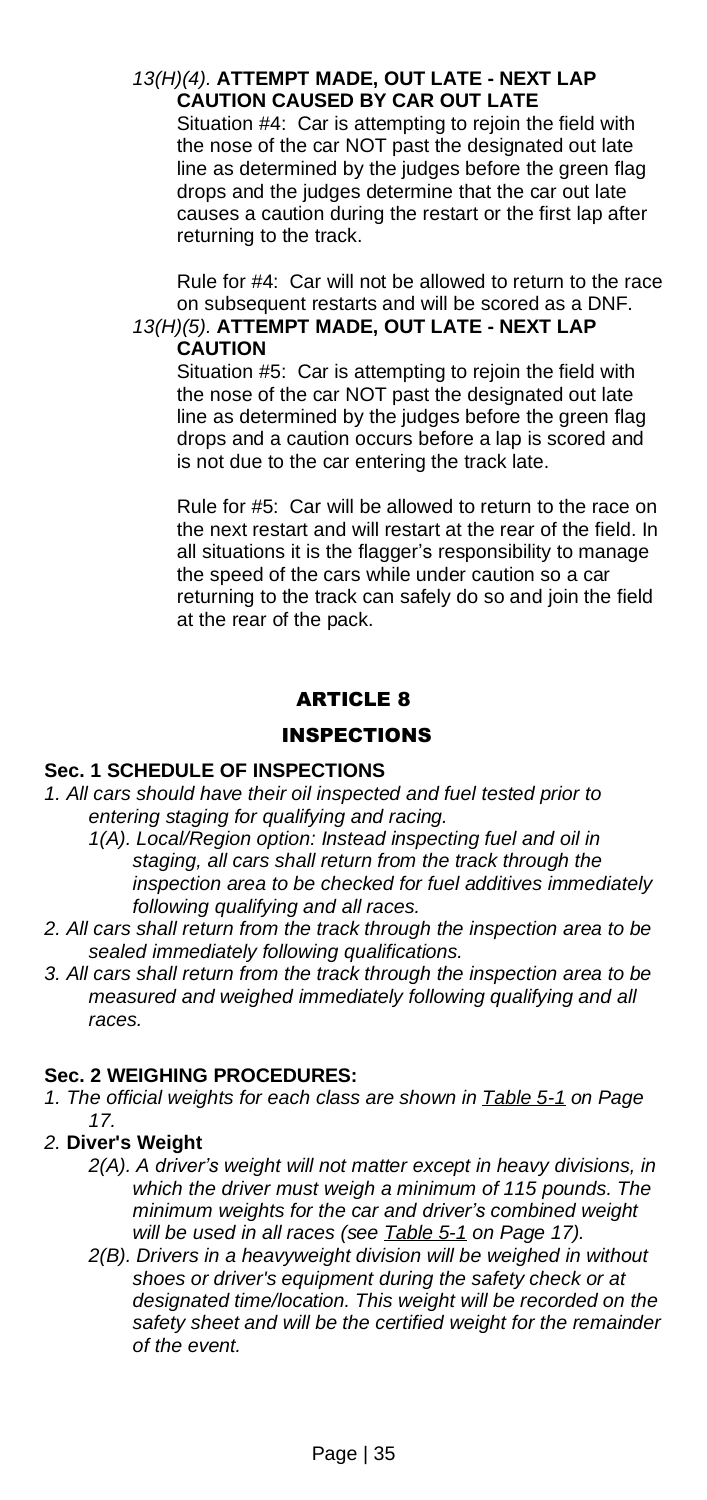*2(B)(1). Minimum weight of heavyweight is to be without any racing gear (normal street attire). Gear includes driving suits, shoes, helmet, gloves, and safety equipment, no weighted belt buckles. There will be no weights in pockets or concealed in or under clothing (racing gear and shoes will be included in the total combined weight).*

### *3.* **Car Weight**

*3(A). All cars will be weighed after Qualifying, Mains, Semis, or Consolation races.*

#### *4.* **Combined Weight**

- *4(A). Equipment and shoes will be included in total weight (car and driver combined). At the end of a race, driver and car will still have to meet total weight.*
- *4(B). For combined weight drivers should be sitting or standing in the cockpit.*
- *4(C). No weights will be carried loose in cars/or on the driver.*

#### <span id="page-35-0"></span>**Sec. 3 TECHNICAL/SAFETY INSPECTION PROCEDURES:**

*Tech and/or Safety officials have the right to tech or safety any or all cars in any class at their discretion. National Tech and/or National Safety Directors are the final authority on all tech/safety issues.*

#### *1.* **Qualifying**

- *1(A). All technical and safety rules are the responsibility of the handler. Car Construction, Safety Check and Registration Form as per QMA rules, 2 inch hole for access to the flywheel nut on motor, weight/car, driver and combined, tread and wheel base, (DQ from race).*
- *1(B). It is the Handlers responsibility to make sure that the car and engine are weighed and properly sealed after qualifying. If there is any doubt, check with the Tech Director before the car leaves the scale/sealing area.*
- *1(C). If repairs or maintenance is necessary, that require the breaking of seals or an engine needs to be changed approval must be obtained prior to starting any work. All work must be done under the supervision of the Tech Director or his assistant. The engine must be resealed immediately after the work is completed.*

#### *2.* **Technical/Safety Inspections after the race**

- *2(A). After racing, cars finishing in a transfer or award position must be weighed and have the engine seals checked. Cars finishing mains in announced impound positions must be placed immediately in the designated impound area.*
- *2(B). Engine and car may not be removed from the impound area unless directed to do so by the Technical Director of the event.*
- *2(C). If the car needs to be raced in another class or division handler must make sure weights and seals are checked prior to leaving the scale/impound area.*
	- *2(C)(1). If a restrictor plate has to be removed and or added, it must be done in the presence of the Tech Officials and resealed. The removed restrictor plate must remain in the possession of the Tech Official until the engine is inspected.*
- *2(D). No one may enter the impound area for any reason without first obtaining Tech approval.*
- *2(E). Any car may be disqualified at the Tech Area for loss of safety items as specified in Judging rules.*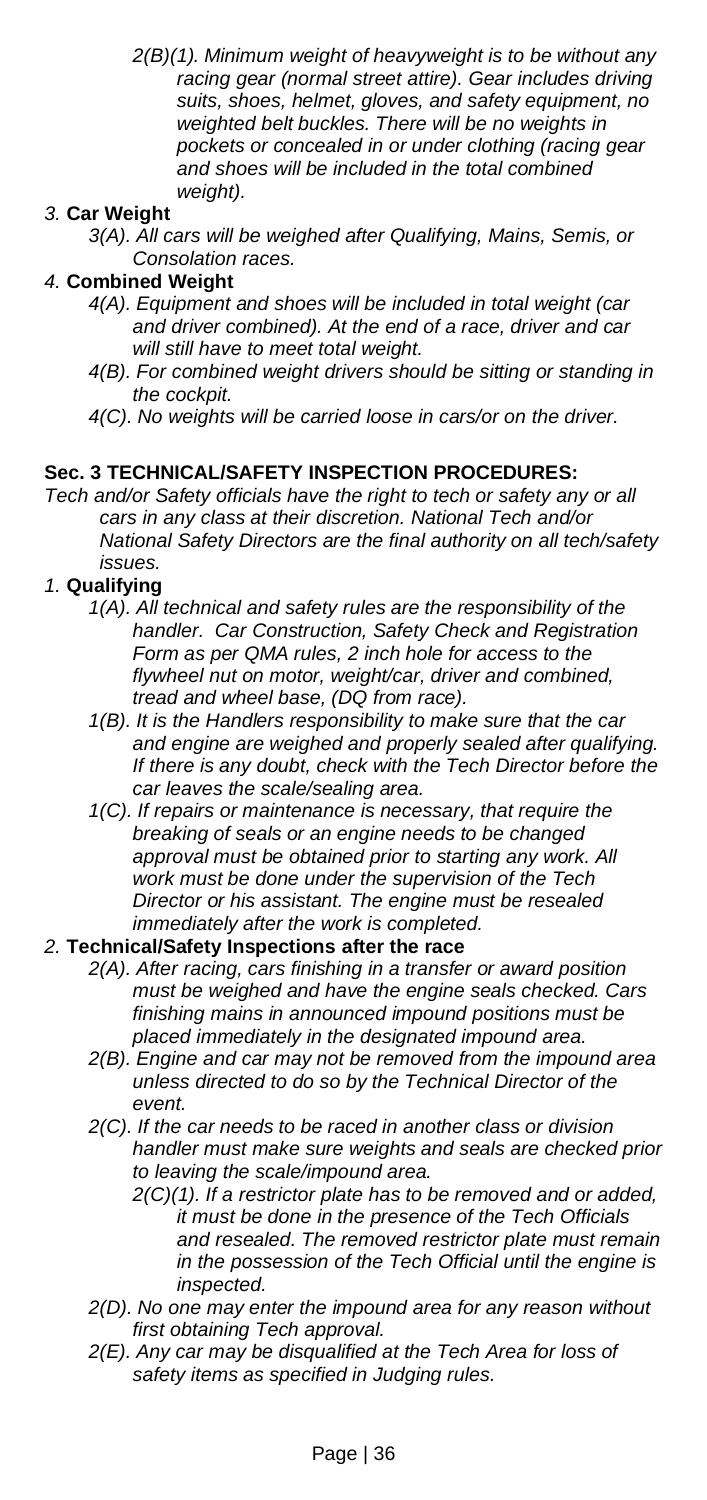# ARTICLE 9

# RESTRICTOR PLATE PROGRAM

#### <span id="page-36-2"></span><span id="page-36-1"></span><span id="page-36-0"></span>**Sec. 1 GENERAL**

- 1. *Restrictor plates shall be utilized in the following divisions:*
	- *1(A). Junior Novice Honda*
	- *1(B). Senior Novice*
	- *1(C). Junior Honda*
	- *1(D). Junior Animal*
	- *1(E). Senior Animal*
	- *1(F). Junior 160 - Honda 120 Carb*
	- *1(G). Junior Stock - Slide style Pumper Carb*
	- *1(H). Junior Stock - Tillotson Carb*
- 2. *Restrictor plates are mandatory.*
- 3. *Restrictor plates will be supplied by QMA to Clubs at a nominal cost. All QMA Restrictor plates must have the QMA logo on them. Blue restrictor plates must be dated 06/09 or newer.*
	- *3(A). Only QMA or USAC approved restrictor plates may be used. 3(B). Clubs must purchase restrictor plates from the National Secretary unless otherwise notified by QMA.*
- 4. *Restrictor plates may be removed during non-racing events for practice only.*
- 5. *The identification tab must be visible at all times.*
- 6. *Alterations of any kind will be disqualified.*
	- *6(A). Alterations to Novice Restrictor plates require the following penalties:*
		- 6(A)(1). *1st offense: 30-day suspension,*
		- 6(A)(2). *2nd offense: 1-year suspension.*
- 7. *Failure to use proper restrictor plate in any designated classes or any alteration of restrictor plate is cause for immediate DQ and applicable suspension.*

## <span id="page-36-3"></span>**Sec. 2 DECO**

- 1. *Gaskets must not have an inside diameter of less than 0.750" and not be tapered to alter the airflow in any way.*
- 2. *Airflow must pass through the restrictor hole only.*
- 3. *If the restrictor plate is removed for racing Super-Stock class, two gaskets may be used on a temporary basis.*
- 4. *Jr. Stock must run a restrictor plate on the exhaust side. If a restrictor plate is missing or if tampered with, the car will be disqualified.*

## <span id="page-36-4"></span>**Sec. 3 ANIMAL**

- 1. *Junior and Senior Animal divisions will run using specified plates.*
- 2. *Airflow must pass through restrictor plate hole only.*

## <span id="page-36-5"></span>**Sec. 4 HONDA**

- 1. *The Novice Honda and Junior Honda divisions will run using specified plates.*
- 2. *The restrictor will be installed between carburetor and plastic insulator, with a stock gasket on each side of restrictor.*
- 3. *Airflow must pass through the restrictor hole only.* 3(A). *If the restrictor plate is removed for racing Sr. Honda 120 division, two stock gaskets may be used on a temporary basis.*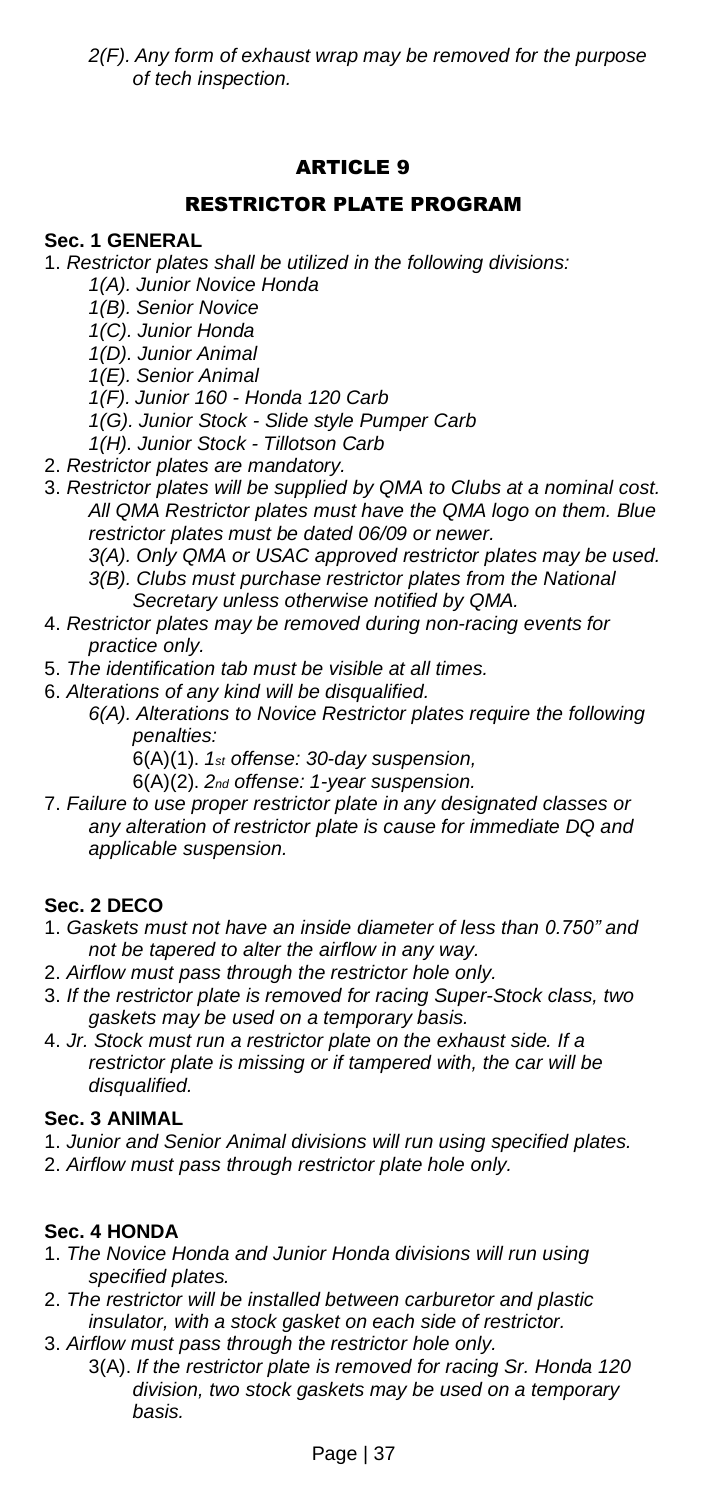# QMA Restrictor Dimensions

| <b>Division</b>     | Color         | Restrictor           |
|---------------------|---------------|----------------------|
|                     |               |                      |
| Jr. Animal          | Blue          | 0.521                |
| <b>Sr. Animal</b>   | Gold          | 0.5725               |
| Jr. Novice (Honda)  | Red           | $0.3125$ " (5/16") R |
| Sr. Novice (Honda)  | <b>Blue</b>   | $0.4375$ " (7/16") R |
| Jr. Honda           | Blue          | 0.4375" (7/16") R    |
| Jr./Sr. Stock       | <b>Black</b>  | 0.660R               |
| w/Tillotson Model   |               |                      |
| <b>HL357</b>        |               |                      |
| Jr. DECO Exhaust no | <b>SILVER</b> | $0.500$ " (1/2") R   |
| QMA logo            |               |                      |

# APPENDIX A

## 2020 BOARD OF DIRECTORS

### <span id="page-37-1"></span><span id="page-37-0"></span>PRESIDENT:

*Denise Smutny 45509 SE 140TH ST. North Bend, WA 98045 (206) 795-5980 (Cell) [president@quartermidgets.org](mailto:president@quartermidgets.org)*

#### VICE PRESIDENT:

*Craig DellaRocco 314 Jones Hollow Road Marlborough, CT 06447 (860) 338-4813 (Cell) [vicepresident@quartermidgets.org](mailto:vicepresident@quartermidgets.org)*

#### SECRETARY:

*Flannery Olson PO Box 629 Auburn WA 98071 [secretary@quartermidgets.org](mailto:secretary@quartermidgets.org)*

### TREASURER:

*Nicol Venard 1312 Pacific Beach Dr. San Diego, CA 92109 (858) 215-0752 (Cell) [treasurer@quartermidgets.org](mailto:treasurer@quartermidgets.org)*

## TECHNICAL DIRECTOR:

*Alan Hawkins 17815 NE Flander St Portland, OR 97230 Cell: (503)522-8988*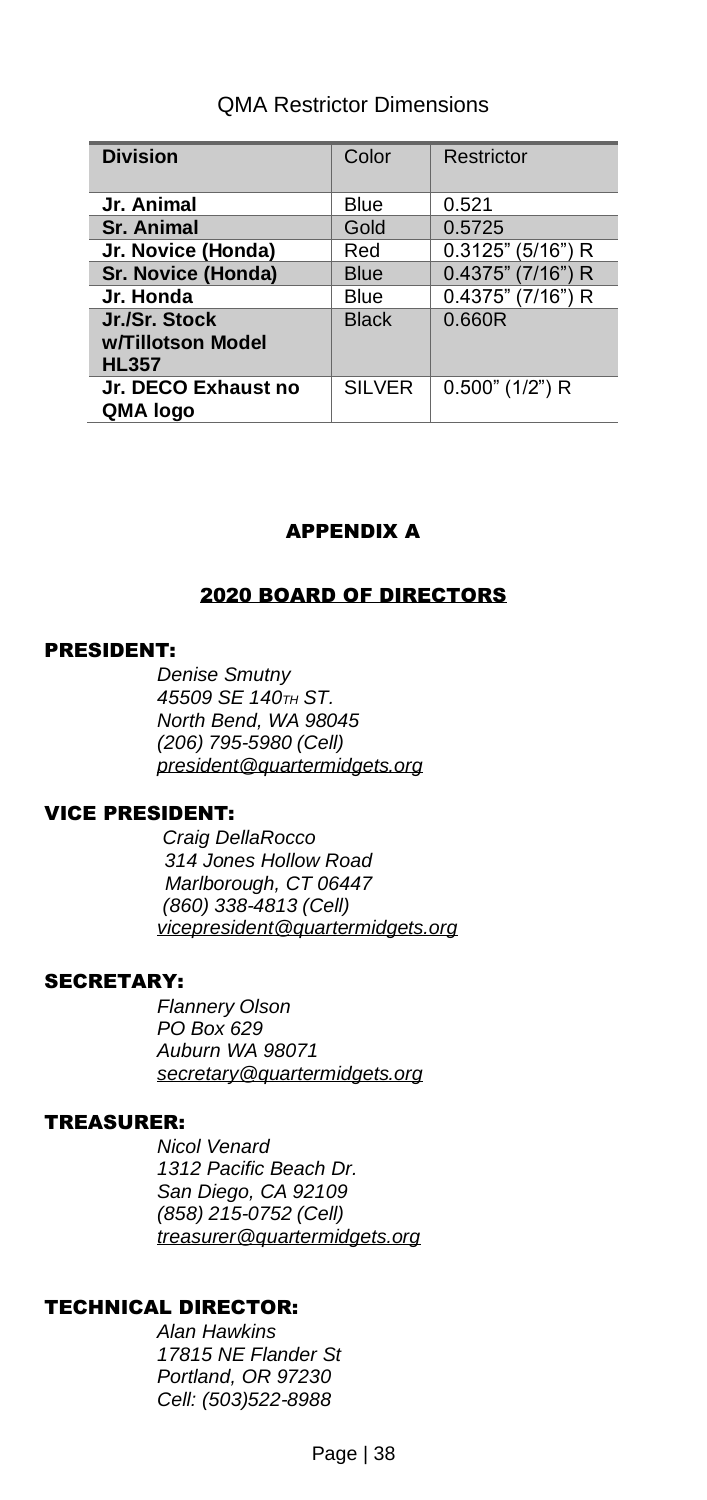## SAFETY DIRECTOR:

*Dino Bianchi 3147 Plimsoll Street Coquitlam, British Columbia V3C3X7 (604) 841-8478 (Cell) [safety@quartermidgets.org](mailto:safety@quartermidgets.org)*

### PUBLICITY DIRECTOR:

*Sunny Phillips 6756 Fruitland Ave Atwater, CA 95301 Cell: (209) 606-4069 [publicity@quartermidgets.org](mailto:publicity@quartermidgets.org)*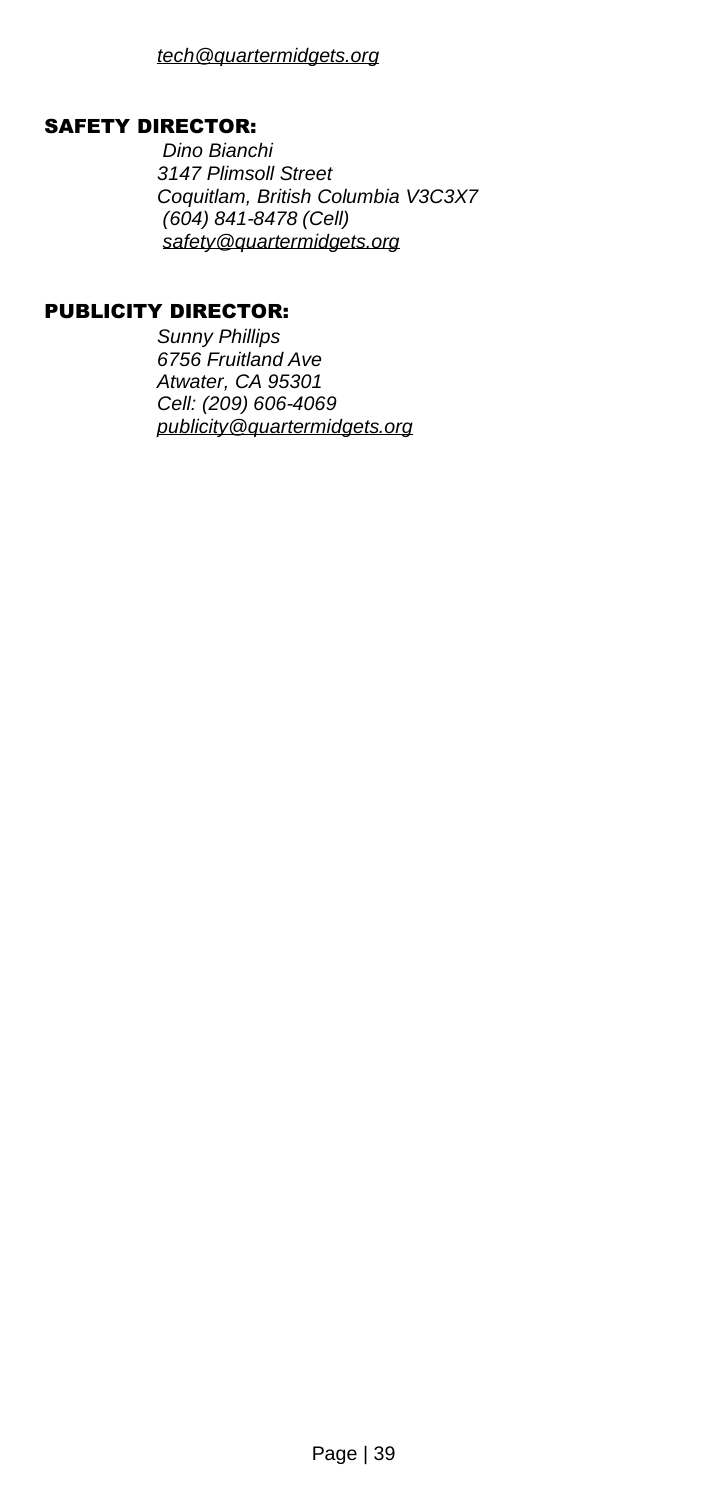# APPENDIX B

# QMA MEMBER CLUBS (D)irt (P)aved

<span id="page-39-1"></span><span id="page-39-0"></span>

| GOSHEN QMC (P)<br>Dave Cordova<br>Wendicordova3@gmail.com                                                   | Meriden, CT<br>(860) 672-5850         |
|-------------------------------------------------------------------------------------------------------------|---------------------------------------|
| SILVER CITY QMA (P)<br>Joanna Cavallaro Joanna.Cavallaro@yahoo.com<br>Web: www.silvercityquartermidgets.com | Meriden, CT<br>(860) 672-5850         |
| MOUNTAIN COUNTRY (P)<br>Ryan Fasching racinred21@gmail.com<br>Web: www.mcqma.com                            | Billings, MT<br>(406) 750-4283        |
| NILE VALLEY QMA (D)<br>Sunny Phillips Milevalleygma@gmail.com<br>Facebook: QMA Western Region               | Lovelock, NV<br>(209) 606-4069        |
| RATTLESNAKE QMA (D)<br>Sunny Phillips Rattlesnakeqma@gmail.com<br>Facebook: QMA Western Region              | Fallon, NV<br>(209) 606-4069          |
| RENEGADE QMA (D)<br>Sunny Phillips Renegadeqma@gmail.com<br>Facebook: QMA Western Region                    | Winnemucca, NV<br>(209) 606-4069      |
| SILVER STATE QMA (D)<br>Sunny Phillips SilverStateqma@gmail.com<br>Facebook: QMA Western Region             | Battle Mountain, NV<br>(209) 606-4069 |
| SUMMIT QMA (D)<br>Sunny Phillips<br>summitqma@gmail.com<br>Facebook: QMA Western Region                     | Elko, NV<br>(209) 606-4069            |
| OREGON RACEWAY QMA (P)<br>ORPOMA@gmail.com<br>Sean August                                                   | Grass Valley, OR<br>(503) 969-2506    |
| LITTLE WHEELS QMA (P)<br>Melanie Deaver deaver5@comcast.net<br>Web: www.littlewheelsqma.com                 | Graham, WA<br>(253) 332-2940          |
|                                                                                                             |                                       |

NORTH WASHINGTON QMA (P) Sedro Wooley, WA Randy Geary [RacerDad56@yahoo.com](mailto:RacerDad56@yahoo.com) (206) 619-4682